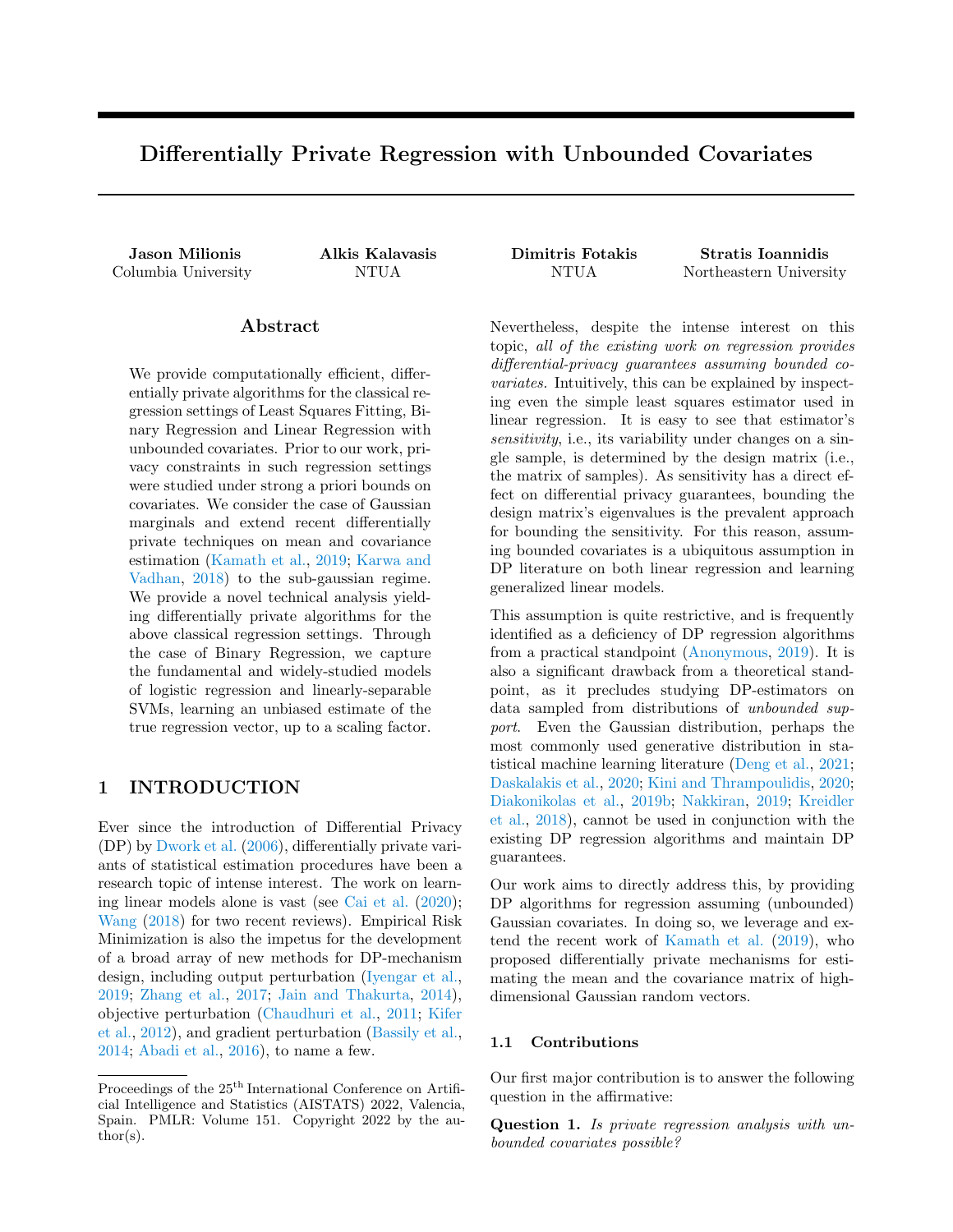We study this problem in the context of three scenarios (see [Section 4\)](#page-3-0): Least Squares Fitting, Binary Regression, and (standard) Linear Regression. In all three, we assume (unbounded) Gaussian covariates.

In the Least Squares Fitting setting, given a training set  $\{(\boldsymbol{X}_i, y_i)\}\$ , our goal is to efficiently and privately compute an estimate that is close to the Least Squares Estimate (LSE), i.e., the coefficients of the best-fitting linear function. In this problem, we assume that labels  $y_i$  are bounded, but make no further assumptions on how they relate to the covariates  $X_i \in \mathbb{R}^d$ . Our main result is the following:

<span id="page-1-0"></span>**Informal Theorem 1.** For accuracy  $\alpha > 0$  and privacy guarantees  $\epsilon, \delta > 0$ , there exists an efficient  $(\epsilon, \delta)$ -DP algorithm that, with high probability, approximates arbitrarily  $\alpha$ -closely the Least Squares Estimate using  $n = \tilde{O}\left(d/\alpha^2 + d^{3/2}\log(1/\delta)/(\alpha\epsilon)\right)$  samples.

In our second setting, Binary Regression, we further assume that labels are binary (i.e.,  $y_i = \pm 1$ ) and that covariates are zero mean. Moreover, labels are generated by a generalized linear model of the form  $\Pr[y_i = +1 | X_i] = f(\boldsymbol{\beta}^T X_i)$ , where  $f : \mathbb{R} \to [0,1]$  is the model function and  $\boldsymbol{\beta} \in \mathbb{R}^d$  is the true regression coefficient. This setting captures some of the most fundamental machine learning tasks, such as logistic regression and learning linearly-separable Support Vector Machines (SVMs). Our second main result is that the same differentially private estimator we used in Least Squares Fitting scenario can be applied to Binary Regression to obtain the following guarantees:

<span id="page-1-1"></span>**Informal Theorem 2.** For accuracy  $\alpha > 0$  and privacy guarantees  $\epsilon, \delta > 0$ , there exists an efficient  $(\epsilon, \delta)$ -DP algorithm that, with high probability, approximates arbitrarily  $\alpha$ -closely the true Binary Regression coefficient up to a multiplicative factor using  $n = \tilde{O}\left(d/\alpha^2 + d^{3/2}\log(1/\delta)/(\alpha\epsilon)\right)$  samples.

Finally, we turn our attention to the (standard) Linear Regression setting. Here, labels are given by  $y_i = \boldsymbol{\beta}^T \boldsymbol{X}_i + \epsilon_i$ , where  $\epsilon_i$  are i.i.d. zero-mean Gaussian noise variables and  $\boldsymbol{\beta} \in \mathbb{R}^d$  is again the true regression coefficient. Note that, in contrast to the two previous settings, labels  $y_i$  here are unbounded. Our result follows:

<span id="page-1-2"></span>**Informal Theorem 3.** For accuracy  $\alpha > 0$  and privacy quarantees  $\epsilon, \delta > 0$ , there exists an efficient  $(\epsilon, \delta)$ -DP algorithm that, with high probability, approximates arbitrarily  $\alpha$ -closely the true Linear Regression coefficient using  $n = \widetilde{O}\left(\frac{d}{\alpha^2} + \frac{d^{3/2} \log(1/\delta)}{(\alpha \epsilon)}\right)$  samples.

To the best of our knowledge, these results constitute the first efficient and private algorithms for regression analysis with unbounded feature vectors. From a technical standpoint, our analysis for [Informal Theorem 1](#page-1-0) and [2](#page-1-1) relies on the fact that the LSE requires the calculation of the inverse of a moment matrix, as well as the expectation of a central random quantity  $y_i \mathbf{X}_i$ . This latter random quantity had not appeared before in Gaussian mean and covariance estimation procedures, but is key to regression settings. Our main conceptual contribution is that this quantity has subgaussian tails, hence, by extending the work of [Ka](#page-10-0)[math et al.](#page-10-0) [\(2019\)](#page-10-0) and [Karwa and Vadhan](#page-10-1) [\(2018\)](#page-10-1) to sub-gaussian vectors, we manage to estimate it in a private and sample-efficient way. Finally, utilizing the above results, we show that we are also able to resolve the fundamental case of Linear Regression with unbounded features, indicated in [Informal Theorem 3.](#page-1-2)

## 2 RELATED WORK

Differentially Private Regression and GLMs with Bounded Covariates. Linear regression is of course a true workhorse of statistics, and there has been a significant body of work on the design of computationally and statistically efficient differentially private regression algorithms (see e.g., the recent surveys of [Cai et al.](#page-9-0) [\(2020\)](#page-9-0); [Wang](#page-11-0) [\(2018\)](#page-11-0) and the references therein). Approaches include objective perturbation [\(Iyengar et al.,](#page-10-3) [2019;](#page-10-3) [Kifer et al.,](#page-10-5) [2012;](#page-10-5) [Zhang et al.,](#page-11-3) [2012;](#page-11-3) [Chaudhuri et al.,](#page-9-1) [2011\)](#page-9-1), output perturbation [\(Asi and Duchi,](#page-9-6) [2020;](#page-9-6) [Iyengar](#page-10-3) [et al.,](#page-10-3) [2019;](#page-10-3) [Zhang et al.,](#page-11-1) [2017;](#page-11-1) [Jain and Thakurta,](#page-10-4) [2014\)](#page-10-4), gradient perturbation [\(Abadi et al.,](#page-8-0) [2016;](#page-8-0) [Bass](#page-9-2)[ily et al.,](#page-9-2) [2014\)](#page-9-2), subsample-and-aggregate [\(Barrientos](#page-9-7) [et al.,](#page-9-7) [2019;](#page-9-7) [Dwork and Smith,](#page-10-8) [2010\)](#page-10-8), and sufficient statistics perturbation [\(Alabi et al.,](#page-8-2) [2020;](#page-8-2) [Wang,](#page-11-0) [2018;](#page-11-0) [McSherry and Mironov,](#page-11-4) [2009\)](#page-11-4). Additionally, several works study generalizations of such mechanisms to Generalized Linear Models (GLMs) [\(Kulkarni et al.,](#page-10-9) [2021;](#page-10-9) [Iyengar et al.,](#page-10-3) [2019;](#page-10-3) [Jain and Thakurta,](#page-10-4) [2014;](#page-10-4) [Kifer et al.,](#page-10-5) [2012\)](#page-10-5). Approaches that are used in typical regression settings also include variants of differentially private Stochastic Gradient Descent (DP-SGD) or other form of stochastic convex optimization [\(Feld](#page-10-10)[man et al.,](#page-10-10) [2020;](#page-10-10) [Bassily et al.,](#page-9-8) [2019;](#page-9-8) [Wang et al.,](#page-11-5) [2017;](#page-11-5) [Zhang et al.,](#page-11-1) [2017;](#page-11-1) [Abadi et al.,](#page-8-0) [2016;](#page-8-0) [Bassily](#page-9-2) [et al.,](#page-9-2) [2014\)](#page-9-2), which commonly require the optimization domain to be of bounded diameter. All above works, thus, either operate under a random setting with bounded covariates, or use a fixed design matrix X with bounded minimum eigenvalue on  $X<sup>T</sup>X$ . Such strong assumptions on the boundedness of feature vectors are precisely the kind of assumptions that our work aims to mend.

Mean and Covariance Estimation. The study of differentially private mechanisms for mean and covariance estimation under bounded covariates is classic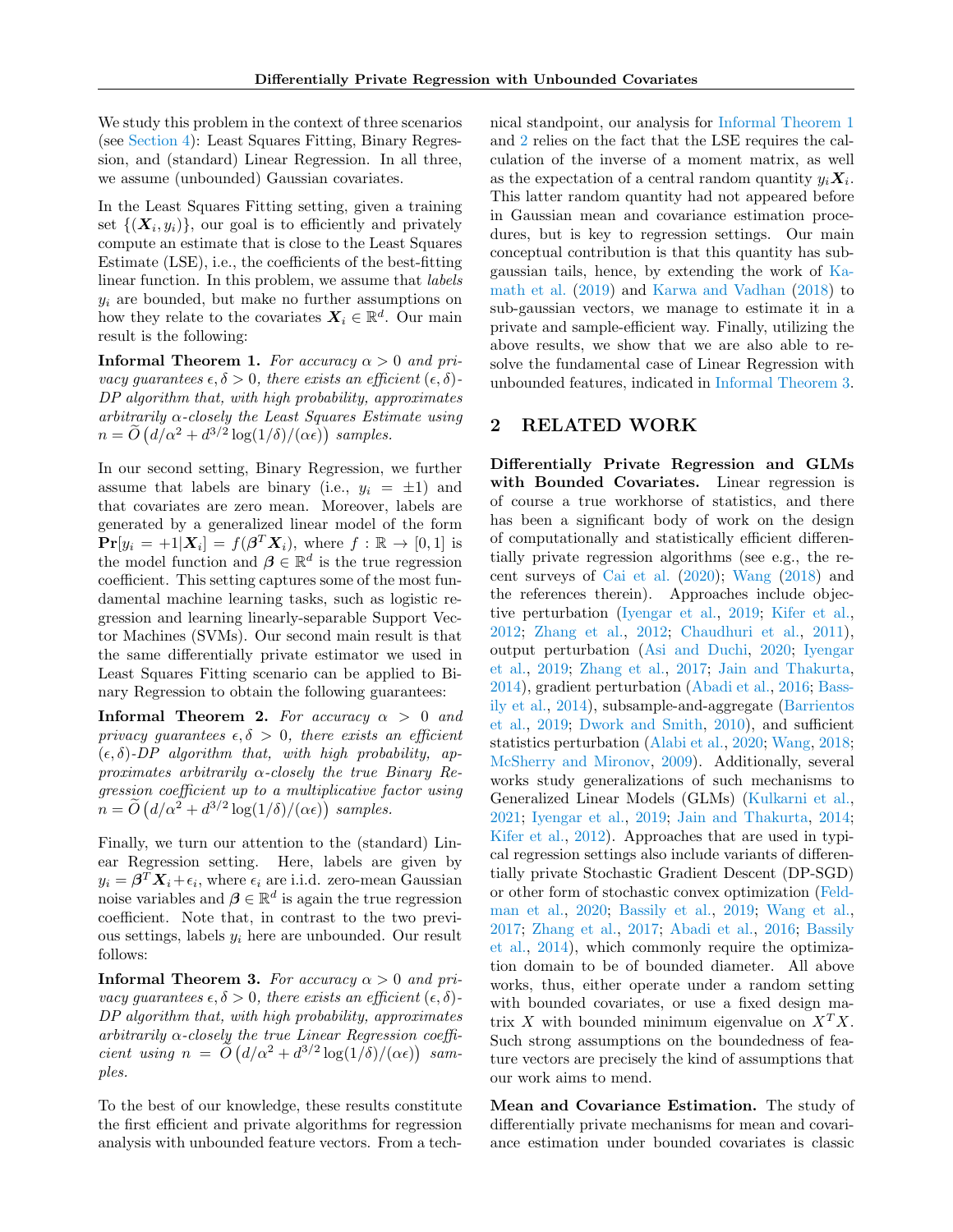(see, e.g., [Amin et al.](#page-8-3) [\(2019\)](#page-8-3); [Dwork et al.](#page-10-11) [\(2014\)](#page-10-11); [McSherry and Mironov](#page-11-4) [\(2009\)](#page-11-4)). [Sheffet](#page-11-6) [\(2017\)](#page-11-6) studies covariance estimation under Gaussian samples, also applying it to the Least Squares Fitting problem we study here; nevertheless, their differential privacy guarantee assumes an upper bound on covariates. [Sheffet](#page-11-7) [\(2019\)](#page-11-7) obtains a collection of DP algorithms that approximate the second moment matrix of the given dataset using existing Linear Regression techniques. We remark that, in each provided algorithm, an upper bound on the  $\ell_2$  norm of each row of the data matrix  $A = [X|y]$  is required. This upper bound does not hold in our Linear Regression setting since the received data (both X and  $y$ ) could be unbounded. [Karwa and Vadhan](#page-10-1) [\(2018\)](#page-10-1) resolve, for the first time, the problem of differentially private univariate Gaussian mean estimation without strong a priori bounds and with almost optimal dependence on problem parameters. Also in the univariate setting, [Bun et al.](#page-9-9) [\(2015\)](#page-9-9) learn more general distributions w.r.t. Kolmogorov distance, which is weaker than the total variation considered by [Karwa and Vadhan](#page-10-1) [\(2018\)](#page-10-1); [Diakonikolas et al.](#page-9-10) [\(2015\)](#page-9-10) extend this work to total variation distance, again for univariate distributions.

[Kamath et al.](#page-10-0) [\(2019\)](#page-10-0) extend the work of [Karwa and](#page-10-1) [Vadhan](#page-10-1) [\(2018\)](#page-10-1) to multivariate mean and covariance estimation for high-dimensional Gaussian random vectors – see [Section 3](#page-2-0) for a description of their guarantees. Related to our setting, [Cai et al.](#page-9-0) [\(2020\)](#page-9-0) provide lower bounds for the sample complexity of differentially-private learning the mean of Gaussian random vectors, though the estimation algorithms they propose operate over bounded covariates. Recently, [Aden-Ali et al.](#page-8-4) [\(2021\)](#page-8-4) and [Brown et al.](#page-9-11) [\(2021\)](#page-9-11) studied privately learning multivariate Gaussians from an informational theoretic standpoint; however, no computational methods presently match these sample complexity bounds. The latter underscores difficulties arising in the unbounded covariates setting.

LSE for GLMs. The differentially private algorithm we propose applies Least Squares Estimation (LSE) to learn the parameters of a binary Generalized Linear Model (GLM) (see [Theorem 4\)](#page-5-0) and, more generally, to perform Least Squares Fitting over bounded labels (c.f. [Theorem 3\)](#page-5-1). It is well known that, under Gaussian marginals, LSE is an unbiased estimator of the parameter vector of a GLM, up to a scaling factor [\(Kadioglu](#page-10-12) [et al.,](#page-10-12) [2021;](#page-10-12) [Erdogdu,](#page-10-13) [2016;](#page-10-13) [Sun et al.,](#page-11-8) [2014;](#page-11-8) [Brillinger,](#page-9-12) [2012a\)](#page-9-12). This is a consequence of Stein's Lemma [\(Liu,](#page-11-9) [1994;](#page-11-9) [Stein,](#page-11-10)  $1981$ ) – see also [Appendix A.](#page-12-0) In the binary setting, LSE can also be seen as a special case of the Linear Discriminant Analysis (LDA) classification algorithm [\(Hastie et al.,](#page-10-14) [2009\)](#page-10-14). Our [Theorem 4](#page-5-0) can thus also be seen as a differentially private version of LDA.

Concurrent Work. There has been vibrant independent and concurrent work to ours on Differential Privacy with connections to high-dimensional statistics [\(Liu et al.,](#page-11-11) [2021a,](#page-11-11)[b;](#page-11-12) [Hopkins et al.,](#page-10-15) [2021;](#page-10-15) [Kothari](#page-10-16) [et al.,](#page-10-16) [2021;](#page-10-16) [Ashtiani and Liaw,](#page-8-5) [2021;](#page-8-5) [Kamath et al.,](#page-10-17) [2021a,](#page-10-17)[b\)](#page-10-18). Recent works study the problem of privately learning arbitrary Gaussians [\(Kamath et al.,](#page-10-18) [2021b;](#page-10-18) [Ashtiani and Liaw,](#page-8-5) [2021;](#page-8-5) [Kothari et al.,](#page-10-16) [2021\)](#page-10-16); these papers provide (among other things) mean and covariance estimation for arbitrary Gaussians and their techniques can be potentially adopted to extend our results accordingly. Moreover, [Liu et al.](#page-11-12) [\(2021b\)](#page-11-12) examine various statistical tasks (including linear regression) and propose a novel (but computationally inefficient) algorithm that achieves optimal sample complexity under minimal assumptions for these problems using robust statistics tools (see also [Liu et al.](#page-11-11) [\(2021a\)](#page-11-11) for private mean estimation). The work of [Kamath et al.](#page-10-17) [\(2021a\)](#page-10-17) studies differentially private stochastic convex optimization with heavy-tailed data under classical structural assumptions (e.g., smoothness of the loss function and boundedness of the parameter space); their techniques could be applied to regression problems too. Finally, [Hopkins et al.](#page-10-15) [\(2021\)](#page-10-15) examine the problem of mean estimation under minimal assumptions and pure DP using the framework of Sum of Squares.

## 3 PRELIMINARIES

Notation. We use bold fonts for vectors (e.g.,  $\beta, y$ ) and denote the set  $\{1, \ldots, n\}$  as  $[n]$ . When  $\boldsymbol{X}_i \in \mathbb{R}^d$ for  $i \in [n]$  are the (random) feature vectors and  $y_i \in \mathbb{R}$ for  $i \in [n]$  are the (random) labels of a regression setting, the matrix  $X = [\mathbf{X}_1 \ \mathbf{X}_2 \ \dots \ \mathbf{X}_n]^T \in \mathbb{R}^{n \times d}$ is called the (random) design matrix and the vector  $y = [y_1 \ y_2 \ \dots \ y_n]^T \in \mathbb{R}^n$  is called the (random) response vector. An extended techical preliminary, with definitions required for our proofs, is in [Appendix A.](#page-12-1)

Differential Privacy. We use standard  $(\epsilon, \delta)$ -DP:

Definition 1 (Differential Privacy [\(Dwork et al.,](#page-10-2)  $(2006)$  $(2006)$ ). A randomized algorithm  $M : \mathcal{X}^n \to \mathcal{Y}$  satisfies  $(\epsilon, \delta)$ -differential privacy (equivalently, is said to be  $(\epsilon, \delta)$ -DP) if for every pair of neighboring datasets  $X, X' \in \mathcal{X}^n$  that differ on at most one element,

$$
\mathbf{Pr}[M(X) \in Y] \le \exp(\epsilon) \mathbf{Pr}[M(X') \in Y] + \delta, \forall Y \subseteq Y.
$$

<span id="page-2-0"></span>A crucial tool for differential privacy is the adaptive composition theorem, providing the privacy properties of a sequence of algorithms  $M_1(X), \ldots, M_N(X)$ , where the  $i$ -th algorithm may depend on the outcomes of the algorithms  $M_1(X), \ldots, M_{i-1}(X)$ , for  $i \in [N]$ .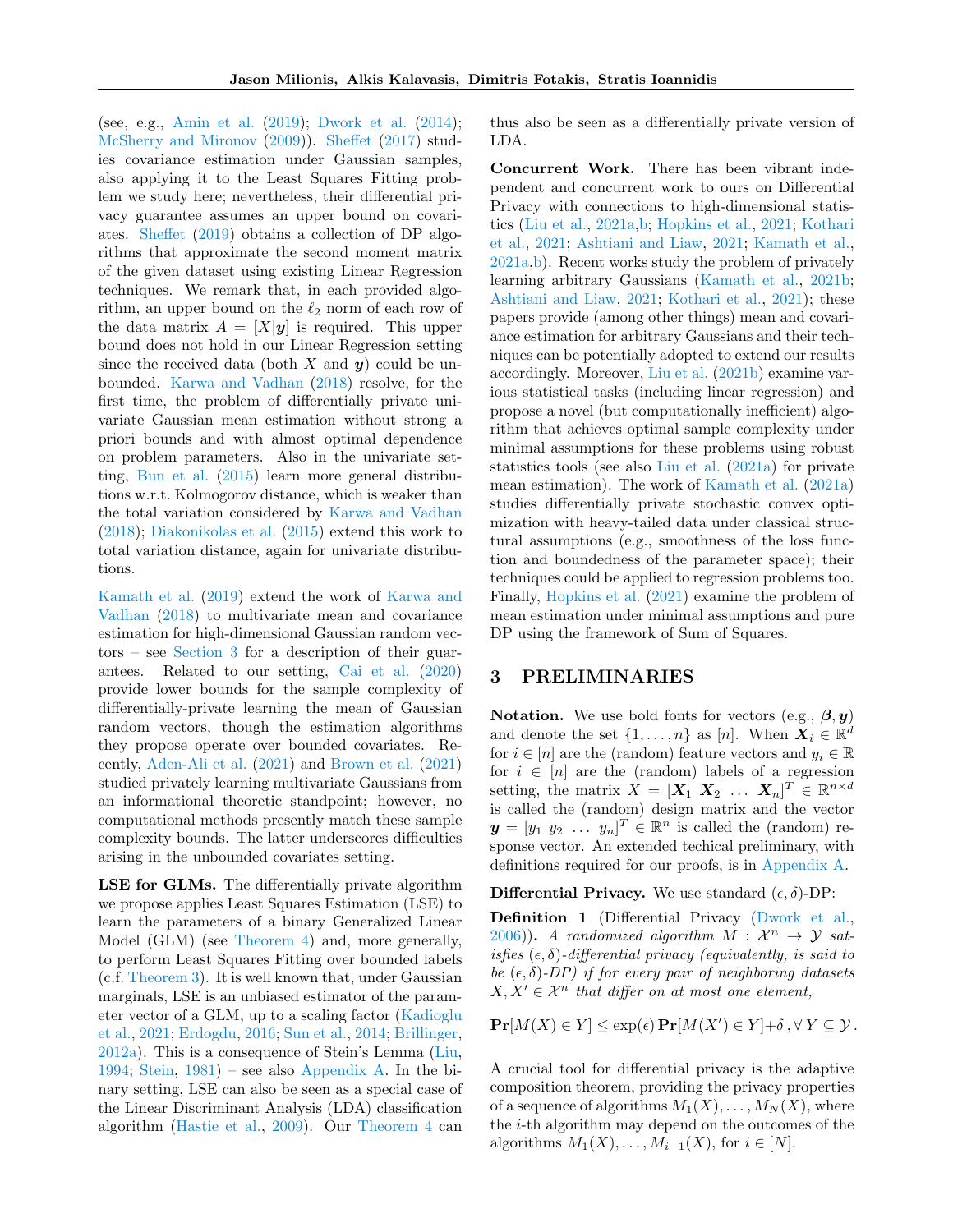Fact 1 (Composition of differentially private mecha-nisms [\(Dwork et al.,](#page-10-2) [2006,](#page-10-2) [2010\)](#page-10-19)). If  $M$  is an adaptive composition of differentially private algorithms  $M_1, \ldots, M_N$ , where  $M_i$  is  $(\epsilon, \delta_i)$ -DP for any  $i \in [N]$ , then it holds that M is  $(\epsilon N, \sum_{i=1}^N \delta_i)$ -DP and, for every  $\delta > 0$ , M is  $(\epsilon \sqrt{6N \log(1/\delta)}, \delta + \sum_{i=1}^{N} \delta_i)$ -DP.

DP Gaussian Parameter Estimation. At a technical level, our work extends the tools developed by [Kamath et al.](#page-10-0) [\(2019\)](#page-10-0) to privately estimate the mean  $\mu$  and covariance  $\Sigma$  of a d-dimensional Gaussian distribution. Their algorithm, which we call LEARNGAUSSIAN-HD, has the following guarantee:

<span id="page-3-5"></span>Theorem 2 (Multivariate Gaussian Estimation [\(Kamath et al.,](#page-10-0) [2019\)](#page-10-0)). There exists a polynomial time  $(\epsilon^2/2 + \epsilon \sqrt{2 \log(1/\delta)}, \delta)$ -DP algorithm LearnGaussian-hd that takes at least

$$
n = \widetilde{O}\left(\frac{d^2}{\alpha^2} + \frac{d^2}{\alpha\epsilon} + \frac{d^{3/2}\log^{1/2}(\kappa) + d^{1/2}\log^{1/2}(R)}{\epsilon}\right)
$$

*i.i.d.* samples  $X_i$ ,  $i \in [n]$ , from a d-dimensional Gaussian  $\mathcal{N}(\mu, \Sigma)$  with unknown mean  $\mu \in \mathbb{R}^d$  and unknown covariance  $\Sigma \in \mathbb{R}^{d \times d}$  satisfying  $\|\boldsymbol{\mu}\|_2 \leq R$  and  $\mathbb{I}_d \preceq \Sigma \preceq \kappa \mathbb{I}_d$ , and outputs estimates  $\widehat{\boldsymbol{\mu}}, \widehat{\boldsymbol{\Sigma}}$  such that, with high probability,  $TV(N(\mu, \Sigma), \mathcal{N}(\hat{\mu}, \hat{\Sigma})) \leq \alpha$ .

We remark that this TV distance bound is implied by the parameter estimation of the mean and covariance matrix in Mahalanobis distance. In short, LearnGaussian-hd produces differentially private estimates of the distribution's parameters using only  $\widetilde{O}(d^2)$  samples. It operates under the following boundedness assumptions for the distributional parameters:

$$
\|\boldsymbol{\mu}\|_2 \leq R \quad \text{and} \quad \mathbb{I}_d \preceq \Sigma \preceq \kappa \mathbb{I}_d,
$$

even though, crucially, the samples  $X_i$  themselves are unbounded. Moreover, both upper bounds  $(R \text{ and } \kappa)$  are mild and well-motivated: even if LearnGaussian-hd is applied to a sequence of datasets where these grow sub-exponentially, the sample complexity remains polynomial. Additionally, notice that  $\mathbb{I}_d \preceq \Sigma$  comes w.l.o.g.: as long as the smallest eigenvalue of  $\Sigma$  is non-zero, we can rescale the vectors  $X_i$  to ensure that this holds. If an eigenvalue of  $\Sigma$  is zero, then the distribution is degenerate: we can then apply LearnGaussian-hd in the subspace spanned by the features (in which  $\Sigma$  will have full rank).

[Kamath et al.](#page-10-0) [\(2019\)](#page-10-0) efficiently learn a symmetric matrix  $A$ , termed the *preconditioner* of the Gaussian distribution, that satisfies  $\mathbb{I}_d \preceq A \Sigma A \preceq O(1) \mathbb{I}_d$ . Multiplying the input samples with this preconditioner thus makes the Gaussian inputs nearly spherical, which reduces the geometry to the one-dimensional setting, previously studied by [Karwa and Vadhan](#page-10-1) [\(2018\)](#page-10-1).

## <span id="page-3-0"></span>4 PROBLEM FORMULATION

In this section, we formally define the regression settings we are interested in, namely, the Least Squares Fitting, the Binary Regression and the (standard) Linear Regression problems, as well as the associated technical assumptions we make.

Least Squares Fitting. In the Least Squares Fitting problem, we observe labeled examples  $(\mathbf{X}_i, y_i) \in \mathbb{R}^d \times$  $\mathbb{R}$ , and wish to produce an  $(\epsilon, \delta)$ -differentially private version of the Least Squares Estimator (LSE):

$$
\beta^* = \underset{\beta \in \mathbb{R}^d}{\text{argmin}} \sum_{i=1}^n (y_i - \beta^T X_i)^2
$$
 (4.1)

<span id="page-3-2"></span>
$$
= \left(\frac{1}{n}\sum_{i=1}^{n} \mathbf{X}_i \mathbf{X}_i^T\right)^{-1} \left(\frac{1}{n}\sum_{i=1}^{n} y_i \mathbf{X}_i\right) \tag{4.2}
$$

<span id="page-3-4"></span>
$$
= \left(\frac{1}{n}X^TX\right)^{-1}\frac{1}{n}X^T\mathbf{y},\tag{4.3}
$$

where  $X = [\mathbf{X}_i]_{i=1}^n \in \mathbb{R}^{n \times d}$  is the matrix with feature vectors as rows and  $\mathbf{y} = [y_i]_{i=1}^n \in \mathbb{R}^d$  is the vector of labels, respectively. In contrast to the Binary and Linear Regression problems below, we make no prior assumption on how labels  $y_i$  are linked to features  $\boldsymbol{X}_i$ ; crucially, our differentially private algorithm must not rely on any presumed boundedness of features  $X_i$ . We make the following technical assumption:

<span id="page-3-3"></span> $\begin{array}{cccc} \textbf{Assumption} & \textbf{1.} & \textit{Labeled examples} & (\boldsymbol{X_i}, y_i), & i \end{array} =$  $1, \ldots, n$ , are i.i.d. Moreover,  $X_i \in \mathbb{R}^d$  are sampled from a Gaussian distribution  $\mathcal{N}(\mu, \Sigma)$  satisfying the following conditions:

<span id="page-3-1"></span>
$$
\|\boldsymbol{\mu}\|_2 \le R \quad \text{and} \quad \mathbb{I}_d \preceq \Sigma \preceq \kappa \mathbb{I}_d \,, \tag{4.4}
$$

while the labels satisfy  $\frac{1}{\rho} \leq |y_i| \leq c$  for some universal parameters  $\rho, c, \kappa, R > 0$ .

The assumptions in Eq.  $(4.4)$  are also made by [Kamath](#page-10-0) [et al.](#page-10-0) [\(2019\)](#page-10-0) in the context of Gaussian estimation. As discussed in [Section 3,](#page-2-0) both upper bounds are natural, while the lower bound on the covariance comes without any loss of generality. Crucially, in contrast to the majority of prior works on regression, samples  $X_i$  are indeed unbounded, as they are sampled from  $\mathcal{N}(\boldsymbol{\mu}, \Sigma)$ . Finally, the boundedness of the outputs  $y_i, i \in [n]$ , is a requirement we share with other works (e.g., [Alabi](#page-8-2) [et al.](#page-8-2) [\(2020\)](#page-8-2); [Wang](#page-11-0) [\(2018\)](#page-11-0); [Kifer et al.](#page-10-5) [\(2012\)](#page-10-5); [Zhang](#page-11-3) [et al.](#page-11-3) [\(2012\)](#page-11-3)), and clearly applies to, e.g., binary classification; we also study unbounded labels in the Linear Regression setting.

Binary Regression. In the Binary Regression setting, we additionally assume that the labels  $y_i$  are binary (i.e.,  $y_i \in \{-1, +1\}$ ), and are produced by a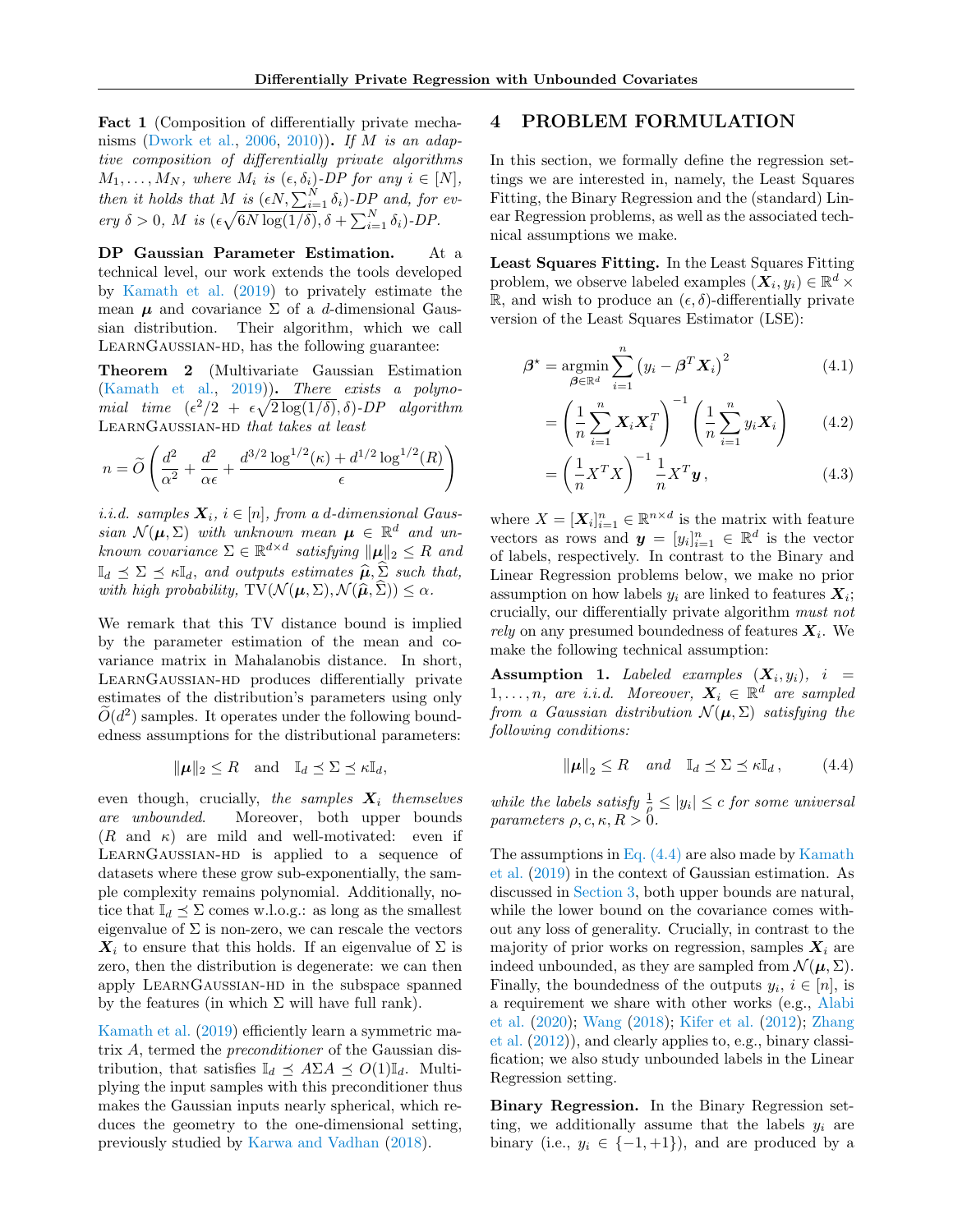Generalized Linear Model (GLM) linking these binary labels to features. In contrast to the previous setting, this GLM is parameterized by a "true"  $\beta \in \mathbb{R}^d$  (see [Assumption 2](#page-4-0) below). Our goal is to give an estimate of this  $\beta$  again via the same  $(\epsilon, \delta)$ -differentially private version of the LSE given by Eq.  $(4.1)$ . In particular, in addition to [Assumption 1,](#page-3-3) we make the following assumption in the Binary Regression setting:

<span id="page-4-0"></span>**Assumption 2.** There exists  $a \beta \in \mathbb{R}^d$  such that, given  $\overline{X}_i \in \mathbb{R}^d$  and for all  $i \in [n]$ ,

$$
\mathbf{Pr}[y_i = +1|\mathbf{X}_i] = f(\boldsymbol{\beta}^T \mathbf{X}_i), \quad (4.5)
$$

where  $f : \mathbb{R} \to [0, 1]$  is a non-decreasing, continuously differentiable function satisfying  $\lim_{x\to-\infty} f(x) = 0$ and  $\lim_{x\to\infty} f(x) = 1$ . Moreover, the features  $X_i$  are zero-mean, i.e.,  $\mu = \mathbb{E}[X_i] = 0$ .

The probabilistic model defined by [Eq. \(4.5\)](#page-4-1) holds for many important practical settings. For instance, it holds for logistic regression, where the link function is  $f(x) = 1/(1 + e^{-x})$ . It also holds for Support Vector Machines (SVMs) with linearly separable data. We discuss this in more detail in [Appendix B.](#page-13-0)

Finally, our assumption that  $\mu = 0$  is common (see, e.g., [Kulkarni et al.](#page-10-9) [\(2021\)](#page-10-9); [Cai et al.](#page-9-0) [\(2020\)](#page-9-0); [Daskalakis et al.](#page-9-4) [\(2020\)](#page-9-4); [Bernstein and Sheldon](#page-9-13) [\(2019\)](#page-9-13); [Sheffet](#page-11-6) [\(2017\)](#page-11-6); [Erdogdu](#page-10-13) [\(2016\)](#page-10-13)) and well-motivated in the context of our Binary Regression setting: even ignoring privacy considerations, the sample complexity guarantees of any estimator will degrade rapidly as  $\mu$ gets farther away from the origin. This is precisely because, under Gaussian covariates, the fraction of samples of one class will decrease exponentially as the distance of  $\mu$  from the separating hyperplane (that passes through the origin) increases.

Linear Regression. A natural question is whether we can extend our guarantees beyond bounded labels. To this end, we finally consider the standard Linear Regression setting (with Gaussian errors):

<span id="page-4-3"></span> $\begin{array}{cccc} \textbf{Assumption} & \textbf{3.} & Labeled & examples & (\boldsymbol{X_i}, y_i), & i \end{array} =$  $1, \ldots, n$ , are i.i.d., where  $\boldsymbol{X}_i \in \mathbb{R}^d$  are sampled from the Gaussian distribution  $\mathcal{N}(\boldsymbol{\mu}, \Sigma)$  satisfying  $\mathbb{I}_d \preceq \Sigma \preceq$  $\kappa \mathbb{I}_d$  for some universal parameter  $\kappa > 0$ . Moreover, there exists  $a \beta \in \mathbb{R}^d$  and  $a \sigma_{\epsilon} > 0$  such that, given  $\boldsymbol{X}_i \in \mathbb{R}^d,$ 

$$
y_i = \boldsymbol{\beta}^T \mathbf{X}_i + \epsilon_i, \quad \text{for all } i = 1, \dots, n \,, \tag{4.6}
$$

where  $\epsilon_i$  are *i.i.d.* samples from  $\mathcal{N}(0, \sigma_{\epsilon}^2)$ .

Note that, in this setting, labels  $y_i$  are themselves Gaussian and, therefore, unbounded. Our goal here is again to produce a differentially private estimate for the "ground truth" vector  $\beta$ .

## 5 MAIN RESULTS

We formally state our results in this section. Our theorems provide  $(\frac{\epsilon^2}{2} + \epsilon \sqrt{2 \log(1/\delta)}, \delta)$ -DP guarantees for the Least Squares Fitting, the Binary and Linear Regression settings. This guarantee is, in essence, equivalent to  $(\epsilon, \delta)$ -DP. For a more detailed discussion on this issue, we refer the reader to [Appendix C.1.](#page-13-1) We focus here on the statement of our main results and conclusions drawn from them; an overview of the technical challenges we face when proving these results and the novel techniques we employ to address them can be found in [Section 6.](#page-6-0)

### <span id="page-4-1"></span>5.1 Least Squares Fitting

Our differentially private LSE for the Least Squares Fitting setting is summarized in [Algorithm 1.](#page-5-2) In short, we compute DP estimates of the quantities

$$
(X^T X/n)^{-1}
$$
 and  $X^T y/n$ ,

whose product, by Eq.  $(4.3)$ , yields the LSE  $\beta^*$ .

The estimation of the first quantity proceeds as follows. Having access to the *n* i.i.d. samples  $(X_i, y_i) \in$  $\mathbb{R}^d \times \mathbb{R}$ , where  $\mathbf{X}_i \sim \mathcal{N}(\boldsymbol{\mu}, \Sigma), i \in [n]$ , [Algorithm 1](#page-5-2) initially privately computes differentially private estimates  $(\widehat{\boldsymbol{\mu}}_{\boldsymbol{X}}, \Sigma_{\boldsymbol{X}})$  of the mean and covariance matrix of the d-dimensional Gaussian distribution  $\mathcal{N}(\mu, \Sigma)$ , using the algorithm LEARNGAUSSIAN-HD, discussed in [Section 3.](#page-2-0) These estimates, that satisfy the guarantees indicated in [Theorem 2,](#page-3-5) can be used to estimate  $(X^T X/n)^{-1}$  via the relationship:

$$
\frac{1}{n}\sum_{i=1}^n \boldsymbol{X}_i \boldsymbol{X}_i^T \approx \mathbb{E}[\boldsymbol{X}_i \boldsymbol{X}_i^T] \approx \widehat{\Sigma}_{\boldsymbol{X}} + \widehat{\boldsymbol{\mu}}_{\boldsymbol{X}} \widehat{\boldsymbol{\mu}}_{\boldsymbol{X}}^T.
$$

The second quantity, i.e., the term  $X^T y/n$ , is somewhat harder to estimate in a differentially private fashion, as constituent terms  $y_i \mathbf{X}_i$  are not Gaussian. The boundedness of variables  $y_i$ , however, ensures that these terms are sub-gaussian. As an important technical contribution, we design differentially private algorithms that operate in the sub-gaussian regime (see LearnSubGaussian-hd in [Appendix C.3\)](#page-14-0), extending the analysis of [Kamath et al.](#page-10-0) [\(2019\)](#page-10-0) and [Karwa and](#page-10-1) [Vadhan](#page-10-1) [\(2018\)](#page-10-1), and obtain a private mean estimate  $\widehat{\boldsymbol{\mu}}_{\boldsymbol{X},y}$  for the sub-gaussian random vectors  $y_i \boldsymbol{X}_i$ .

<span id="page-4-4"></span>Armed with these estimates, our differentially private LSE is finally given by:

<span id="page-4-2"></span>
$$
\widehat{\boldsymbol{\beta}} = \left(\widehat{\boldsymbol{\Sigma}}_{\boldsymbol{X}} + \widehat{\boldsymbol{\mu}}_{\boldsymbol{X}} \widehat{\boldsymbol{\mu}}_{\boldsymbol{X}}^T\right)^{-1} \widehat{\boldsymbol{\mu}}_{\boldsymbol{X},y},\tag{5.1}
$$

whose privacy follows from appropriate composition rules. We refer to the resulting algorithm, summarized in [Algorithm 1,](#page-5-2) as PrivLearnLSE. Our main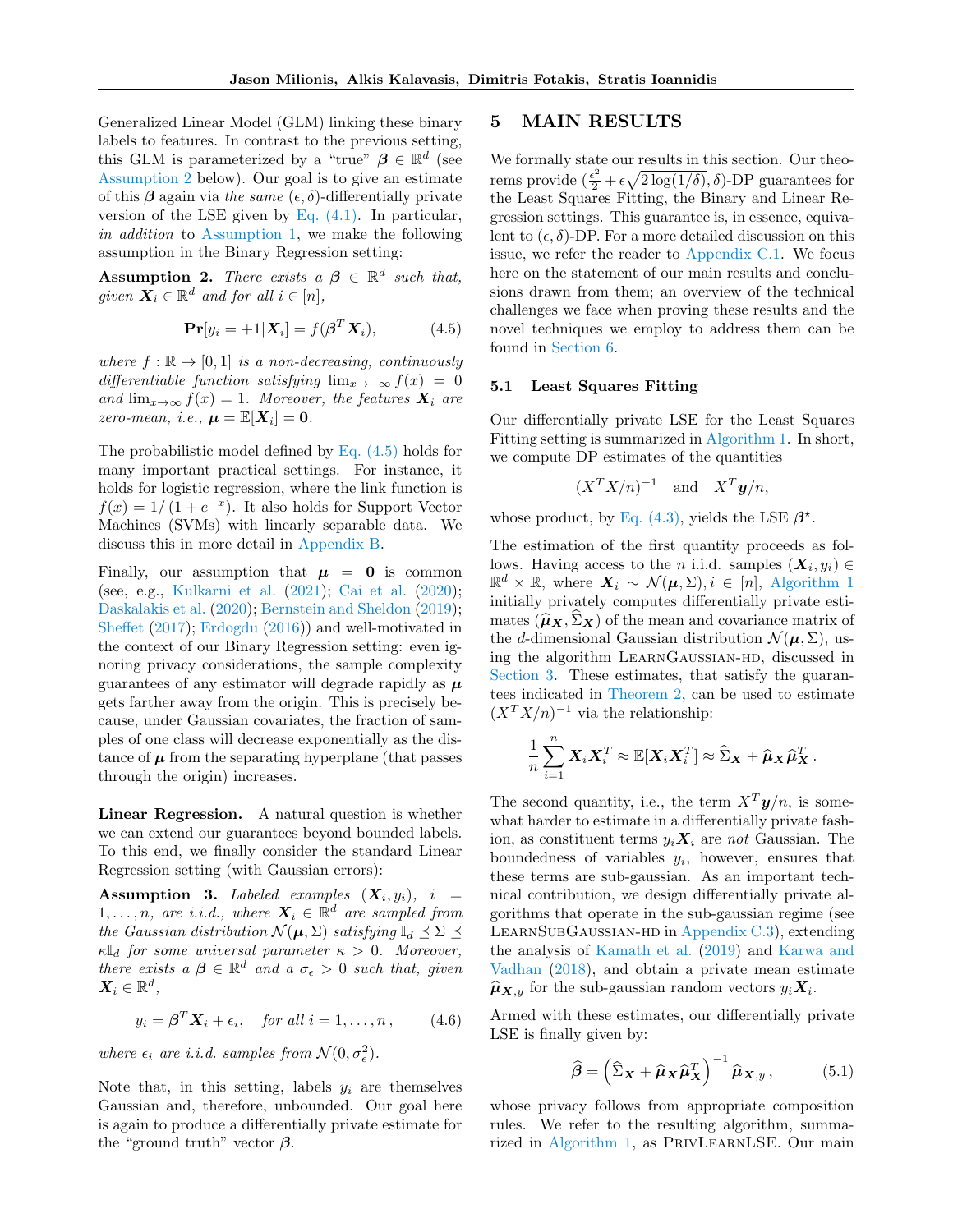result with respect to the privacy and accuracy of this estimator is as follows:

<span id="page-5-1"></span>**Theorem 3** (Privacy and Accuracy of  $\hat{\beta}$  in Private Least Squares Fitting). Under [Assumption 1](#page-3-3) with parameters  $(\kappa, c, \rho, R)$ , for all privacy parameters  $\epsilon, \delta$ 0, accuracy parameters  $\alpha, \eta > 0$  and confidence  $\gamma \in$  $(0, 1)$ , PRIVLEARNLSE *(defined in [Algorithm 1\)](#page-5-2) is*  $(\frac{\epsilon^2}{2} + \epsilon \sqrt{2 \log(1/\delta)}, \delta)$ -differentially private. Moreover, if the number of labeled examples is at least:

$$
n = \widetilde{O}\left(\frac{d^{3/2}\sqrt{\log(\kappa\rho c)}\cdot \text{polylog}\left(\frac{1}{\gamma\delta}\right)}{\eta^2\epsilon}\right) + (1+R)\cdot \widetilde{O}\left(\frac{d^{3/2}\sqrt{\log\kappa}\cdot \text{polylog}\left(\frac{1}{\gamma\delta}\right)}{\alpha^2\epsilon}\right),
$$

then, PRIVLEARNLSE runs in  $\text{poly}(n)$  time and, with probability at least  $1 - O(\gamma)$ , successfully returns an estimate  $\widehat{\boldsymbol{\beta}} \in \mathbb{R}^d$  that satisfies:

$$
\left\|\widehat{\boldsymbol{\beta}} - \boldsymbol{\beta}^{\star}\right\|_{2}^{2} \leq O\left(\alpha^{2}\right) \cdot \left\|\Sigma^{1/2}\boldsymbol{\beta}^{\star}\right\|_{2}^{2} + O\left(\eta^{2}\right) \cdot c^{2},
$$

with respect to the LSE  $\beta^*$ .

We have provided a simplified bound in the number of samples; the precise sample complexity and the theorem's proof can be found in [Appendix D.](#page-16-0) For a proof sketch, we refer to [Section 6.1.](#page-6-1) Intuitively, the number of samples we require grows as  $\widetilde{O}(d^{3/2})$ , slightly more favorably than the covariance estimation case of [Ka](#page-10-0)[math et al.](#page-10-0) [\(2019\)](#page-10-0). Moreover, the number of samples again grows polylogarithmically on  $\kappa$  (the bound on the covariance spectral norm) but linearly (rather than polylogarithmically) on  $R$ , the bound on the mean.

The LearnGaussian-HD routine (see also Line 6 of [Algorithm 1\)](#page-5-2) is the algorithm of [Kamath et al.](#page-10-0) [\(2019\)](#page-10-0) (as discussed in [Section 3](#page-2-0) and [Appendix C.2\)](#page-14-1). The original algorithm by [Kamath et al.](#page-10-0) [\(2019\)](#page-10-0) requires knowledge of both upper bounds  $\kappa$  and R, but by switching the privacy guarantee from zeroconcentrated DP to  $(\epsilon, \delta)$ -DP, we remove the requirement of prior knowledge of  $R$ , even though we still require  $\kappa$  as input. This adaptation can be found in [Appendix C.1.](#page-13-1) In contrast, our rou-tine LEARNSUBGAUSSIAN-HD (see Line 8 of [Algo](#page-5-2)[rithm 1\)](#page-5-2), described in [Appendix C.2,](#page-14-1) departs from the one of [Kamath et al.](#page-10-0) [\(2019\)](#page-10-0), the main difference being that it operates (and comes with guarantees for) sub-gaussian vectors. For further details about the modifications required to accomplish this, we refer the reader to [Appendix C.3.](#page-14-0)

<span id="page-5-2"></span>Algorithm 1 Differentially Private LSE.

- 1: **Input:**  $(X, y) = (X_i, y_i)_{i \in [n]}$  with  $X_i \sim \mathcal{N}(\mu, \Sigma)$ , where  $\mu$ ,  $\Sigma$  are unknown and *n* satisfies [Theorem 3.](#page-5-1)
- 2: **Parameters:** Privacy  $\epsilon, \delta > 0$ , accuracy  $\alpha, \eta >$ 0, confidence  $\gamma \in (0,1)$ , covariance spectral norm bound  $\kappa$ , upper bound of labels  $c$ .
- 3: Output: Estimate  $\hat{\boldsymbol{\beta}}$  that approaches the LSE  $\beta^*$ in  $L_2$  norm with high probability.
- 4: procedure PRIVLEARNLSE $((X, y), \epsilon, \delta, \alpha, \eta, \gamma, \kappa)$
- 5:  $L \leftarrow \{\Theta(\epsilon), \Theta(\delta), \Theta(\alpha), \gamma, \kappa\}$
- 6:  $(\hat{\mu}_X, \hat{\Sigma}_X) \leftarrow \text{LEARNGAUSSIAN-HD}(\{X_i\}_i, L)$ <br>7.  $I \leftarrow \{ \Theta(\epsilon), \Theta(\delta), \Theta(n), \alpha, \epsilon^2 \kappa \}$
- 7:  $L \leftarrow \{\Theta(\epsilon), \Theta(\delta), \Theta(\eta), \gamma, c^2 \kappa\}$
- 8:  $\hat{\mu}_{\mathbf{X},y} \leftarrow \text{LEARNINGUBGAUSSIAN-HD}(\{y_i \mathbf{X}_i\}_i, L)$
- 9:  $M \leftarrow \widehat{\Sigma}_{\mathbf{X}} + \widehat{\boldsymbol{\mu}}_{\mathbf{X}} \widehat{\boldsymbol{\mu}}_{\mathbf{X}}^T$ <br>0. **if** M is not invertible
- [1](#page-5-3)0: **if** M is not invertible<sup>1</sup> then Output  $\perp$
- 11: Output the private estimate  $\hat{\boldsymbol{\beta}} = M^{-1} \hat{\boldsymbol{\mu}}_{\boldsymbol{X},y}$

### 5.2 Binary Regression

We next turn our attention to the Binary Regression setting, in which both [Assumption 1](#page-3-3) and [Assumption 2](#page-4-0) apply. We study the properties of PrivLearnLSE [\(Algorithm 1\)](#page-5-2) under these assumptions; the only (slight) modification of [Algorithm 1,](#page-5-2) compared to the previous setting, is that we no longer need the estimate  $\hat{\mu}_X$ , as [Assumption 2](#page-4-0) states that  $\mu = 0$ . Hence, we set  $\hat{\mu}_X = 0$  in [Eq. \(5.1\),](#page-4-2) with the remaining terms computed as in the previous section. We show that the resulting algorithm has the following guarantees:

<span id="page-5-0"></span>**Theorem 4** (Privacy and Accuracy of  $\hat{\beta}$  in Private Binary Regression). Under [Assumption 1](#page-3-3) with covariance parameter  $\kappa$  and [Assumption 2](#page-4-0) with true parameter  $\beta \in \mathbb{R}^d$ , for every privacy parameters  $\epsilon, \delta > 0$ , accuracy parameters  $\alpha, \eta > 0$  and confidence  $\gamma \in (0, 1)$ , PRIVLEARNLSE (defined in [Algorithm 1\)](#page-5-2) with  $\hat{\mu}_X$  = **0** is  $(\frac{\epsilon^2}{2} + \epsilon \sqrt{2 \log(1/\delta)}, \delta)$ -differentially private. Moreover, if the number of labeled examples is at least:

$$
n = \widetilde{O}\left(\frac{d^{3/2} \cdot \text{polylog}\left(\frac{1}{\gamma \delta}\right)}{\epsilon} \cdot \max\left\{\frac{\sqrt{\log \kappa}}{\eta^2}, \frac{1}{\alpha^2}\right\}\right),\,
$$

then PRIVLEARNLSE runs in  $\text{poly}(n)$  time and, with probability at least  $1 - O(\gamma)$ , successfully returns an output estimate  $\widehat{\boldsymbol{\beta}} \in \mathbb{R}^d$  that satisfies

<span id="page-5-4"></span>
$$
\|\widehat{\boldsymbol{\beta}} - k\boldsymbol{\beta}\|_2^2 \le O(\alpha^2) \Big( 1 + \big\| k \Sigma^{1/2} \boldsymbol{\beta} \big\|_2^2 \Big) + O(\eta^2), \tag{5.2}
$$
  
where 
$$
k = \frac{2n}{n - d - 1} \mathbb{E} \left[ f' \left( \boldsymbol{\beta}^T \mathbf{X}_i \right) \right].
$$

As before, we have provided a simplified version of the exact number of samples. The exact expression and the proof of the theorem are in [Appendix E.](#page-25-0) The proof sketch can be found at [Section 6.2.](#page-7-0) As in [Theorem 3,](#page-5-1)

<span id="page-5-3"></span><sup>&</sup>lt;sup>1</sup>The invertibility of the matrix in **Line 10** holds with high probability; we account for the bad non-invertibility event in the  $O(\gamma)$  failure probability of [Theorem 3.](#page-5-1)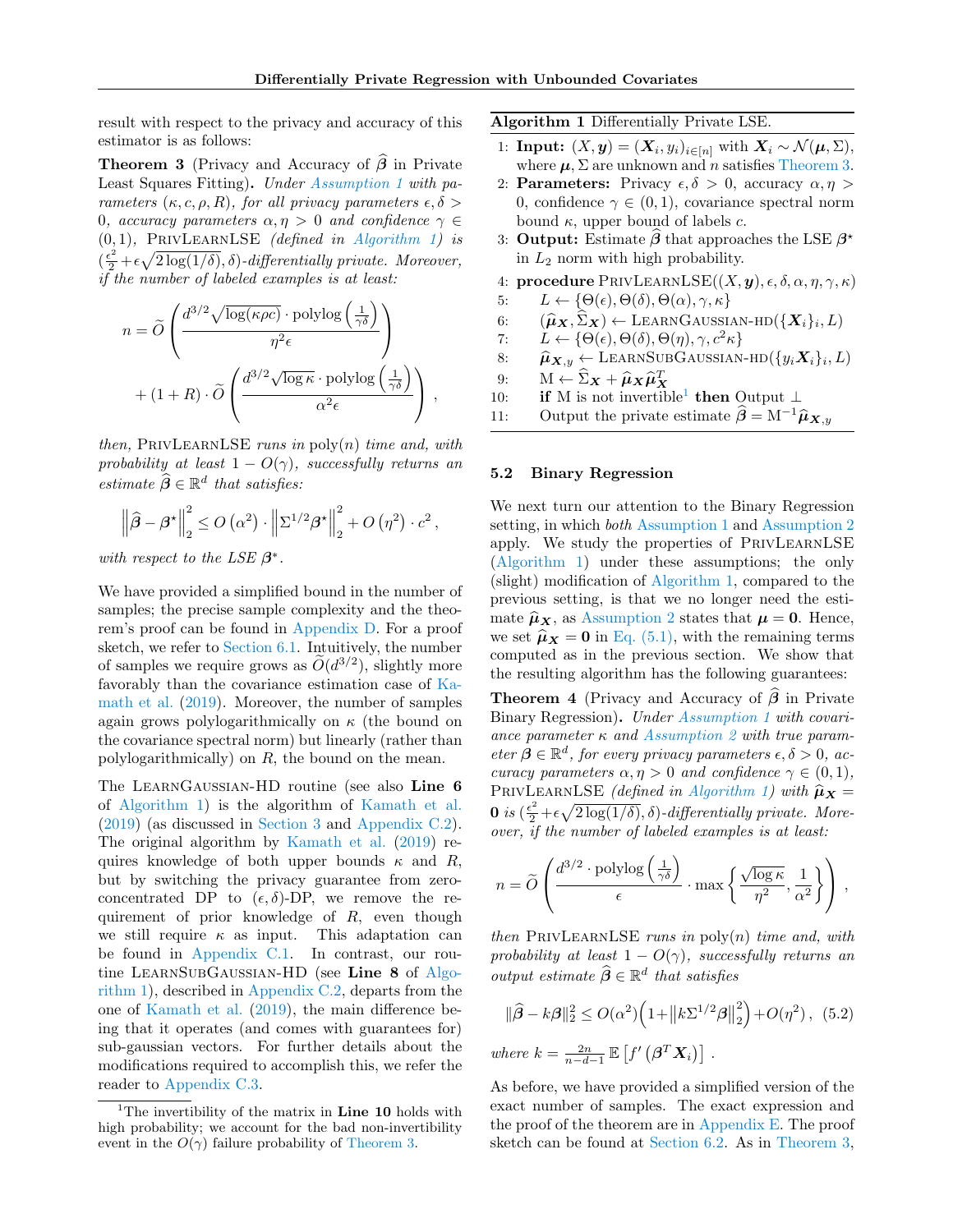the sample complexity grows as  $d^{3/2}$ , and is merely polylogarithmic on  $\kappa$ . Moreover, as in classic (non-DP) work on binary regression via LSE [\(Erdogdu,](#page-10-13) [2016;](#page-10-13) [Sun et al.,](#page-11-8) [2014;](#page-11-8) [Brillinger,](#page-9-12) [2012a\)](#page-9-12), our estimator learns the underlying "true"  $\beta$  up to a scaling factor k, that depends on the "sharpness" of the model function f (via its derivative  $f'$ ). We note that, to discover the hyperplane separating positive from negative labels, it indeed suffices to learn only the direction of  $\beta$ , not its magnitude, since a separating hyperplane is fully defined by this direction.

To further elaborate on the effect of  $k$ : by [Assump](#page-4-0)[tion 2,](#page-4-0)  $\boldsymbol{\beta}^T \boldsymbol{X}_i$  is a zero mean Gaussian, while  $f'$  tends to zero as its argument reaches either  $+\infty$  or  $-\infty$ . Hence, the expectation that determines  $k$  very much depends by the behavior of  $f'$  around 0. That is, if  $f$ is relatively flat (i.e., binary labels are "noisy"),  $k$  will be small, and more samples will be needed to achieve a better numerical accuracy in Eq.  $(5.2)$ ; the converse is true when  $f$  is "sharp" (e.g., a sigmoid close to the sign function), and labels are less noisy. This dependence of the estimate accuracy on the noise inherent in the GLM (via the model function  $f$ ) is natural.

## 5.3 Linear Regression

In this model, the labels  $y_i$  are assumed to be generated from an underlying "true" linear model  $\beta^T X_i$ (with a Gaussian error), thus being unbounded, for some regression coefficient  $\beta \in \mathbb{R}^d$ . Our goal is to estimate this "true" underlying  $\beta$  in a differentially private way. We provide the following algorithm for this task. For each drawn labeled example  $(X, y)$ , the algorithm creates the vector  $\mathbf{Z} = (\mathbf{X}, y)^T \in \mathbb{R}^{(d+1)}$ . Observe that this random vector is also Gaussian with a covariance matrix  $\Sigma' \in \mathbb{R}^{(d+1)\times(d+1)}$ , given by:

$$
\Sigma' = \begin{bmatrix} \Sigma & \Sigma \beta \\ \beta^T \Sigma & \sigma_{\epsilon}^2 + \beta^T \Sigma \beta \end{bmatrix},
$$
 (5.3)

where  $\mu$ ,  $\Sigma$ ,  $\sigma_{\epsilon}^2$  are the parameters of [Assumption 3.](#page-4-3) The algorithm, then, proceeds as follows. First, it computes a differentially private estimate  $\hat{\Sigma}$  of  $\Sigma$  using n samples of  $X_i$  via the routine LEARNGAUSSIAN-HD, discussed in [Section 3.](#page-2-0) Then, using  $n$  additional samples  $\mathbf{Z}_i = (\mathbf{X}_i, y_i)^T$ , it computes a differentially private estimate  $\widehat{\Sigma'}$ , again via LEARNGAUSSIAN-HD. From Eq.  $(5.3)$ , the first d elements of the last column of  $\hat{\Sigma}^j$  can be used as a DP estimate  $\hat{\Sigma}\hat{\boldsymbol{\beta}}$  of  $\Sigma\boldsymbol{\beta}$ . Finally, the algorithm uses these two estimates to output:

$$
\widehat{\boldsymbol{\beta}} = \widehat{\Sigma}^{-1} \widehat{\Sigma} \widehat{\boldsymbol{\beta}} \, .
$$

A formal description of this algorithm can be found in [Algorithm 2](#page-28-0) in [Appendix F.](#page-27-0) Our result with respect to its privacy and accuracy is as follows:

<span id="page-6-5"></span>**Theorem 5** (Privacy and Accuracy of  $\hat{\boldsymbol{\beta}}$  in Private Linear Regression). Under [Assumption 3](#page-4-3) with parameter  $\kappa$  and true vector  $\beta \in \mathbb{R}^d$ , for all privacy parameters  $\epsilon, \delta > 0$ , accuracy parameters  $\alpha, \eta > 0$  and confidence  $\gamma \in (0,1)$ , there exists an algorithm (see [Al](#page-28-0)[gorithm 2\)](#page-28-0) that is  $(\frac{\epsilon^2}{2} + \epsilon \sqrt{2 \log(1/\delta)}, \delta)$ -differentially private, and if the number of samples is at least:

$$
n = \widetilde{O}\left(\frac{d^{3/2} \cdot \mathrm{polylog}\left(\frac{1}{\gamma \delta}\right)}{\epsilon} \max\left\{\frac{\sqrt{\log(\kappa(\Sigma'))}}{\eta^2}, \frac{1}{\alpha^2}\right\}\right),\,
$$

then, it runs in  $\text{poly}(n)$  time and, with probability at least  $1 - O(\gamma)$ , the output estimate  $\widehat{\beta} \in \mathbb{R}^d$  and the "true" regression coefficient  $\beta$  satisfy:

$$
\left\|\widehat{\boldsymbol{\beta}} - \boldsymbol{\beta}\right\|_{2}^{2} \leq O\left(\alpha^{2}\right) \cdot \left\|\Sigma^{1/2} \boldsymbol{\beta}\right\|_{2}^{2} + O\left(\eta^{2}\right) \cdot \lambda_{max}^{2}(\Sigma'),
$$

where  $\kappa(\Sigma') = \frac{\lambda_{max}(\Sigma')}{\lambda_{min}(\Sigma')}$  is the condition number of the block matrix  $\Sigma'$  as in Eq. [\(5.3\)](#page-6-2).

The exact sample complexity bound and the theorem's proof can be found in [Appendix F.](#page-27-0) A short proof sketch is provided in [Section 6.3.](#page-7-1) As in our previous results, the sample complexity scales as  $d^{3/2}$ ; also, it is polylogarithmic on the condition number of  $\Sigma^{\prime}$ .<sup>[3](#page-6-4)</sup>

# <span id="page-6-0"></span>6 TECHNICAL OVERVIEW

In this section, we provide a sketch of our technical contributions with respect to the proofs of Theorems [3,](#page-5-1) [4,](#page-5-0) and [5.](#page-6-5)

## <span id="page-6-2"></span><span id="page-6-1"></span>6.1 [Theorem 3:](#page-5-1) Proof Sketch

We begin with [Theorem 3,](#page-5-1) which deals with the Least Squares Fitting problem. Our goal is to privatize the Least Squares Estimator (see Eq.  $(4.1)$ ) without significant accuracy loss. Hence, the differentially private algorithm (see [Algorithm 1\)](#page-5-2) computes a quantity  $\beta$ that is asymptotically the same as the Least Squares Estimate of [Eq. \(4.1\):](#page-3-2)

<span id="page-6-6"></span>
$$
\beta^* = \left(\frac{1}{n}\sum_{i=1}^n \mathbf{X}_i \mathbf{X}_i^T\right)^{-1} \left(\frac{1}{n}\sum_{i=1}^n y_i \mathbf{X}_i\right). \tag{6.1}
$$

The structure of this estimate (product of two terms) suggests privatizing each term separately, thereby motivating [Algorithm 1.](#page-5-2) To ensure that the desired

<span id="page-6-3"></span><sup>&</sup>lt;sup>2</sup>Note that the first *d* columns and rows of  $\widehat{\Sigma'}$  can also be used as a DP estimate  $\Sigma'$  of  $\Sigma$ ; we nevertheless estimate this separately, to ensure the statistical independence of the two estimates.

<span id="page-6-4"></span><sup>&</sup>lt;sup>3</sup>Again, the non-invertibility of the matrix  $\hat{\Sigma}$  is a low probability event and is fully captured by the  $O(\gamma)$  probability of failure, as also indicated in our proof.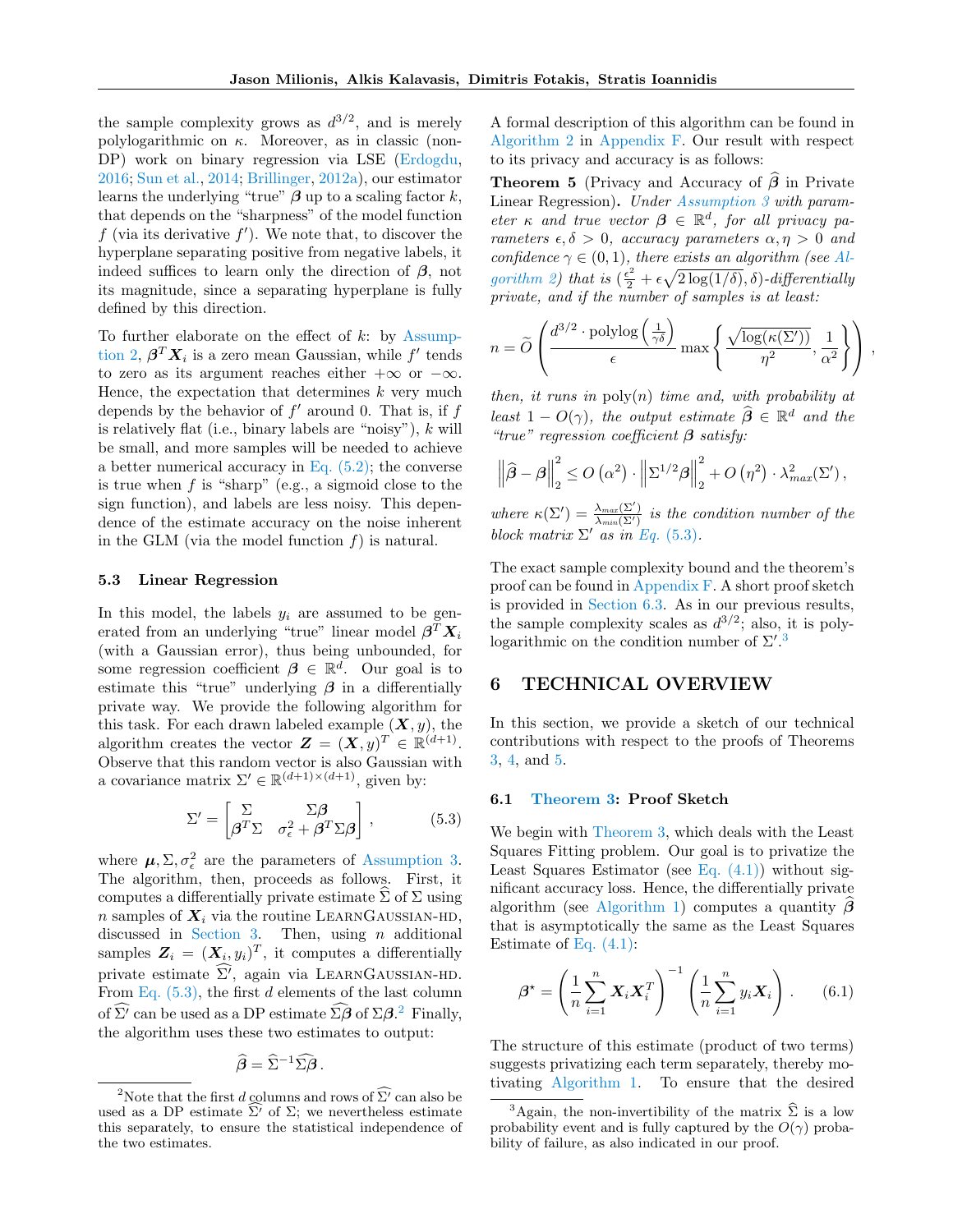privacy property holds, the key idea is to apply the composition of differentially private mechanisms (see [Fact 1\)](#page-2-0), hence affording privacy to the whole algorithm. It thus suffices to consider privatized estimates of the individual terms.

The key conceptual observation for our main result is that the second term in Eq.  $(6.1)$  consists, in fact, of sub-gaussian vectors. At a technical level, we have to expand the mean and covariance estimation procedures for Gaussian distributions to the sub-gaussian regime. More to that, in order to reduce as much as possible the dependence on the range of the mean value R of the feature vectors  $X_i$ , we modify the multivariate mean estimation analysis of [Kamath et al.](#page-10-0) [\(2019\)](#page-10-0) to hold for unbounded mean feature vectors. As a technical tool, we use an alternative guarantee (see [Lemma 16](#page-15-0) in [Appendix C.3\)](#page-14-0) on mean estimation which allows us to disengage the concentration bounds from the bound on the mean, in the case of  $(\epsilon, \delta)$ -DP.

Even using those variants of the algorithms, we still have to satisfy a stronger privacy desideratum. In particular, [Theorem 3](#page-5-1) requires privacy guarantees for pairs  $(\boldsymbol{X}_i, y_i)$ . However, Line 8 of [Algorithm 1](#page-5-2) affords privacy guarantees for the entire sub-gaussian terms  $y_i \mathbf{X}_i$ . So, it is not straightforward how to achieve the more general privacy guarantee of altering the individual  $(X_i, y_i)$  pairs. In [Appendix D.1,](#page-17-0) we establish the desired privacy guarantee for  $(X_i, y_i)$ .

For the desired accuracy guarantee on [Algorithm 1,](#page-5-2) we have to control the quantity  $\left\|\widehat{\boldsymbol{\beta}} - \boldsymbol{\beta}^{\star}\right\|$ 2 2 (see [Ap](#page-17-1)[pendix D.2\)](#page-17-1). At a first sight, the above expression cannot be handled by standard concentration of measure phenomena. However, we provide a non-trivial decomposition:

$$
\widehat{\boldsymbol{\beta}} - \boldsymbol{\beta}^{\star} = \left(\widehat{\Sigma} + \widehat{\boldsymbol{\mu}}_{\boldsymbol{X}} \widehat{\boldsymbol{\mu}}_{\boldsymbol{X}}^{T}\right)^{-1} \left(-Q_{1} \boldsymbol{\beta}^{\star} + \boldsymbol{Q}_{2}\right),
$$

using the below quantities that we introduce:

$$
Q_1 = \widehat{\Sigma} + \widehat{\boldsymbol{\mu}}_{\boldsymbol{X}} \widehat{\boldsymbol{\mu}}_{\boldsymbol{X}}^T - \frac{1}{n} \boldsymbol{X}^T \boldsymbol{X}, \text{ and } \boldsymbol{Q}_2 = \widehat{\boldsymbol{\mu}}_{\boldsymbol{X},y} - \frac{1}{n} \boldsymbol{X}^T \boldsymbol{y},
$$

where  $\hat{\Sigma}, \hat{\mu}_X, \hat{\mu}_{X,y}$  are the private outputs of the al-gorithms described in [Algorithm 1,](#page-5-2) and  $X, y$  are the design matrix and the labels vector, respectively. This decomposition, when altered in geometry for normalization purposes by a transformation  $w = \Sigma^{1/2} \beta$  and  $\hat{\mathbf{w}} = \Sigma^{1/2} \hat{\mathbf{\beta}}$ , enables us to control each term individually and obtain the desired bounds. The intuition behind this decomposition lies in the fact that both  $Q_1$  and  $Q_2$  vanish asymptotically (and so  $\beta$  tends to  $\beta^*$ , as the number of samples *n* increases.

The bounds on  $Q_1$ ,  $Q_2$  are handled by further decomposing into the difference of private quantities and

their actual values  $(\Sigma, \mu_X, \mu_{X,y})$  and between empirical quantities and the actual values. To obtain tighter bounds on the individual terms of difference of private quantities and actual values, we use the private preconditioner matrix in our analysis, which allows us to avoid a strict dependence on the largest eigenvalue  $\kappa$ of the covariance matrix  $\Sigma$  in our bounds (see [Theo](#page-5-1)[rem 3\)](#page-5-1). For a detailed proof of [Theorem 3,](#page-5-1) see [Ap](#page-16-0)[pendix D.](#page-16-0)

### <span id="page-7-0"></span>6.2 [Theorem 4:](#page-5-0) Proof Sketch

As far as our second main result [\(Theorem 4\)](#page-5-0) is concerned, the key conceptual contribution is to introduce a new estimator  $\beta_s^{\star}$  (solely for the purposes of the analysis) that is defined with the help of  $n$  additional samples  $(X_i, y_i)$  (for a total of 2*n* samples) as follows:

$$
\beta_s^{\star} = \left(\frac{1}{n} \sum_{i=n+1}^{2n} \boldsymbol{X}_i \boldsymbol{X}_i^T\right)^{-1} \left(\frac{1}{n} \sum_{i=1}^n y_i \boldsymbol{X}_i\right).
$$

This estimate resembles the Least Squares Estimate  $\beta^*$  but crucially introduces independence between the two terms that constitute the Least Squares Estimate. This independence of the two terms is pivotal for proving that the estimate  $\beta_s^*$  is an unbiased up to a multiplicative factor estimate of the true regression coefficient  $\beta$ . In turn, this crucial observation is used to prove that our private estimate  $\beta$  (see [Algorithm 1\)](#page-5-2) is close to the true regression coefficient  $\beta$  up to a multiplicative factor, since the proof of [Theorem 3](#page-5-1) holds even for the Least-Squares-resembling estimate  $\beta_s^{\star}$  (because of the independent handling of the aforementioned quantities  $Q_1, Q_2$ . At a technical level, the above discussion is a result of probabilistic tools, such as the high-dimensional geometry of Wishart matrices [\(Anderson,](#page-8-6) [2003\)](#page-8-6). For a detailed proof of [Theorem 4,](#page-5-0) see [Appendix E.](#page-25-0)

#### <span id="page-7-1"></span>6.3 [Theorem 5:](#page-6-5) Proof Sketch

Finally, we briefly discuss the techniques behind [The](#page-6-5)[orem 5.](#page-6-5) Recall that for the standard Linear Regression problem with true vector  $\beta$ , our algorithm outputs the private estimate  $\hat{\beta} = \hat{\Sigma}^{-1} \hat{\Sigma} \hat{\beta}$ , as mentioned after [Eq. \(5.3\).](#page-6-2) On one hand, the privacy guarantee follows from the composition theorems. On the other hand, for the accuracy guarantee, we have to control the quantity  $\|\hat{\beta} - \beta\|_2^2$ . The main technical challenge for this step it to provide tight bounds for the eigenvalues of the block matrix  $\Sigma'$  of [Eq. \(5.3\).](#page-6-2) In particular, we have to draw sufficiently many samples in order to control the quantities  $\|\Sigma^{1/2}\widehat{\Sigma}^{-1}\Sigma^{1/2}\|_2^2$ and  $\|\Sigma^{-1/2}(\hat{\Sigma}\hat{\boldsymbol{\beta}} - \Sigma\boldsymbol{\beta})\|_2^2$  dealing with our estimates  $\widehat{\Sigma}$  and  $\widehat{\Sigma}\widehat{\beta}$ . The first quantity is a constant, given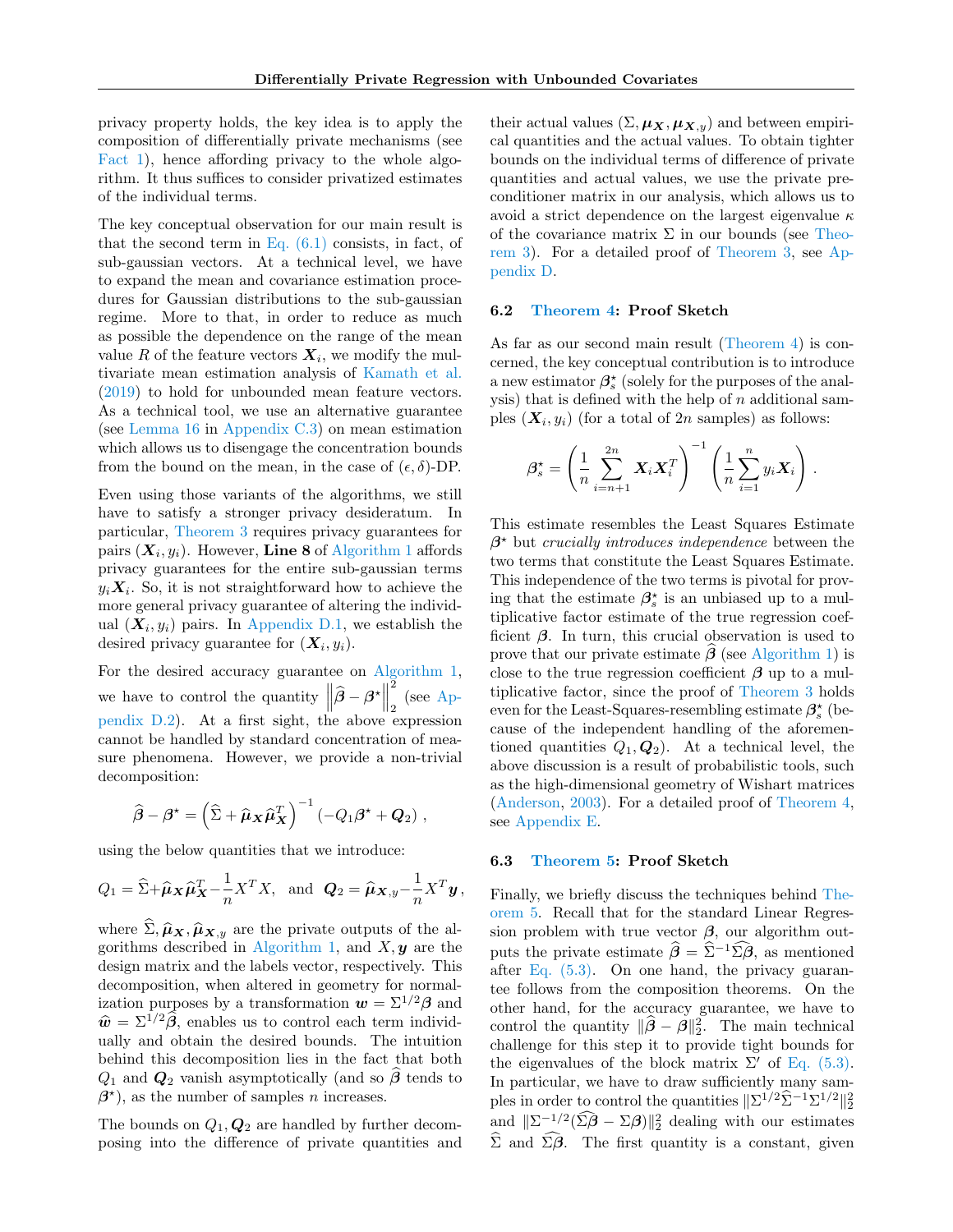roughly  $n = \Omega(d^{3/2}\sqrt{\log \kappa}/\epsilon)$  samples, using properties of the LearnGaussian-HD algorithm and concentration of random matrices. The second quantity is more challenging and is controlled by the maximum eigenvalue of  $\Sigma'$ , with high probability, after roughly  $n = \Omega(d^{3/2}\sqrt{\log(\kappa(\Sigma'))}/\epsilon)$  samples are drawn, where  $\kappa(\Sigma')$  is the condition number of the block matrix of [Eq. \(5.3\).](#page-6-2) To upper bound the condition number, we exploit bounds for eigenvalues of block matrices [\(Ma](#page-11-13) [and Zarowski,](#page-11-13) [1995\)](#page-11-13), and show that in our setting, these are tight for  $\kappa(\Sigma')$  (see [Appendix F.1\)](#page-30-0).

# 7 CONCLUSION

We provide and analyze estimators for inference in three regression settings with unbounded covariates, formally proving that they are private and efficient. We believe that the line of work on unbounded covariates is of great interest with respect to both theory and practice. Potential future research based on this work includes, for instance, relaxing the i.i.d. assumptions on the provided data (to account for potential dependencies among feature vectors). In addition, lower bounds in differentially private regression regimes are either elusive or sub-optimal (see, e.g., [Wang](#page-11-0) [\(2018\)](#page-11-0)); examining possible lower bounds in unbounded regimes for regression-like environments is another promising future direction.

### 7.1 Limitations

For the above analysis, we have considered the case of Gaussian marginals and have extended recent differentially private techniques on mean and covariance estimation [\(Kamath et al.,](#page-10-0) [2019;](#page-10-0) [Karwa and Vadhan,](#page-10-1) [2018\)](#page-10-1) to the sub-gaussian regime. For the detailed hypotheses upon which the aforementioned procedures were provided, the reader is encouraged to review [Sec](#page-3-0)[tion 4,](#page-3-0) where all of the relevant assumptions are clearly indicated.

The focus of this work is in its nature theoretical. Supplementally to the theory, we believe that the community would benefit from additional experimental studies of the proposed methods. In fact, the design of practical algorithms is a strand of research of significant independent interest, since practical applications are able to immensely benefit from unbounded estimation procedures: see, e.g., the work of [Biswas et al.](#page-9-14) [\(2020\)](#page-9-14) that considers practical differentially private Gaussian mean and covariance estimation procedures. Thus, we believe that the practical extension of our results and relevant experiments are a natural and interesting premise for future work.

#### Acknowledgements

We thank the anonymous reviewers for useful remarks and comments on the presentation of our manuscript. The most significant part of this work was performed while Jason Milionis was an undergraduate student at the National Technical University of Athens. This work was partially supported by a research fellowship from the Costas M. Lemos Foundation. Dimitris Fotakis and Alkis Kalavasis were supported by the Hellenic Foundation for Research and Innovation (H.F.R.I.) under the "First Call for H.F.R.I. Research Projects to support Faculty members and Researchers and the procurement of high-cost research equipment grant," project BALSAM, HFRI-FM17- 1424. Stratis Ioannidis was supported by the National Science Foundation (through grants 2112471, 2107062, and 1750539) and by the Niarchos Foundation, through the Greek Diaspora Fellowship Program.

### References

- <span id="page-8-0"></span>M. Abadi, A. Chu, I. Goodfellow, H. B. McMahan, I. Mironov, K. Talwar, and L. Zhang. Deep learning with differential privacy. In Proceedings of the 2016 ACM SIGSAC Conference on Computer and Communications Security, pages 308–318, 2016.
- <span id="page-8-4"></span>I. Aden-Ali, H. Ashtiani, and G. Kamath. On the sample complexity of privately learning unbounded high-dimensional Gaussians. In Algorithmic Learning Theory, volume 132 of Proceedings of Machine Learning Research, pages 185–216. PMLR, 2021.
- <span id="page-8-2"></span>D. Alabi, A. McMillan, J. Sarathy, A. Smith, and S. Vadhan. Differentially private simple linear regression, 2020. URL [https://arxiv.org/abs/](https://arxiv.org/abs/2007.05157) [2007.05157](https://arxiv.org/abs/2007.05157).
- <span id="page-8-3"></span>K. Amin, T. Dick, A. Kulesza, A. Munoz, and S. Vassilvitskii. Differentially private covariance estimation. In Advances in Neural Information Processing Systems, volume 32. Curran Associates, Inc., 2019. URL [https:](https://proceedings.neurips.cc/paper/2019/file/4158f6d19559955bae372bb00f6204e4-Paper.pdf) [//proceedings.neurips.cc/paper/2019/file/](https://proceedings.neurips.cc/paper/2019/file/4158f6d19559955bae372bb00f6204e4-Paper.pdf) [4158f6d19559955bae372bb00f6204e4-Paper.pdf](https://proceedings.neurips.cc/paper/2019/file/4158f6d19559955bae372bb00f6204e4-Paper.pdf).
- <span id="page-8-6"></span>T. W. Anderson. An Introduction to Multivariate Statistical Analysis. Wiley Series in Probability and Statistics. Wiley-Interscience, Hoboken, N.J, 3rd ed edition, 2003. ISBN 9780471360919.
- <span id="page-8-1"></span>Anonymous. Review #2 of "Differentially Private Covariance Estimation", 2019. URL [https://papers.nips.cc/paper/2019/file/](https://papers.nips.cc/paper/2019/file/4158f6d19559955bae372bb00f6204e4-Reviews.html) [4158f6d19559955bae372bb00f6204e4-Reviews.](https://papers.nips.cc/paper/2019/file/4158f6d19559955bae372bb00f6204e4-Reviews.html) [html](https://papers.nips.cc/paper/2019/file/4158f6d19559955bae372bb00f6204e4-Reviews.html).
- <span id="page-8-5"></span>H. Ashtiani and C. Liaw. Private and polynomial time algorithms for learning Gaussians and beyond, 2021. URL <https://arxiv.org/abs/2111.11320>.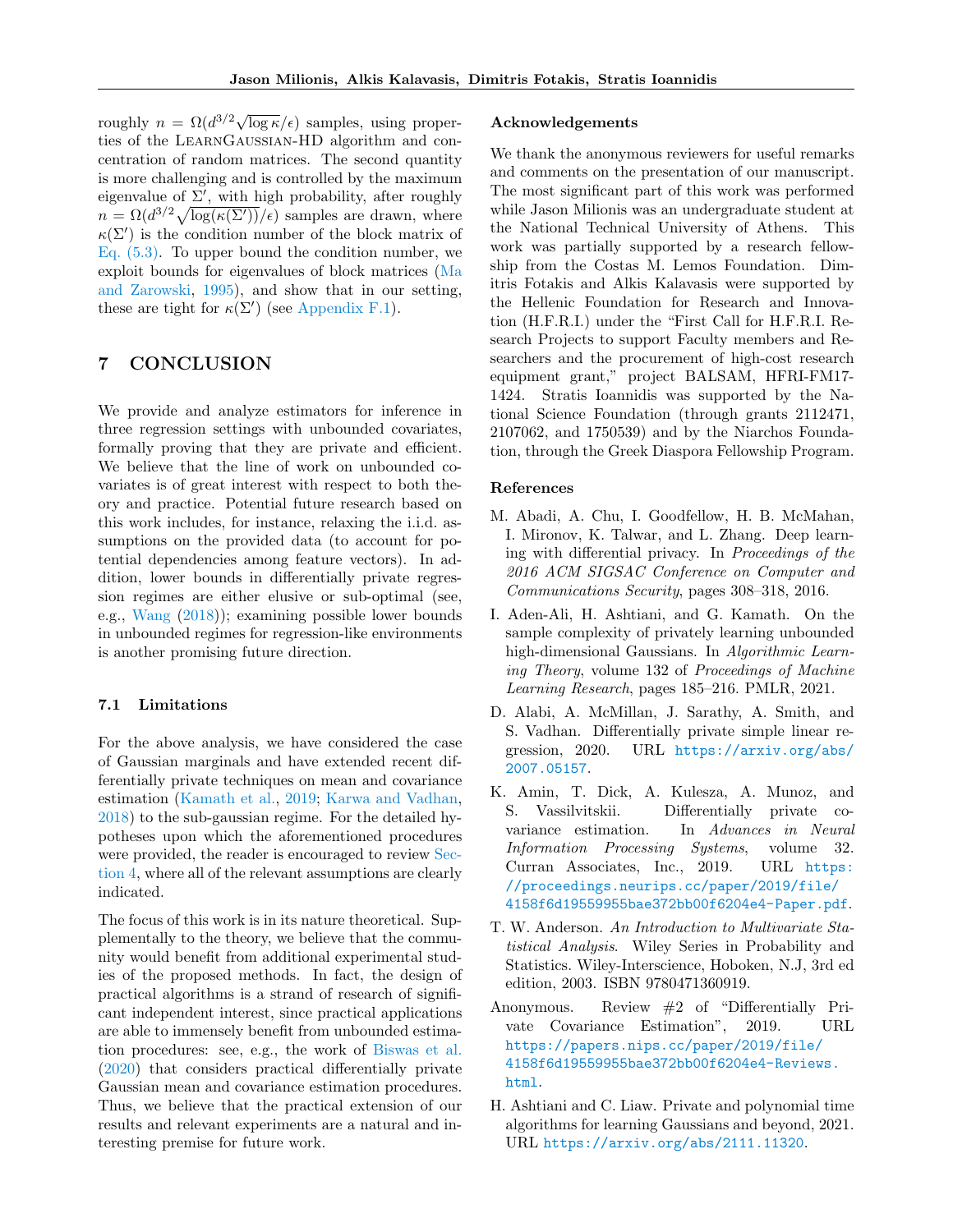- <span id="page-9-6"></span>H. Asi and J. C. Duchi. Instance-optimality in differential privacy via approximate inverse sensitivity mechanisms. In Advances in Neural Information Processing Systems, volume 33, pages 14106–14117. Curran Associates, Inc., 2020. URL [https:](https://proceedings.neurips.cc/paper/2020/file/a267f936e54d7c10a2bb70dbe6ad7a89-Paper.pdf) [//proceedings.neurips.cc/paper/2020/file/](https://proceedings.neurips.cc/paper/2020/file/a267f936e54d7c10a2bb70dbe6ad7a89-Paper.pdf) [a267f936e54d7c10a2bb70dbe6ad7a89-Paper.pdf](https://proceedings.neurips.cc/paper/2020/file/a267f936e54d7c10a2bb70dbe6ad7a89-Paper.pdf).
- <span id="page-9-7"></span>A. F. Barrientos, J. P. Reiter, A. Machanavajjhala, and Y. Chen. Differentially private significance tests for regression coefficients. Journal of Computational and Graphical Statistics, 28(2):440–453, 2019.
- <span id="page-9-2"></span>R. Bassily, A. Smith, and A. Thakurta. Private empirical risk minimization: Efficient algorithms and tight error bounds. In 2014 IEEE 55th Annual Symposium on Foundations of Computer Science, pages 464–473, Oct. 2014.
- <span id="page-9-8"></span>R. Bassily, V. Feldman, K. Talwar, and A. Guha Thakurta. Private stochastic convex optimization with optimal rates. In Advances in Neural Information Processing Systems, volume 32. Curran Associates, Inc., 2019. URL [https:](https://proceedings.neurips.cc/paper/2019/file/3bd8fdb090f1f5eb66a00c84dbc5ad51-Paper.pdf) [//proceedings.neurips.cc/paper/2019/file/](https://proceedings.neurips.cc/paper/2019/file/3bd8fdb090f1f5eb66a00c84dbc5ad51-Paper.pdf) [3bd8fdb090f1f5eb66a00c84dbc5ad51-Paper.pdf](https://proceedings.neurips.cc/paper/2019/file/3bd8fdb090f1f5eb66a00c84dbc5ad51-Paper.pdf).
- <span id="page-9-13"></span>G. Bernstein and D. R. Sheldon. Differentially private bayesian linear regression. In Advances in Neural Information Processing Systems, volume 32. Curran Associates, Inc., 2019. URL [https:](https://proceedings.neurips.cc/paper/2019/file/f90f2aca5c640289d0a29417bcb63a37-Paper.pdf) [//proceedings.neurips.cc/paper/2019/file/](https://proceedings.neurips.cc/paper/2019/file/f90f2aca5c640289d0a29417bcb63a37-Paper.pdf) [f90f2aca5c640289d0a29417bcb63a37-Paper.pdf](https://proceedings.neurips.cc/paper/2019/file/f90f2aca5c640289d0a29417bcb63a37-Paper.pdf).
- <span id="page-9-14"></span>S. Biswas, Y. Dong, G. Kamath, and J. Ullman. Coinpress: Practical private mean and covariance estimation. Advances in Neural and Information Processing Systems, 2020.
- <span id="page-9-12"></span>D. R. Brillinger. A generalized linear model with "Gaussian" regressor variables. In Selected Works of David Brillinger, pages 589–606. Springer, 2012a. URL [https://doi.org/10.1007/](https://doi.org/10.1007/978-1-4614-1344-8_34) [978-1-4614-1344-8\\_34](https://doi.org/10.1007/978-1-4614-1344-8_34).
- <span id="page-9-16"></span>D. R. Brillinger. The identification of a particular nonlinear time series system. In Selected Works of David Brillinger, pages 607–613. Springer, 2012b.
- <span id="page-9-11"></span>G. Brown, M. Gaboardi, A. Smith, J. Ullman, and L. Zakynthinou. Covariance-aware private mean estimation without private covariance estimation. Advances in Neural Information Processing Systems, 34, 2021.
- <span id="page-9-15"></span>M. Bun and T. Steinke. Concentrated differential privacy: Simplifications, extensions, and lower bounds. In Theory of Cryptography, pages 635–658, Berlin, Heidelberg, 2016. Springer Berlin Heidelberg. ISBN 978-3-662-53641-4.
- <span id="page-9-9"></span>M. Bun, K. Nissim, U. Stemmer, and S. Vadhan. Differentially private release and learning of threshold

functions. In 2015 IEEE 56th Annual Symposium on Foundations of Computer Science, pages 634–649. IEEE, 2015.

- <span id="page-9-17"></span>M. Bun, K. Nissim, and U. Stemmer. Simultaneous private learning of multiple concepts. In Proceedings of the 2016 ACM Conference on Innovations in Theoretical Computer Science, ITCS '16, page 369–380, New York, NY, USA, 2016. Association for Computing Machinery. URL [https:](https://doi.org/10.1145/2840728.2840747) [//doi.org/10.1145/2840728.2840747](https://doi.org/10.1145/2840728.2840747).
- <span id="page-9-0"></span>T. T. Cai, Y. Wang, and L. Zhang. The cost of privacy in generalized linear models: Algorithms and minimax lower bounds, 2020. URL [https:](https://arxiv.org/abs/2011.03900) [//arxiv.org/abs/2011.03900](https://arxiv.org/abs/2011.03900).
- <span id="page-9-1"></span>K. Chaudhuri, C. Monteleoni, and A. D. Sarwate. Differentially private empirical risk minimization. Journal of Machine Learning Research, 12(29): 1069–1109, 2011. URL [http://jmlr.org/papers/](http://jmlr.org/papers/v12/chaudhuri11a.html) [v12/chaudhuri11a.html](http://jmlr.org/papers/v12/chaudhuri11a.html).
- <span id="page-9-4"></span>C. Daskalakis, D. Rohatgi, and E. Zampetakis. Truncated linear regression in high dimensions. In Advances in Neural Information Processing Systems, volume 33, pages 10338–10347. Curran Associates, Inc., 2020. URL [https:](https://proceedings.neurips.cc/paper/2020/file/751f6b6b02bf39c41025f3bcfd9948ad-Paper.pdf) [//proceedings.neurips.cc/paper/2020/file/](https://proceedings.neurips.cc/paper/2020/file/751f6b6b02bf39c41025f3bcfd9948ad-Paper.pdf) [751f6b6b02bf39c41025f3bcfd9948ad-Paper.pdf](https://proceedings.neurips.cc/paper/2020/file/751f6b6b02bf39c41025f3bcfd9948ad-Paper.pdf).
- <span id="page-9-19"></span>A. Dembo. Bounds on the extreme eigenvalues of positive-definite toeplitz matrices. IEEE Transactions on Information Theory, 34(2):352–355, 1988. doi: 10.1109/18.2651.
- <span id="page-9-3"></span>Z. Deng, A. Kammoun, and C. Thrampoulidis. A model of double descent for high-dimensional binary linear classification. Information and Inference: A Journal of the IMA, page iaab002, Apr. 2021. URL [https:](https://academic.oup.com/imaiai/advance-article/doi/10.1093/imaiai/iaab002/6209694) [//academic.oup.com/imaiai/advance-article/](https://academic.oup.com/imaiai/advance-article/doi/10.1093/imaiai/iaab002/6209694) [doi/10.1093/imaiai/iaab002/6209694](https://academic.oup.com/imaiai/advance-article/doi/10.1093/imaiai/iaab002/6209694).
- <span id="page-9-10"></span>I. Diakonikolas, M. Hardt, and L. Schmidt. Differentially private learning of structured discrete distributions. Advances in Neural Information Processing Systems, 28, 2015.
- <span id="page-9-18"></span>I. Diakonikolas, G. Kamath, D. Kane, J. Li, A. Moitra, and A. Stewart. Robust estimators in highdimensions without the computational intractability. SIAM Journal on Computing, 48(2):742–864, Jan. 2019a. doi: 10.1137/17M1126680. URL [https:](https://epubs.siam.org/doi/10.1137/17M1126680) [//epubs.siam.org/doi/10.1137/17M1126680](https://epubs.siam.org/doi/10.1137/17M1126680).
- <span id="page-9-5"></span>I. Diakonikolas, W. Kong, and A. Stewart. Efficient algorithms and lower bounds for robust linear regression. In Proceedings of the Thirtieth Annual ACM-SIAM Symposium on Discrete Algorithms, SODA '19, page 2745–2754, USA, 2019b. Society for Industrial and Applied Mathematics.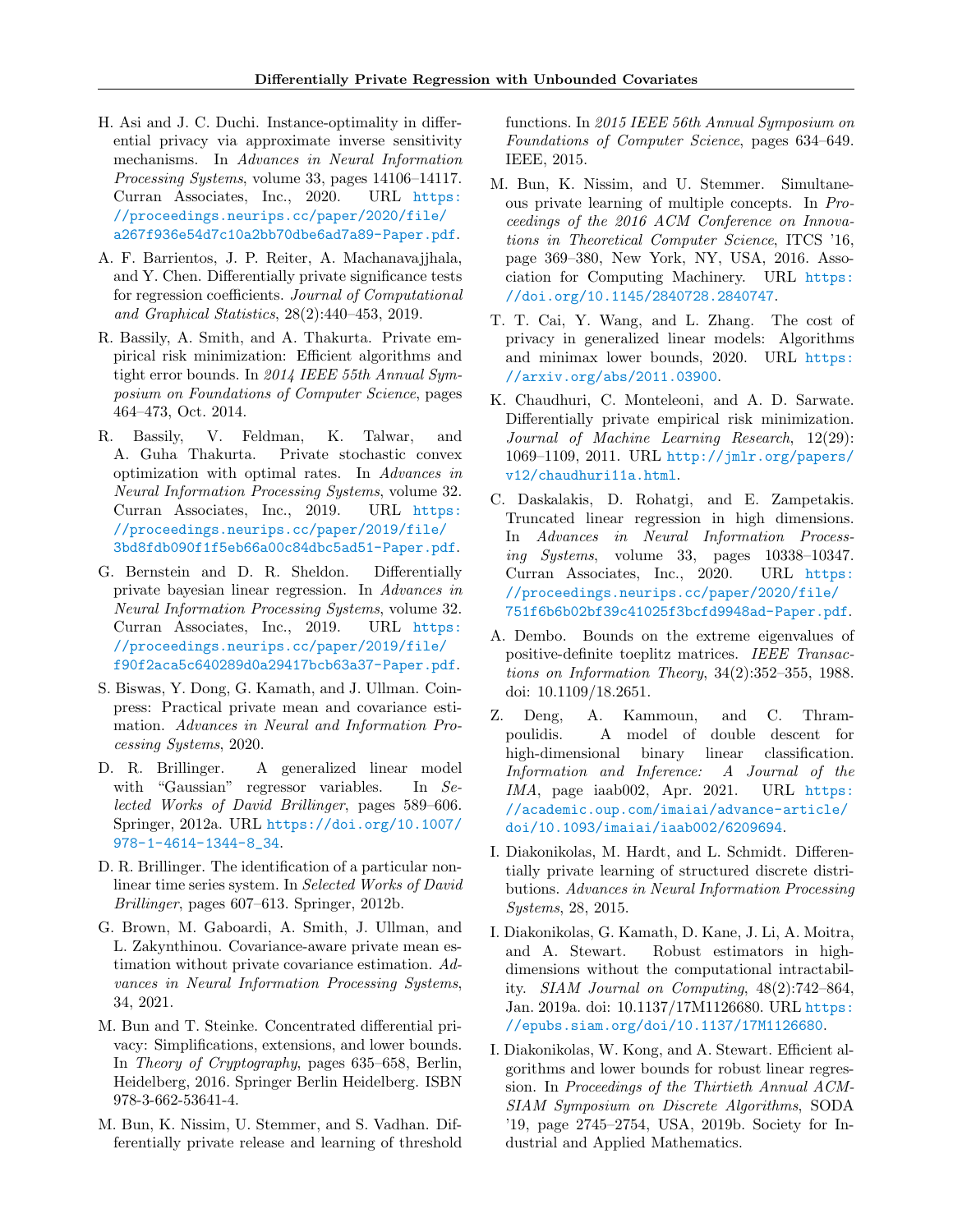- <span id="page-10-8"></span>C. Dwork and A. Smith. Differential privacy for statistics: What we know and what we want to learn. Journal of Privacy and Confidentiality, 1(2), 2010.
- <span id="page-10-2"></span>C. Dwork, F. McSherry, K. Nissim, and A. Smith. Calibrating noise to sensitivity in private data analysis. In Theory of Cryptography, pages 265–284, Berlin, Heidelberg, 2006. Springer Berlin Heidelberg. ISBN 978-3-540-32732-5.
- <span id="page-10-19"></span>C. Dwork, G. N. Rothblum, and S. Vadhan. Boosting and differential privacy. In 2010 IEEE 51st Annual Symposium on Foundations of Computer Science, pages 51–60. IEEE, 2010.
- <span id="page-10-11"></span>C. Dwork, K. Talwar, A. Thakurta, and L. Zhang. Analyze Gauss: optimal bounds for privacy-preserving principal component analysis. In Proceedings of the forty-sixth annual ACM Symposium on Theory of Computing, pages 11–20, 2014.
- <span id="page-10-13"></span>M. A. Erdogdu. Newton-Stein method: An optimization method for GLMs via Stein's lemma. Journal of Machine Learning Research, 17(215): 1–52, 2016. URL [http://jmlr.org/papers/v17/](http://jmlr.org/papers/v17/16-062.html) [16-062.html](http://jmlr.org/papers/v17/16-062.html).
- <span id="page-10-10"></span>V. Feldman, T. Koren, and K. Talwar. Private stochastic convex optimization: optimal rates in linear time. In Proceedings of the 52nd Annual ACM SIGACT Symposium on Theory of Computing, pages 439–449, 2020. URL [https://doi.org/](https://doi.org/10.1145/3357713.3384335) [10.1145/3357713.3384335](https://doi.org/10.1145/3357713.3384335).
- <span id="page-10-14"></span>T. Hastie, R. Tibshirani, and J. H. Friedman. The Elements of Statistical Learning: Data Mining, Inference, and Prediction. Springer Series in Statistics. Springer, New York, NY, 2nd ed edition, 2009. ISBN 9780387848570 9780387848587.
- <span id="page-10-15"></span>S. B. Hopkins, G. Kamath, and M. Majid. Efficient mean estimation with pure differential privacy via a sum-of-squares exponential mechanism, 2021. URL <https://arxiv.org/abs/2111.12981>.
- <span id="page-10-3"></span>R. Iyengar, J. P. Near, D. Song, O. Thakkar, A. Thakurta, and L. Wang. Towards practical differentially private convex optimization. In 2019 IEEE Symposium on Security and Privacy (SP), pages 299–316, 2019. doi: 10.1109/SP.2019.00001.
- <span id="page-10-4"></span>P. Jain and A. Thakurta. (Near) dimension independent risk bounds for differentially private learning. In Proceedings of the 31st International Conference on International Conference on Machine Learning - Volume 32, ICML'14, page I–476–I–484. JMLR.org, 2014.
- <span id="page-10-12"></span>B. Kadioglu, P. Tian, J. Dy, D. Erdogmus, and S. Ioannidis. On the sample complexity of rank regression from pairwise comparisons, 2021. URL [https:](https://arxiv.org/abs/2105.01463) [//arxiv.org/abs/2105.01463](https://arxiv.org/abs/2105.01463).
- <span id="page-10-0"></span>G. Kamath, J. Li, V. Singhal, and J. Ullman. Privately learning high-dimensional distributions. In Proceedings of the Thirty-Second Conference on Learning Theory, volume 99 of Proceedings of Machine Learning Research, pages 1853–1902, Phoenix, USA, 25– 28 Jun 2019. PMLR. URL: [http://proceedings.](http://proceedings.mlr.press/v99/kamath19a.html) [mlr.press/v99/kamath19a.html](http://proceedings.mlr.press/v99/kamath19a.html).
- <span id="page-10-17"></span>G. Kamath, X. Liu, and H. Zhang. Improved rates for differentially private stochastic convex optimization with heavy-tailed data, 2021a. URL [https:](https://arxiv.org/abs/2106.01336) [//arxiv.org/abs/2106.01336](https://arxiv.org/abs/2106.01336).
- <span id="page-10-18"></span>G. Kamath, A. Mouzakis, V. Singhal, T. Steinke, and J. Ullman. A private and computationally-efficient estimator for unbounded Gaussians, 2021b. URL <https://arxiv.org/abs/2111.04609>.
- <span id="page-10-1"></span>V. Karwa and S. Vadhan. Finite Sample Differentially Private Confidence Intervals. In A. R. Karlin, editor, 9th Innovations in Theoretical Computer Science Conference (ITCS 2018), volume 94 of Leibniz International Proceedings in Informatics (LIPIcs), pages  $44:1-44:9$ , Dagstuhl, Germany, 2018. Schloss Dagstuhl–Leibniz-Zentrum fuer Informatik. ISBN 978-3-95977-060-6. doi: 10. 4230/LIPIcs.ITCS.2018.44. URL [http://drops.](http://drops.dagstuhl.de/opus/volltexte/2018/8344) [dagstuhl.de/opus/volltexte/2018/8344](http://drops.dagstuhl.de/opus/volltexte/2018/8344).
- <span id="page-10-5"></span>D. Kifer, A. Smith, and A. Thakurta. Private convex empirical risk minimization and high-dimensional regression. In Proceedings of the 25th Annual Conference on Learning Theory, volume 23 of Proceedings of Machine Learning Research, pages 25.1– 25.40, Edinburgh, Scotland, 25–27 Jun 2012. JMLR Workshop and Conference Proceedings. URL [http:](http://proceedings.mlr.press/v23/kifer12.html) [//proceedings.mlr.press/v23/kifer12.html](http://proceedings.mlr.press/v23/kifer12.html).
- <span id="page-10-6"></span>G. R. Kini and C. Thrampoulidis. Analytic study of double descent in binary classification: The impact of loss. In 2020 IEEE International Symposium on Information Theory (ISIT), pages 2527– 2532, Los Angeles, CA, USA, June 2020. IEEE. ISBN 9781728164328. doi: 10.1109/ISIT44484.2020. 9174344. URL [https://ieeexplore.ieee.org/](https://ieeexplore.ieee.org/document/9174344/) [document/9174344/](https://ieeexplore.ieee.org/document/9174344/).
- <span id="page-10-16"></span>P. K. Kothari, P. Manurangsi, and A. Velingker. Private robust estimation by stabilizing convex relaxations, 2021. URL [https://arxiv.org/abs/2112.](https://arxiv.org/abs/2112.03548) [03548](https://arxiv.org/abs/2112.03548).
- <span id="page-10-7"></span>S. M. Kreidler, B. M. Ringham, K. E. Muller, and D. H. Glueck. Calculating power for the general linear multivariate model with one or more Gaussian covariates. Communications in Statistics - Theory and Methods, Feb. 2018. ISSN 0361- 0926. URL [https://www.tandfonline.com/doi/](https://www.tandfonline.com/doi/full/10.1080/03610926.2018.1433849) [full/10.1080/03610926.2018.1433849](https://www.tandfonline.com/doi/full/10.1080/03610926.2018.1433849).
- <span id="page-10-9"></span>T. Kulkarni, J. Jälkö, A. Koskela, S. Kaski, and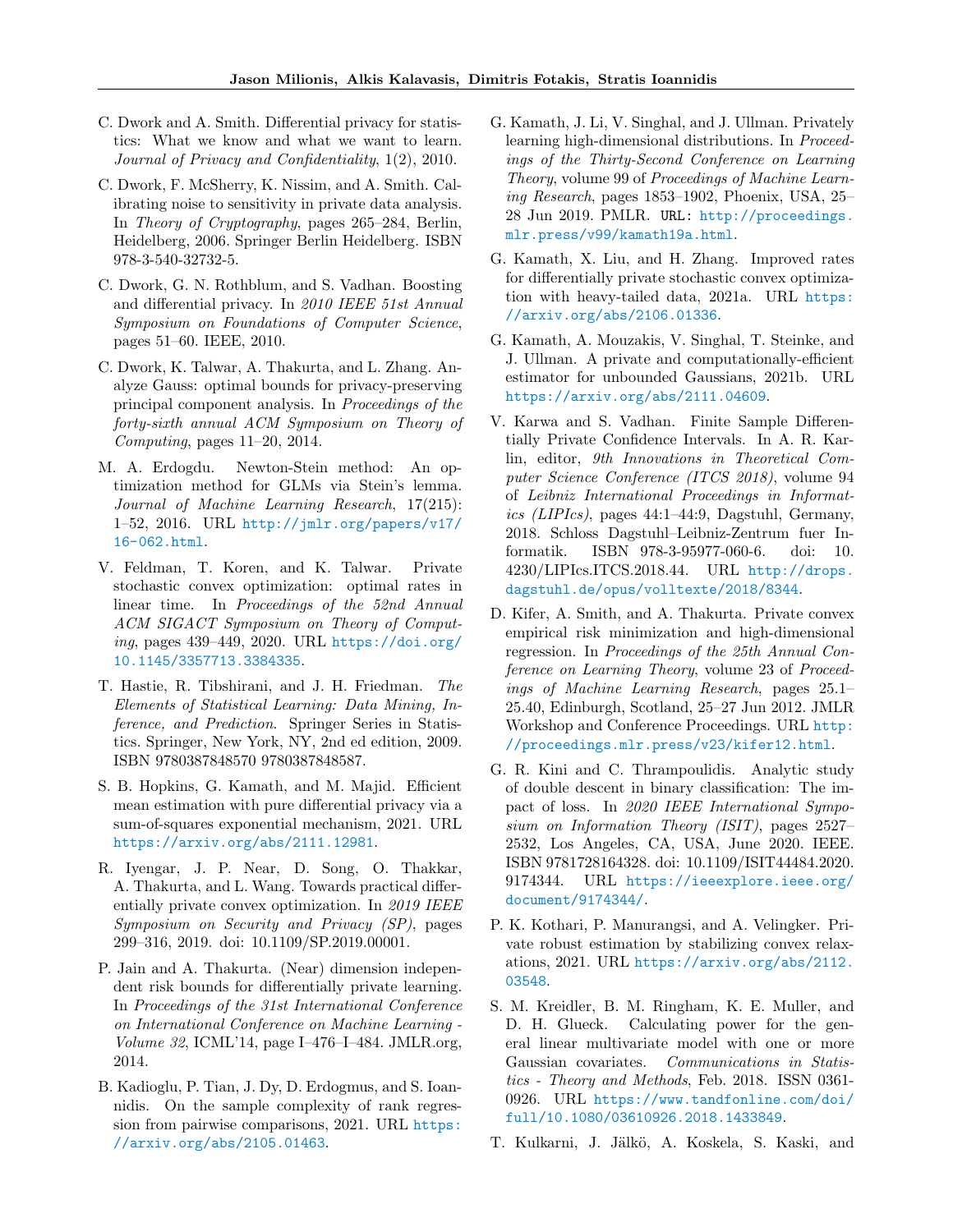A. Honkela. Differentially private bayesian inference for generalized linear models. In International Conference on Machine Learning, pages 5838–5849. PMLR, 2021.

- <span id="page-11-9"></span>J. S. Liu. Siegel's formula via Stein's identities. Statistics  $\mathcal B$  Probability Letters, 21(3):247–251, 1994.
- <span id="page-11-11"></span>X. Liu, W. Kong, S. Kakade, and S. Oh. Robust and differentially private mean estimation. Advances in Neural Information Processing Systems, 34, 2021a.
- <span id="page-11-12"></span>X. Liu, W. Kong, and S. Oh. Differential privacy and robust statistics in high dimensions, 2021b. URL <https://arxiv.org/abs/2111.06578>.
- <span id="page-11-13"></span>E. Ma and C. Zarowski. On lower bounds for the smallest eigenvalue of a Hermitian positive-definite matrix. IEEE Transactions on Information Theory, 41 (2):539–540, 1995. doi: 10.1109/18.370166.
- <span id="page-11-4"></span>F. McSherry and I. Mironov. Differentially private recommender systems: Building privacy into the netflix prize contenders. In Proceedings of the 15th ACM SIGKDD international conference on Knowledge discovery and data mining, pages 627–636, 2009.
- <span id="page-11-2"></span>P. Nakkiran. More data can hurt for linear regression: Sample-wise double descent, 2019. URL [https://](https://arxiv.org/abs/1912.07242) [arxiv.org/abs/1912.07242](https://arxiv.org/abs/1912.07242).
- <span id="page-11-6"></span>O. Sheffet. Differentially private ordinary least squares. In Proceedings of the 34th International Conference on Machine Learning, volume 70 of Proceedings of Machine Learning Research, pages 3105–3114. PMLR, 06–11 Aug 2017. URL [http://](http://proceedings.mlr.press/v70/sheffet17a.html) [proceedings.mlr.press/v70/sheffet17a.html](http://proceedings.mlr.press/v70/sheffet17a.html).
- <span id="page-11-7"></span>O. Sheffet. Old techniques in differentially private linear regression. In Proceedings of the 30th International Conference on Algorithmic Learning Theory, volume 98 of Proceedings of Machine Learning Research, pages 789–827, Chicago, Illinois, 22– 24 Mar 2019. PMLR. URL [http://proceedings.](http://proceedings.mlr.press/v98/sheffet19a.html) [mlr.press/v98/sheffet19a.html](http://proceedings.mlr.press/v98/sheffet19a.html).
- <span id="page-11-10"></span>C. M. Stein. Estimation of the mean of a multivariate normal distribution. The Annals of Statistics, pages 1135–1151, 1981.
- <span id="page-11-8"></span>Y. Sun, S. Ioannidis, and A. Montanari. Learning mixtures of linear classifiers. In International Conference on Machine Learning, pages 721–729. PMLR, 2014.
- <span id="page-11-15"></span>T. Tao. Topics in Random Matrix Theory, volume 132. American Mathematical Society, 2012. ISBN 9780821874301.
- <span id="page-11-14"></span>R. Vershynin. High-Dimensional Probability: An Introduction with Applications in Data Science, volume 47. Cambridge University Press, 2018. ISBN 9781108415194.
- <span id="page-11-5"></span>D. Wang, M. Ye, and J. Xu. Differentially private empirical risk minimization revisited: Faster and more general. In Advances in Neural Information Processing Systems, volume 30. Curran Associates, Inc., 2017. URL [https:](https://proceedings.neurips.cc/paper/2017/file/f337d999d9ad116a7b4f3d409fcc6480-Paper.pdf) [//proceedings.neurips.cc/paper/2017/file/](https://proceedings.neurips.cc/paper/2017/file/f337d999d9ad116a7b4f3d409fcc6480-Paper.pdf) [f337d999d9ad116a7b4f3d409fcc6480-Paper.pdf](https://proceedings.neurips.cc/paper/2017/file/f337d999d9ad116a7b4f3d409fcc6480-Paper.pdf).
- <span id="page-11-0"></span>Y. Wang. Revisiting differentially private linear regression: optimal and adaptive prediction & estimation in unbounded domain. In Proceedings of the Thirty-Fourth Conference on Uncertainty in Artificial Intelligence, UAI 2018, Monterey, California, USA, August 6-10, 2018, pages 93–103. AUAI Press, 2018. URL [http://auai.org/uai2018/](http://auai.org/uai2018/proceedings/papers/40.pdf) [proceedings/papers/40.pdf](http://auai.org/uai2018/proceedings/papers/40.pdf).
- <span id="page-11-3"></span>J. Zhang, Z. Zhang, X. Xiao, Y. Yang, and M. Winslett. Functional mechanism: Regression analysis under differential privacy. Proc. VLDB Endow., 5(11):1364–1375, July 2012. URL [https:](https://doi.org/10.14778/2350229.2350253) [//doi.org/10.14778/2350229.2350253](https://doi.org/10.14778/2350229.2350253).
- <span id="page-11-1"></span>J. Zhang, K. Zheng, W. Mou, and L. Wang. Efficient private ERM for smooth objectives. In Proceedings of the Twenty-Sixth International Joint Conference on Artificial Intelligence, IJCAI-17, pages 3922– 3928, 2017. URL [https://doi.org/10.24963/](https://doi.org/10.24963/ijcai.2017/548) [ijcai.2017/548](https://doi.org/10.24963/ijcai.2017/548).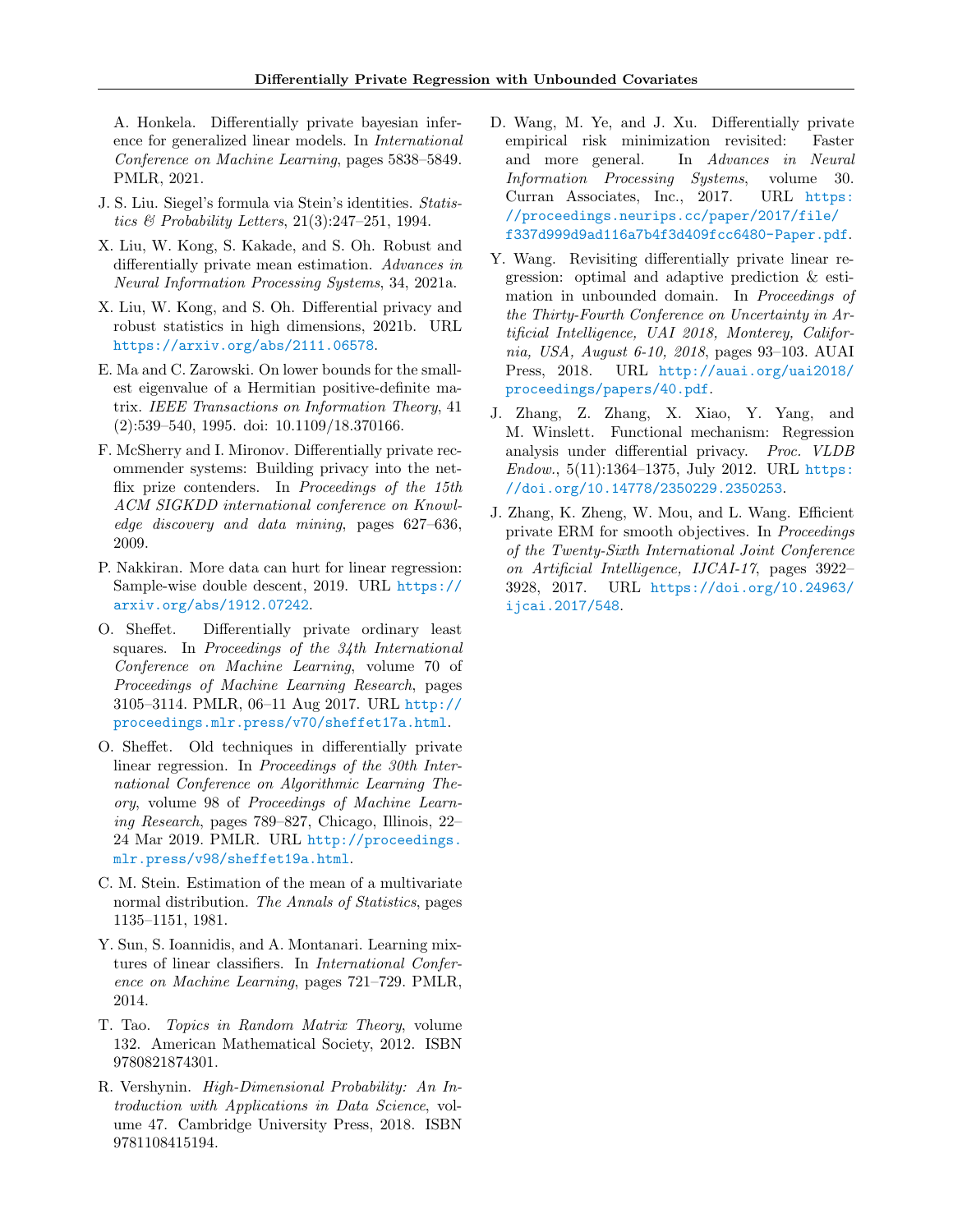# Supplementary Material: Differentially Private Regression with Unbounded Covariates

## <span id="page-12-1"></span>A Additional Preliminaries

In this section, we provide some tools required for our analysis.

Sub-gaussianity Tools. We begin with definitions of the sub-gaussian norm for univariate and multivariate random variables, and move on to some of their properties [\(Vershynin,](#page-11-14) [2018\)](#page-11-14) that we later use.

**Definition 6** (Sub-gaussian random variable). A random variable X is called a sub-gaussian random variable if there exists  $K > 0$  such that, for all  $\lambda : |\lambda| \leq 1/K$ ,

$$
\mathbb{E}\left[\exp\left(\lambda^2 X^2\right)\right] \le \exp(\lambda^2 K^2).
$$

The smallest  $K$  for which the above property holds is called the sub-gaussian norm of  $X$ , and is denoted as  $||X||_{\psi_2}$ .

<span id="page-12-3"></span>**Definition 7** (Sub-gaussian random vector). A random vector  $\mathbf{X} \in \mathbb{R}^d$  is called a sub-gaussian random vector if for all  $u \in \mathbb{R}^d$ , the inner product  $\langle X, u \rangle$  is a sub-gaussian random variable. The sub-gaussian norm of a sub-gaussian random vector is defined as follows:

$$
\left\|\boldsymbol{X}\right\|_{\psi_2}=\sup_{\boldsymbol{u}\in S^{d-1}}\left\|\langle \boldsymbol{X},\boldsymbol{u}\rangle\right\|_{\psi_2},
$$

where  $S^{d-1} = {\mathbf{u} \in \mathbb{R}^d : ||\mathbf{u}||_2 = 1}$  is the d-dimensional unit sphere.

<span id="page-12-4"></span>**Lemma 8** (Properties of the sub-gaussian norm). Let  $X$  be a sub-gaussian random vector. Then, the following hold:

- For every constant  $c > 0$ ,  $c\mathbf{X}$  is a sub-gaussian random vector, with  $\|c\mathbf{X}\|_{\psi_2} = c\left\|\mathbf{X}\right\|_{\psi_2}$ .
- If  $\mathbb{E}[X] = \mu_X$ , then  $X \mu_X$  is a sub-gaussian random vector, with

$$
\left\|\boldsymbol{X} - \boldsymbol{\mu}_{\boldsymbol{X}} \right\|_{\psi_2} \leq C \left\|\boldsymbol{X} \right\|_{\psi_2},
$$

for a universal constant  $C > 0$ .

Differential Privacy Tools. We continue with a slightly different definition of differential privacy that is roughly equivalent with the classical definition, according to [Lemma 10](#page-12-0) [\(Bun and Steinke,](#page-9-15) [2016\)](#page-9-15).

<span id="page-12-2"></span>**Definition 9** (Zero-concentrated DP (zCDP)). A randomized mechanism  $M : \mathcal{X}^n \to \mathcal{Y}$  satisfies  $\rho$ -zCDP if for every pair of neighboring datasets  $X, X' \in \mathcal{X}^n$  that differ on at most one element, and for every  $\alpha \geq 1$ ,

$$
D_{\alpha}(M(X)||M(X')) \leq \rho \alpha,
$$

where  $D_{\alpha}(P||Q) = \frac{1}{\alpha-1} \log \left( \mathbb{E}_{x \sim Q} \left[ \left( \frac{P(x)}{Q(x)} \right)^{\alpha} \right] \right)$  is the  $\alpha$ -Rényi divergence between the probability distributions P and  $Q$ .

<span id="page-12-0"></span>**Lemma 10** (An equivalence between zero-concentrated DP and "classical" DP). Let  $M : \mathcal{X}^n \to \mathcal{Y}$  be a randomized mechanism. Then, the following results hold:

- If M is  $\frac{\epsilon^2}{2}$  $\frac{\epsilon^2}{2}$ -zCDP, then, for all  $\delta > 0$ , M is  $(\frac{\epsilon^2}{2} + \epsilon \sqrt{2 \log(1/\delta)}, \delta)$ -DP.
- If M is  $(\epsilon, 0)$ -DP, then M is  $\frac{\epsilon^2}{2}$  $\frac{z^2}{2}$ -zCDP.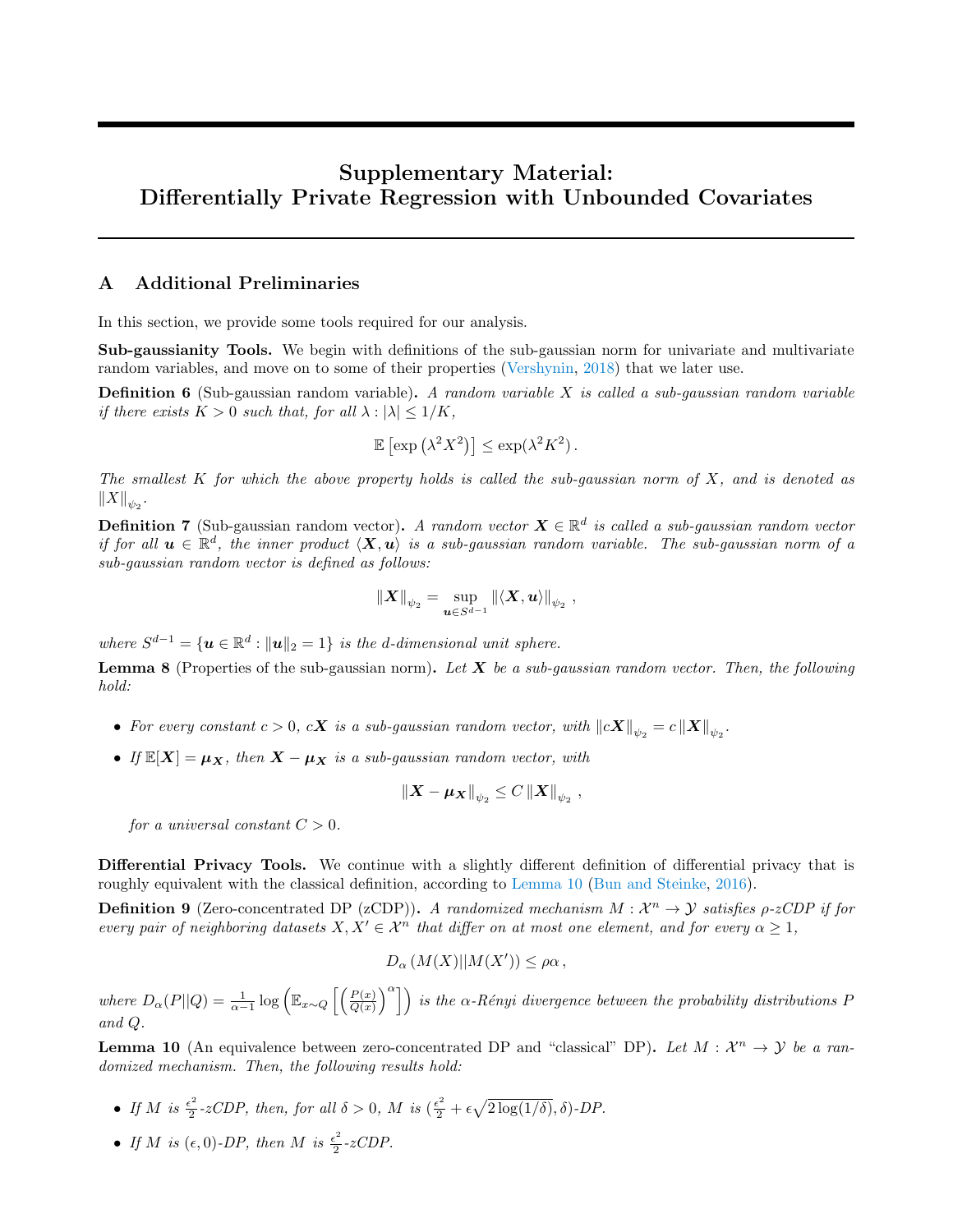Stein's Lemma and GLMs. Finally, we state a multivariate version of Stein's Lemma [\(Stein,](#page-11-10) [1981\)](#page-11-10) due to [Liu](#page-11-9) [\(1994\)](#page-11-9).

<span id="page-13-2"></span>**Lemma 11** (Stein's Lemma [\(Liu,](#page-11-9) [1994\)](#page-11-9)). Let  $\mathbf{Z} \in \mathbb{R}^p$ ,  $\mathbf{W} \in \mathbb{R}^q$  be jointly Gaussian random vectors and Let  $f: \mathbb{R}^q \to \mathbb{R}$  be differentiable almost everywhere with  $\mathbb{E}_{\mathbf{W}}[\partial f(\mathbf{W})/\partial W_i]] < \infty$  for any  $i \in [q]$ . Then,  $Cov[Z, f(W)] = Cov[Z, W] E[\nabla f(W)].$ 

The lemma has a direct application on Generalized Linear Models with Gaussian covariates [\(Kadioglu et al.,](#page-10-12) [2021;](#page-10-12) [Erdogdu,](#page-10-13) [2016;](#page-10-13) [Brillinger,](#page-9-12) [2012a](#page-9-12)[,b\)](#page-9-16): for the GLM of [Brillinger](#page-9-12) [\(2012a\)](#page-9-12) with Gaussian covariates, whose model function satisfies the conditions of [Lemma 11,](#page-13-2) one can show [\(Brillinger,](#page-9-12) [2012a,](#page-9-12)[b\)](#page-9-16) that the Ordinary Least Squares Estimator asymptotically converges to the true parameter vector  $\beta$  of the GLM with probability 1, up to a scaling factor  $k$ . This is analogous to the scaling factor  $k$  that appears in our analysis (see [Theorem 4\)](#page-5-0).

## <span id="page-13-0"></span>B Logistic Regression and SVMs as Models Satisfying [Assumption 2](#page-4-0)

We will show here how the models of Logistic Regression and linearly-separable SVMs fit into our probabilistic model of Binary Regression (see [Assumption 2\)](#page-4-0). For the Logistic Regression model, applying the model function  $f(x) = 1/(1 + e^{-x})$  directly yields the conditional probabilistic model of  $Pr[Y = 1|X] = \frac{1}{1 + e^{-\beta x}}$  for the regression coefficients  $\beta$ , which is precisely the desired Logistic Regression model.

In the second case, we consider linearly-separable SVMs, where the data  $(X_i, y_i)$  are completely separated by an underlying hyperplane that we are trying to uncover. That is, the model function would be  $sgn(\beta^T X)$ . However, such a function is neither smooth nor continuously differentiable near the origin, therefore we will apply the following trick: after receiving the perfectly linearly separable data, we will induce a minuscule amount of noise through a noisy model function  $f$  that is continuously differentiable and smooth everywhere (but crucially, near the origin). Intuitively, we smooth out the sign function. We can make infinitely good approximations of the sign function, and therefore passing the data through one of those before we apply our algorithm is sufficient to recover the true underlying  $\beta$  up to a scaling factor depending on the noise that we artificially introduced.

In order to overcome the model's non-smooth property, one way to smoothen this objective is to approximate the sign function of the model by a sigmoid

$$
f(x) = \frac{2}{1 + \exp(-\lambda x)} - 1,
$$

which depends on a parameter  $\lambda$ . This sigmoid function would then be smooth and continuously differentiable near the origin, as desired. Our method could then be applied (in a similar way to the logistic regression). We note that the parameter would not affect the direction of to be estimated, but would affect the accuracy guarantee obtained.

# C Overview of [Kamath et al.](#page-10-0) [\(2019\)](#page-10-0) and Extension to Sub-Gaussian Regime

We first review the modified covariance estimation result, and present a generalization of these results to the sub-gaussian case, whereupon we provide a subsequent discussion.

## <span id="page-13-1"></span>C.1 Equivalence of Privacy Guarantees of [Kamath et al.](#page-10-0) [\(2019\)](#page-10-0) to Classical DP

First of all, we note that the privacy guarantees hold for a variation of the differential privacy definition that is mentioned in [Definition 9;](#page-12-2) specifically,  $\frac{\epsilon^2}{2}$  $\frac{z}{2}$  "zero-concentrated DP." This variation is more lax than the classical (pure)  $\epsilon$ -DP, but stronger than the  $(\epsilon, \delta)$ -DP that is commonly used in the privacy literature, as can be seen immediately from [Lemma 10.](#page-12-0)

In our case, we prefer to keep the results of [Theorem 3](#page-5-1) and [Theorem 4](#page-5-0) in the classical  $(\epsilon, \delta)$ -DP definition, and therefore the respective algorithms are  $(\frac{\epsilon^2}{2} + \epsilon \sqrt{2 \log(1/\delta)}, \delta)$ -DP. In essence, this guarantee is equivalent to  $(\epsilon, \delta)$ -DP, but this equivalence is worse as  $\epsilon$  gets larger, i.e., in the case that little privacy is desired. Additionally, the fact that  $\delta > 0$  allows us to bypass the requirement of an upper bound on  $\|\mu\|_2$  (role which was previously played by  $R$ ), hence not requiring knowledge of  $R$ , as will be analyzed in [Lemma 13.](#page-15-1)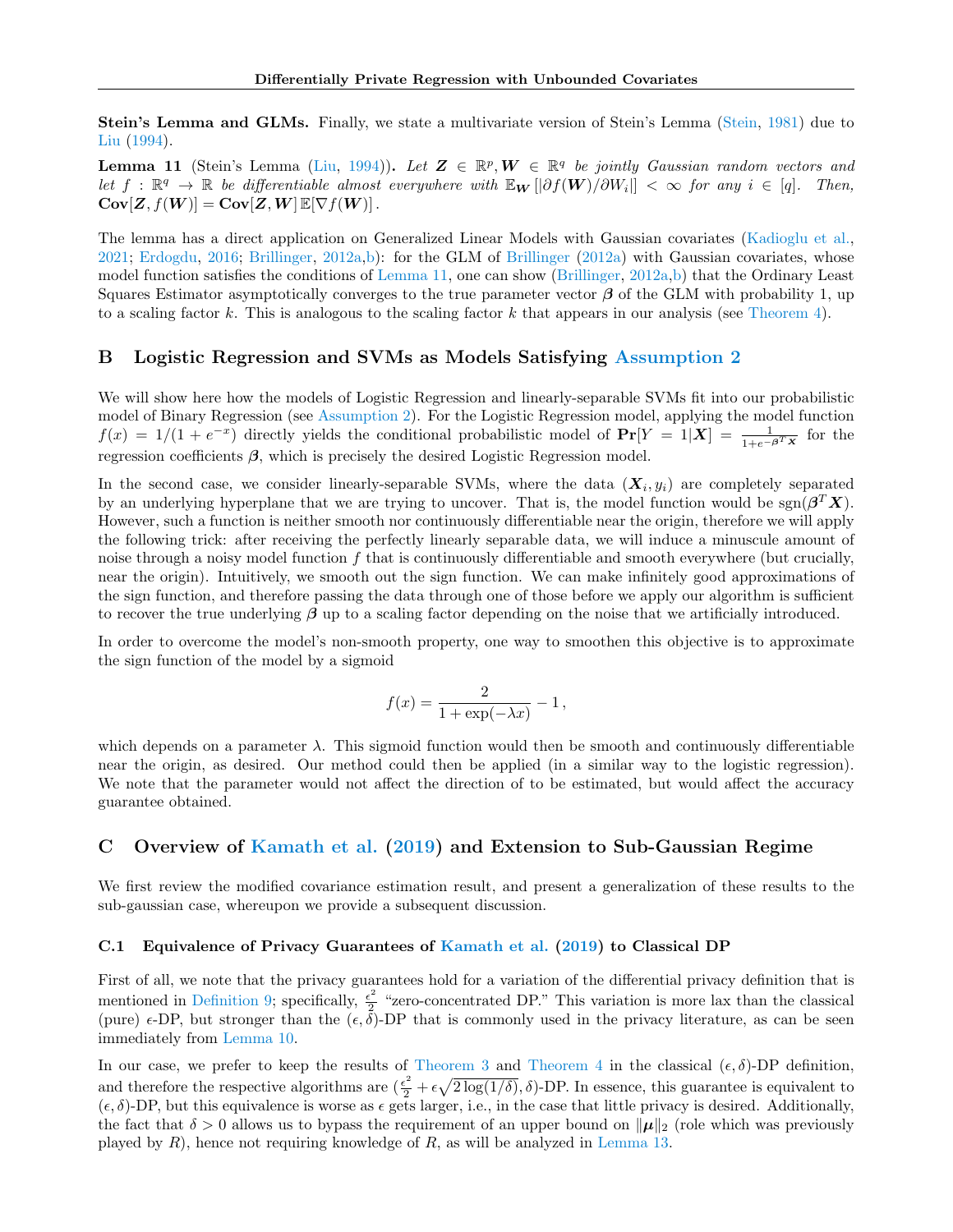### <span id="page-14-1"></span>C.2 Algorithm Overview

Here, we provide a high-level description of the algorithm LEARNSUBGAUSSIAN-HD (used in [Algorithm 1\)](#page-5-2) that learns the mean and covariance matrix of a high-dimensional Gaussian distribution, which differs slightly on its execution from the LEARNGAUSSIAN-HD algorithm in a way that will be analyzed hereafter.

The building block of the covariance estimation algorithm is the NaivePCE algorithm (Algorithm 1 of the work), which intuitively would be the first try at inducing privacy in the covariance estimation procedure. More specifically, it truncates the input samples, adds a random Gaussian matrix to the empirical covariance that arises from these samples, and outputs the projection of the final matrix to the PSD cone. However, this naive "first try" algorithm exhibits a linear dependence of the accuracy to the largest eigenvalue  $\kappa$  of the covariance matrix  $\Sigma$  (intuitively, the largest variance across any direction), whereas we aim for a log  $\kappa$  dependence. Therefore, noticing that the accuracy dependence is optimal when the aforementioned largest eigenvalue is of constant order, we seek to transform the samples  $X_i$  to  $AX_i$  such that the largest eigenvalue of the covariance matrix of  $AX_i$  (which is  $A\Sigma A$  for symmetric matrices A) satisfies the above condition.

The covariance estimation algorithm, thus, begins by efficiently finding such a matrix  $\vec{A}$  (the "preconditioner") according to an algorithm (Algorithm 3 of the work) which does the following: it uses  $O(\log \kappa)$  successive rounds of the NaivePCE algorithm such that every round "eliminates" the eigendirections of largest variance (through an eigenvector decomposition and keeping intact for the next rounds only the eigenvalues that are smaller than half the current upper bound) hence transforming each successive  $\kappa_i$  (for  $1 \leq j \leq O(\log \kappa)$  the number of the current round) to  $\kappa_{i+1} = 0.7 \kappa_i$ . After  $O(\log \kappa)$  rounds, the final largest eigenvalue of  $A\Sigma A$  will be of constant order, as desired. After this procedure which finds A, NAIVEPCE is run on the samples  $AX_i$  with a result of  $\widetilde{\Sigma}$ , and the covariance estimation algorithm finally outputs  $\widetilde{\Sigma} = A^{-1}\widetilde{\Sigma}A^{-1}$ . For further consideration on the internal details of those algorithms, we refer the interested reader to [Kamath et al.](#page-10-0) [\(2019\)](#page-10-0). Note that for these steps, the knowledge of  $\kappa$ , the upper bound on the largest eigenvalue of the covariance matrix  $\Sigma$  of the initial samples  $X_i$  is necessary for the calibrated truncation and noise addition to occur correctly.

Had someone wanted to also estimate the mean, they would first get a matrix  $A$  as above through  $2n$  samples  $\frac{1}{\sqrt{2}}$  $\frac{1}{2}$   $(X_{2i} - X_{2i-1}), 1 \leq i \leq n$  that are i.i.d. with the same covariance matrix  $\Sigma$ , and then draw *n* additional i.i.d. samples  $X_i$  (for a total of 3n samples) and apply the univariate mean estimation algorithm of [Karwa and](#page-10-1) [Vadhan](#page-10-1) [\(2018\)](#page-10-1) to each coordinate of  $AX_i$  separately. Our algorithm's difference with [Kamath et al.](#page-10-0) [\(2019\)](#page-10-0) is that we call the algorithm of [Karwa and Vadhan](#page-10-1) [\(2018\)](#page-10-1) with  $R = \infty$ , which is allowable and efficient to do in our setting due to the privacy guarantee having  $\delta > 0$  (see the guarantees on [Appendix C.3\)](#page-14-0). Once we are in a univariate sub-gaussian setting, and since we have a constant-order upper bound on the variance  $\sigma^2 = O(1)$ of  $(X_i)$ , which denotes the j-th coordinate of the random vector  $AX_i$ , the algorithm for univariate mean estimation works as follows: First, we find a differentially private estimation of an upper bound  $B$  on the data with high probability in the following way: we split the whole range that the mean might be located ( $-\infty, \infty$ ) to bins of width  $\sigma = O(1)$ , and taking advantage of the concentration of sub-gaussian random variables around their mean, we use a differentially private histogram algorithm [\(Bun et al.,](#page-9-17) [2016\)](#page-9-17) to locate the most frequent bin, which (along with its neighboring bins) should contain all data points with high probability. Second, we truncate the input data  $(AX_i)_j$  to a range calculated according to the above estimated bound, such that all input samples fall within that range with high probability, and then add Laplacian noise (calibrated according to the differentially-private calculated bound  $B$ ) to the empirical mean of the input samples. We output as the result of the univariate mean estimation algorithm this noisy empirical mean of the (truncated) input samples.

Assuming the generic description of the algorithms above, we show how we extend the proofs to the sub-gaussian case below.

### <span id="page-14-0"></span>C.3 Differentially Private Sub-Gaussian Mean and Covariance Estimation

The modified algorithms that we presented in [Appendix C.2](#page-14-1) have the following guarantees, whereupon we will provide a proof sketch.

<span id="page-14-2"></span>**Lemma 12** (Private Covariance Estimation). For every  $\epsilon, \delta, \gamma, \kappa, \alpha > 0$ , there exists an  $(\frac{\epsilon^2}{2} + \epsilon \sqrt{2 \log(1/\delta)}, \delta)$ -DP algorithm that, when given n i.i.d. samples  $X_1, \ldots, X_n$  from a sub-gaussian multivariate distribution with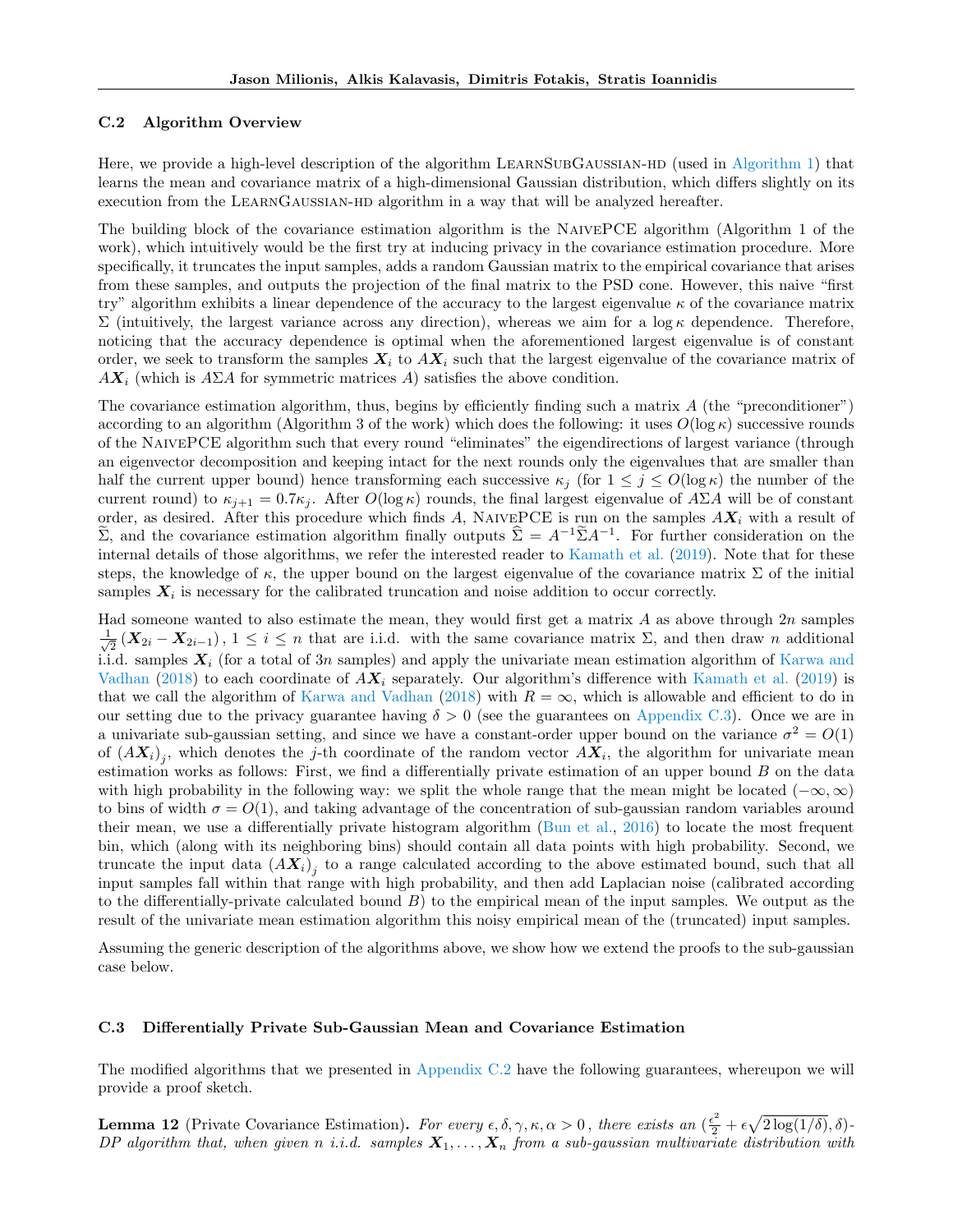mean  $\mathbb{E}[X_i] = 0$  and covariance matrix  $\mathbb{E}[X_i X_i^T] = \Sigma$  with  $\mathbb{I}_d \preceq \Sigma \preceq \kappa \mathbb{I}_d$  and

$$
n = O\left(\frac{d + \log(1/\gamma)}{\alpha^2} + \frac{d^{3/2} \text{polylog}\left(\frac{d}{\alpha \gamma \epsilon}\right)}{\alpha \epsilon} + \frac{d^{3/2} \sqrt{\log \kappa} \text{polylog}\left(\frac{d \log \kappa}{\gamma \epsilon}\right)}{\epsilon}\right),
$$

outputs  $\hat{\Sigma}$  such that  $\left\|\Sigma^{-1/2}\left(\hat{\Sigma} - \Sigma\right) \Sigma^{-1/2}\right\|_2 \le O(\alpha)$  with probability  $1 - O(\gamma)$ .

<span id="page-15-1"></span>**Lemma 13** (Private Mean Estimation). For every  $\epsilon, \delta, \gamma, \kappa, \alpha > 0$ , there exists an  $(\frac{\epsilon^2}{2} + \epsilon \sqrt{2 \log(1/\delta)}, \delta)$ -DP algorithm that, when given n i.i.d. samples  $X_1, \ldots, X_n$  from a sub-gaussian multivariate distribution with mean  $\mathbb{E}[X_i] = \mu$  and covariance matrix  $\mathbb{E}[X_i X_i^T] = \Sigma$  with  $\mathbb{I}_d \preceq \Sigma \preceq \kappa \mathbb{I}_d$  and

$$
n = O\left(\frac{d\log(\frac{d}{\gamma})}{\alpha^2} + \frac{d\text{polylog}(\frac{d\log(1/\delta)}{\alpha\gamma\epsilon})}{\alpha\epsilon} + \frac{\sqrt{d}\log(\frac{d}{\gamma\delta})}{\epsilon} + \frac{d^{3/2}\sqrt{\log \kappa} \text{polylog}\left(\frac{d\log \kappa}{\gamma\epsilon}\right)}{\epsilon}\right),
$$

outputs a (symmetric) matrix A and a vector  $\hat{\mu}$  such that  $\mathbb{I}_d \preceq A \Sigma A \preceq 1000 \mathbb{I}_d$  and  $||A(\hat{\mu} - \mu)||_2 \preceq \alpha$  with probability  $1 - O(\gamma)$ .

First of all, the respective algorithms adumbrated in [Appendix C.2](#page-14-1) hold for the case of sub-gaussian input random vectors too, because the concentration bounds that are utilized readily generalize to the sub-gaussian case. We provide here the variants of the concentration bounds that are needed for these algorithms, and we then show how the second modification with respect to the consideration of  $R = \infty$  (see [Appendix C.2](#page-14-1) for this modification) alters the guarantees provided.

By [Diakonikolas et al.](#page-9-18) [\(2019a\)](#page-9-18), we have the following generalizations of concentration bounds in the sub-gaussian regime:

<span id="page-15-2"></span>**Lemma 14.** Let  $X_1, \ldots, X_n \in \mathbb{R}^d$  be n i.i.d. samples from a sub-gaussian multivariate distribution with mean  $\mathbb{E}[X_i] = 0$  and covariance matrix  $\mathbb{E}[X_i X_i^T] = \Sigma$ . Then, with probability  $1 - O(\gamma)$ , it holds that

$$
\left\|\Sigma^{-1/2}\mathbf{X}_i\right\|_2^2 \leq d\log(n/\gamma), \,\forall i \in [n].
$$

**Lemma 15** (Sub-gaussian covariance matrix estimation). Let  $X_1, \ldots, X_n \in \mathbb{R}^d$  be n *i.i.d.* samples from a  $sub-gaussian$  multivariate distribution with mean  $\mathbb{E}[\bm{X}_i] = \bm{0}$  and covariance matrix  $\mathbb{E}[\bm{X}_i \bm{X}_i^T] = \Sigma$ . Define  $\mathbf{Z}_i = \Sigma^{-1/2} \mathbf{X}_i$  with covariance matrix  $\mathbb{E}[\mathbf{Z}_i \mathbf{Z}_i^T] = \mathbb{I}_d$ . Then, with probability  $1 - O(\gamma)$ , all the following hold:

$$
\left\| \frac{1}{n} \sum_{i=1}^{n} \mathbf{Z}_{i} \mathbf{Z}_{i}^{T} - \mathbb{I}_{d} \right\|_{2} \leq O\left(\sqrt{\frac{d + \log(1/\gamma)}{n}}\right)
$$
  

$$
\left(1 - O\left(\sqrt{\frac{d + \log(1/\gamma)}{n}}\right)\right) \cdot \mathbb{I}_{d} \leq \frac{1}{n} \sum_{i=1}^{n} \mathbf{Z}_{i} \mathbf{Z}_{i}^{T} \leq \left(1 + O\left(\sqrt{\frac{d + \log(1/\gamma)}{n}}\right)\right) \cdot \mathbb{I}_{d}
$$
  

$$
\left\| \frac{1}{n} \sum_{i=1}^{n} \mathbf{Z}_{i} \mathbf{Z}_{i}^{T} - \mathbb{I}_{d} \right\|_{F} \leq O\left(\sqrt{\frac{d^{2} + \log(1/\gamma)}{n}}\right)
$$

where  $||A||_F$  is the Frobenius norm of a matrix A, defined as the square root of the sum of the squares of each of its entries.

Note that the necessary bounds for the univariate case are obtained simply by setting  $d = 1$  in the above lemmata. These are required for adapting the proofs of [Karwa and Vadhan](#page-10-1) [\(2018\)](#page-10-1) to the sub-gaussian regime.

Additionally, we remark that we do not need to modify the concentration bound arising from the Hanson-Wright inequality for bounding the norm of the noise matrix that is added according to NAIVEPCE, since, even in the case that the inputs are sub-gaussian, the added noise is purely Gaussian.

Proof Sketch. We now provide a proof sketch for the modification of the proof of [Kamath et al.](#page-10-0) [\(2019\)](#page-10-0). In this sketch, we will use the standard notation to move forward with our variation of the lemmata.

<span id="page-15-0"></span>First, we provide an alternative lemma that removes the dependency on a prior bound for  $\|\mu\|_2$  when the DP guarantee that we desire to achieve is  $\delta > 0$ .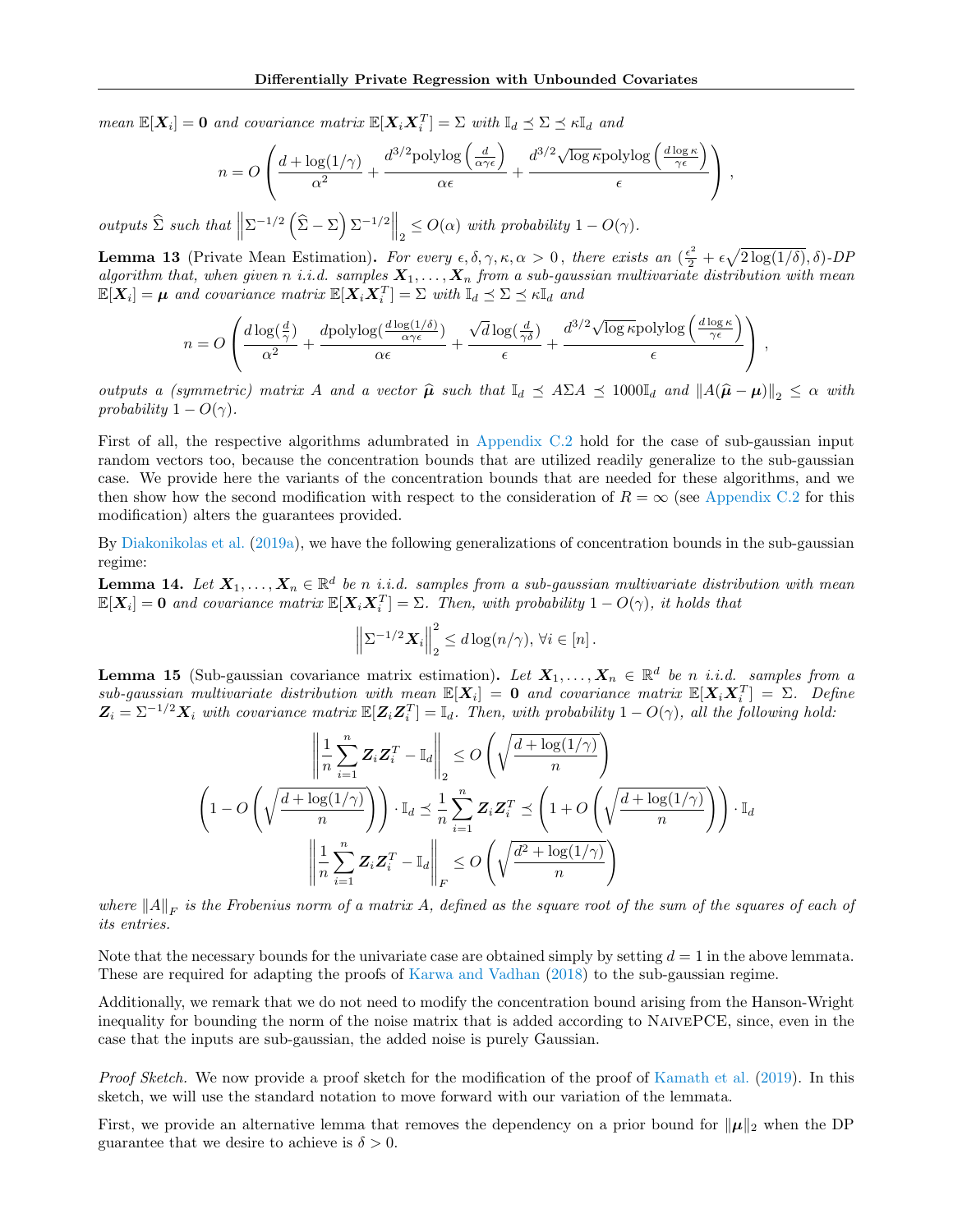**Lemma 16.** For every  $\epsilon, \delta, \gamma, \kappa, \alpha > 0$ , there exists an  $(\epsilon, \delta)$ -DP algorithm that, when given n i.i.d. samples  $X_1,\ldots,X_n$  from a sub-gaussian univariate distribution with mean  $\mathbb{E}[X_i] = \mu$  and variance  $\mathbb{E}[(X_i - \mu)^2] = \sigma^2$ with  $1 \leq \sigma^2 \leq \kappa$  and

$$
n = O\left(\frac{\log(1/\gamma)}{\alpha^2} + \frac{\text{polylog}\left(\frac{\log(1/\delta)}{\alpha\gamma\epsilon}\right)}{\alpha\epsilon} + \frac{\log(1/\delta) + \log(1/\gamma)}{\epsilon}\right),
$$

outputs  $\widehat{\mu}$  such that  $|\widehat{\mu} - \mu| \leq \alpha \kappa$  with probability  $1 - \gamma$ .

Generalizing this algorithm to the multivariate case, by following the NaivePME algorithm referenced in [Ap](#page-14-1)[pendix C.2,](#page-14-1) we obtain the following lemma, in the proof sketch of which we show only the modifications required.

<span id="page-16-1"></span>**Lemma 17.** For every  $\epsilon, \delta, \gamma, \kappa, \alpha > 0$ , there exists an  $(\frac{\epsilon^2}{2} + \epsilon \sqrt{2 \log(1/\delta)}, \delta)$ -DP algorithm that, when given n i.i.d. samples  $X_1, \ldots, X_n$  from a sub-gaussian multivariate distribution with mean  $\mathbb{E}[X_i] = \mu$  and covariance  $matrix \ \mathbb{E}[\boldsymbol{X}_i \boldsymbol{X}_i^T] = \Sigma \ with \ \mathbb{I}_d \preceq \Sigma \preceq \kappa \mathbb{I}_d \ and$ 

$$
n = O\left(\frac{\kappa^2 d \log(d/\gamma)}{\alpha^2} + \frac{\kappa d \mathrm{polylog}\left(\frac{\kappa d \log(1/\delta)}{\alpha \gamma \epsilon}\right)}{\alpha \epsilon} + \frac{\sqrt{d} \left(\log(1/\delta) + \log(d/\gamma)\right)}{\epsilon}\right),
$$

outputs  $\hat{\mu}$  such that  $\|\hat{\mu} - \mu\|_2 \leq \alpha$  with probability  $1 - \gamma$ .

*Proof Sketch.* Following the procedure of [Lemma 16](#page-15-0) for each dimension of the multivariate vectors  $X_i$  with the appropriate parameter settings as described in NaivePME, we obtain the following final result:

$$
\|\widehat{\boldsymbol{\mu}} - \boldsymbol{\mu}\|_2 \leq \sqrt{d} \max_{1 \leq i \leq d} |\widehat{\mu}_i - \mu_i| \leq \sqrt{d} \left(\frac{\alpha}{\sqrt{d}}\right) = \alpha,
$$

as desired.

The final step is to use the private "preconditioner" A in order to reduce the condition number of  $\Sigma$  (which is at most  $\kappa$ ) to at most a constant, and obtain the final bound of the lemma that we seek. Again, we show the modification of the bound, hinging on [Lemma 17](#page-16-1) which is used to output the final estimate  $\hat{\mu} = A^{-1}\tilde{\mu}$  from the estimate  $\widetilde{\mu}$  of the mean of the variables  $AX_i$ , as follows by the lemma with  $\kappa = O(1)$ :

<span id="page-16-2"></span>
$$
||A(\hat{\boldsymbol{\mu}} - \boldsymbol{\mu})||_2 = ||\tilde{\boldsymbol{\mu}} - A\boldsymbol{\mu}||_2 \le \alpha.
$$

# <span id="page-16-0"></span>D Proof of [Theorem 3](#page-5-1)

We divide the proof of [Theorem 3](#page-5-1) in a series of claims. For convenience, we restate the (stronger) version of the Theorem that we will prove here:

**Theorem 18** (Privacy and Accuracy of  $\hat{\beta}$  in Private Least Squares Fitting). Under [Assumption 1](#page-3-3) with parameters  $(\kappa, c, \rho, R)$ , for all privacy parameters  $\epsilon, \delta > 0$ , accuracy parameters  $\alpha, \eta > 0$  and confidence  $\gamma \in (0, 1)$ , PRIVLEARNLSE (defined in [Algorithm 1\)](#page-5-2) is  $(\frac{\epsilon^2}{2}+\epsilon\sqrt{2\log(1/\delta)},\delta)$ -differentially private. Moreover, if the number of labeled examples is at least:

$$
n = O\left(\frac{d\log(\frac{d}{\gamma})}{\eta^2} + \frac{d\text{polylog}(\frac{d\log(1/\delta)}{\eta\gamma\epsilon})}{\eta\epsilon} + \frac{d^{3/2}\sqrt{\log(\kappa\rho c)}\text{polylog}\left(\frac{d\log(\kappa\rho c)}{\gamma\epsilon\delta}\right)}{\epsilon}\right) + O\left((1+R)\left(\frac{d\log(\frac{d}{\gamma})}{\alpha^2} + \frac{d^{3/2}\text{polylog}\left(\frac{d\log(1/\delta)}{\alpha\gamma\epsilon}\right)}{\alpha\epsilon} + \frac{d^{3/2}\sqrt{\log \kappa}\text{polylog}\left(\frac{d\log\kappa}{\gamma\epsilon}\right)}{\epsilon}\right)\right),\tag{D.1}
$$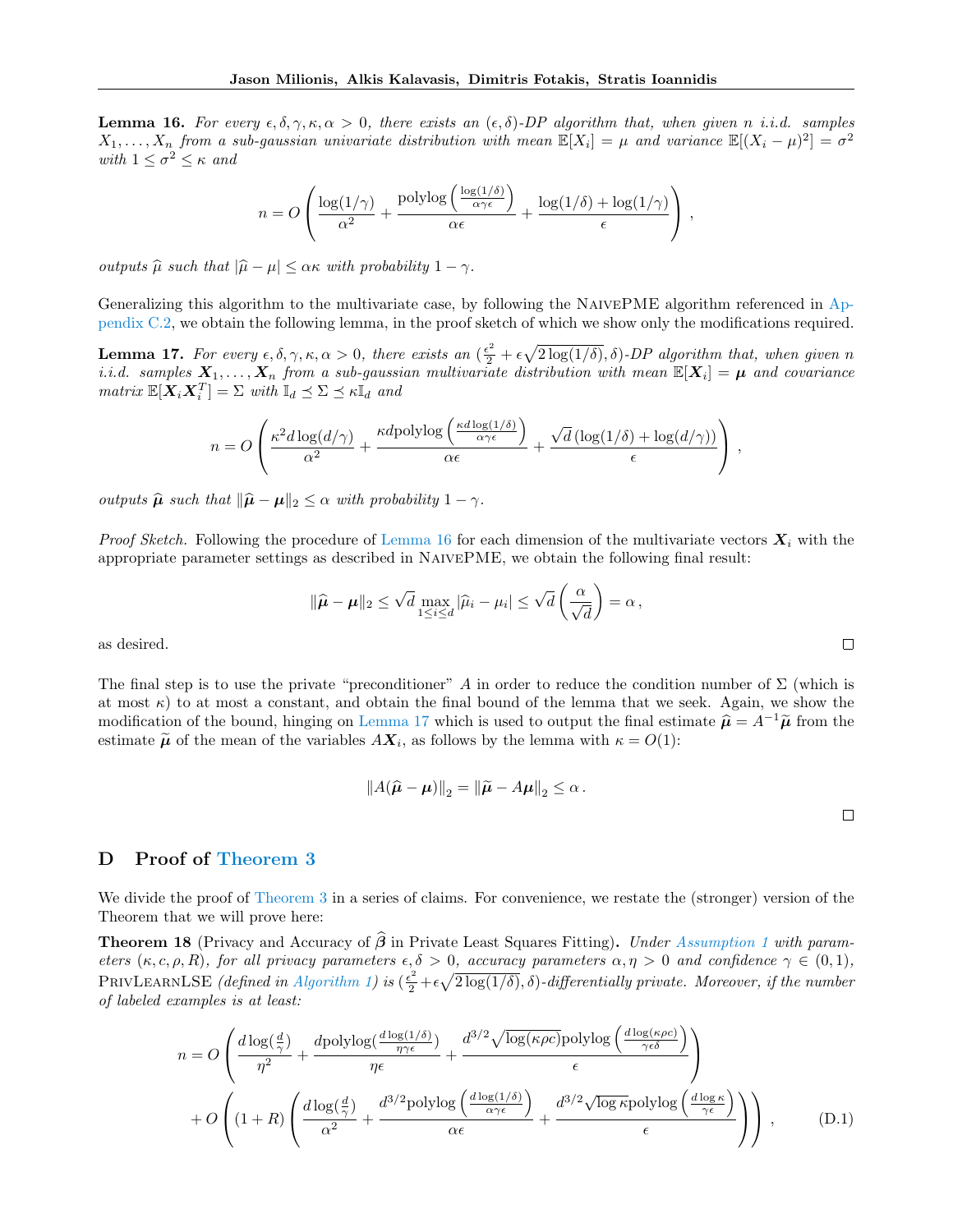then with probability at least  $1 - O(\gamma)$  an estimate  $\widehat{\boldsymbol{\beta}} \in \mathbb{R}^d$  is successfully output and along with the LSE  $\boldsymbol{\beta}^*$ satisfies:

<span id="page-17-2"></span>
$$
\left\|\widehat{\boldsymbol{\beta}} - \boldsymbol{\beta}^{\star}\right\|_{2}^{2} \leq \left\|\widehat{\boldsymbol{w}} - \boldsymbol{w}^{\star}\right\|_{2}^{2} \leq O\left(\alpha^{2}\right) \cdot \left\|\boldsymbol{w}^{\star}\right\|_{2}^{2} + O\left(\eta^{2}\right) \cdot c^{2},\tag{D.2}
$$

where  $\hat{\mathbf{w}} = \Sigma^{1/2} \hat{\boldsymbol{\beta}}$  and  $\mathbf{w}^* = \Sigma^{1/2} \hat{\boldsymbol{\beta}}^*$ . Finally, PRIVLEARNLSE runs in poly(n) time.

The outline of the proof is as follows. First, we prove the privacy guarantee (see [Appendix D.1\)](#page-17-0); the latter follows in a similar fashion as the privacy proofs of the algorithms in [Appendix C.3,](#page-14-0) exploiting the extension to  $\delta > 0$  that we described, and generalizing the obtained privacy for altering both  $y_i$  and  $\mathbf{X}_i$  (see [Section 6\)](#page-6-0). In the case of accuracy (see Appendix  $D.2$ ), we first establish the following inequality:

$$
\left\|\widehat{\boldsymbol{w}}-\boldsymbol{w}^{\star}\right\|_{2}^{2}\leq2\left\|\Sigma^{1/2}\left(\widehat{\Sigma}+\widehat{\boldsymbol{\mu}}\widehat{\boldsymbol{\mu}}^{T}\right)^{-1}\Sigma^{1/2}\right\|_{2}^{2}\left(\left\|\Sigma^{-1/2}Q_{1}\Sigma^{-1/2}\right\|_{2}^{2}\cdot\left\|\boldsymbol{w}^{\star}\right\|_{2}^{2}+\left\|\Sigma^{-1/2}\boldsymbol{Q}_{2}\right\|_{2}^{2}\right)\,.
$$

Via a series of claims (see [Claim 19,](#page-18-0) [Claim 20,](#page-18-1) and [Claim 21\)](#page-18-2) we bound each of the constituent terms of the right-hand-side of this inequality, finally yielding Eq.  $(D.2)$  with as many samples as in Eq.  $(D.1)$ .

### <span id="page-17-0"></span>D.1 Proof of Privacy Guarantee

We show first that [Algorithm 1,](#page-5-2) that computes  $\hat{\beta} \in \mathbb{R}^d$  as in [Theorem 3,](#page-5-1) is  $(\frac{\epsilon^2}{2} + \epsilon \sqrt{2 \log(1/\delta)}, \delta)$ -DP. Our dataset consists of *n* pairs  $(X_i, y_i) \in \mathbb{R}^d \times \mathbb{R}$ , therefore we will look into what happens if one of those pairs is altered: specifically, consider that the pair  $(X_i, y_i)$  becomes  $(X'_i, y'_i)$  for some (specific) *i*. The algorithm for  $\hat{\beta}$  uses three sub-algorithms, which we claim will be  $\left(\frac{1}{3}\left(\frac{\epsilon^2}{2}+\epsilon\sqrt{2\log(1/\delta)}\right),\frac{\delta}{3}\right)$ -DP each (as described in the algorithm above, it suffices to consider  $O(\epsilon)$  and  $O(\delta)$  as parameters of each one), thereby giving us the final result of the claim by the advanced composition properties of differentially private mechanisms [\(Fact 1\)](#page-2-0).

For the covariance estimation algorithm (used both in the covariance estimation of the feature vectors  $X_i$  and in the mean estimation of the product  $y_i \mathbf{X}_i$ , it now suffices to show that the interface of the algorithms used in [Appendix C.2](#page-14-1) with the underlying data, i.e., the NAIVEPCE algorithm, is differentially private. Indeed, this result arises by computing the sensitivity of the (truncated) empirical covariance in the following way:

$$
\left\| \frac{1}{n} \left( y_i^2 \mathbf{X}_i \mathbf{X}_i^T - y_i'^2 \mathbf{X}_i' \mathbf{X}_i'^T \right) \right\|_F \leq \frac{1}{n} \left( \| y_i \mathbf{X}_i \|_2^2 + \| y_i' \mathbf{X}_i' \|_2^2 \right) \leq O \left( \frac{d\kappa c^2 \log(n/\gamma)}{n} \right) \,,
$$

since the truncation happens in accordance with [Lemma 14,](#page-15-2) thereby allowing us to add the Gaussian noise of the magnitude prescribed in NaivePCE. Hence, the rest of the algorithms which hinge on NaivePCE are differentially private, due to the differential privacy composition theorems (see [Fact 1\)](#page-2-0).

In a similar fashion, the algorithm for mean estimation in [Karwa and Vadhan](#page-10-1) [\(2018\)](#page-10-1) depends upon the stabilitybased histogram learner of [Bun et al.](#page-9-17) [\(2016\)](#page-9-17) which is in turn based on the idea of introducing Laplacian noise to the empirical histogram of a dataset. Denoting  $X_{ij}$  as the j-th coordinate of the feature vector  $\bm{X}_i$ , we notice that the sensitivity of the empirical counting function is  $2/n$  regardless of the input variations (at most 2 bins could have their counts altered in the worst case, if some  $y_i X_{ij}$  changed its location from the bin it was to another, whereas all the other products had the same locations in bins). This sensitivity is, thus, independent of whether both  $y_i$  and  $X_{ij}$  were changed in our model, thereby affording the desired level of privacy to the whole  $\Box$ algorithm.

## <span id="page-17-1"></span>D.2 Proof of Accuracy Guarantee

For simplicity in notation, in what follows we notate  $\mu = \mu_X$  and  $\mu' = \mu_{X,y}$  (likewise,  $\hat{\mu} = \hat{\mu}_X$  and  $\hat{\mu}' = \hat{\mu}_{X,y}$ ). We begin by adding and subtracting the quantities of each factor of  $\beta^* \in \mathbb{R}^d$ , as follows:

$$
\widehat{\boldsymbol{\beta}} - \boldsymbol{\beta}^{\star} = \left(\widehat{\Sigma} + \widehat{\boldsymbol{\mu}} \widehat{\boldsymbol{\mu}}^{T}\right)^{-1} \left(-Q_{1} \boldsymbol{\beta}^{\star} + \boldsymbol{Q}_{2}\right) \Leftrightarrow \left(\widehat{\Sigma} + \widehat{\boldsymbol{\mu}} \widehat{\boldsymbol{\mu}}^{T}\right) \left(\widehat{\boldsymbol{\beta}} - \boldsymbol{\beta}^{\star}\right) = -Q_{1} \boldsymbol{\beta}^{\star} + \boldsymbol{Q}_{2},
$$

where

$$
Q_1 = \hat{\Sigma} + \hat{\mu}\hat{\mu}^T - \frac{1}{n}X^TX
$$
, and  $Q_2 = \hat{\mu}' - \frac{1}{n}X^T\mathbf{y}$ .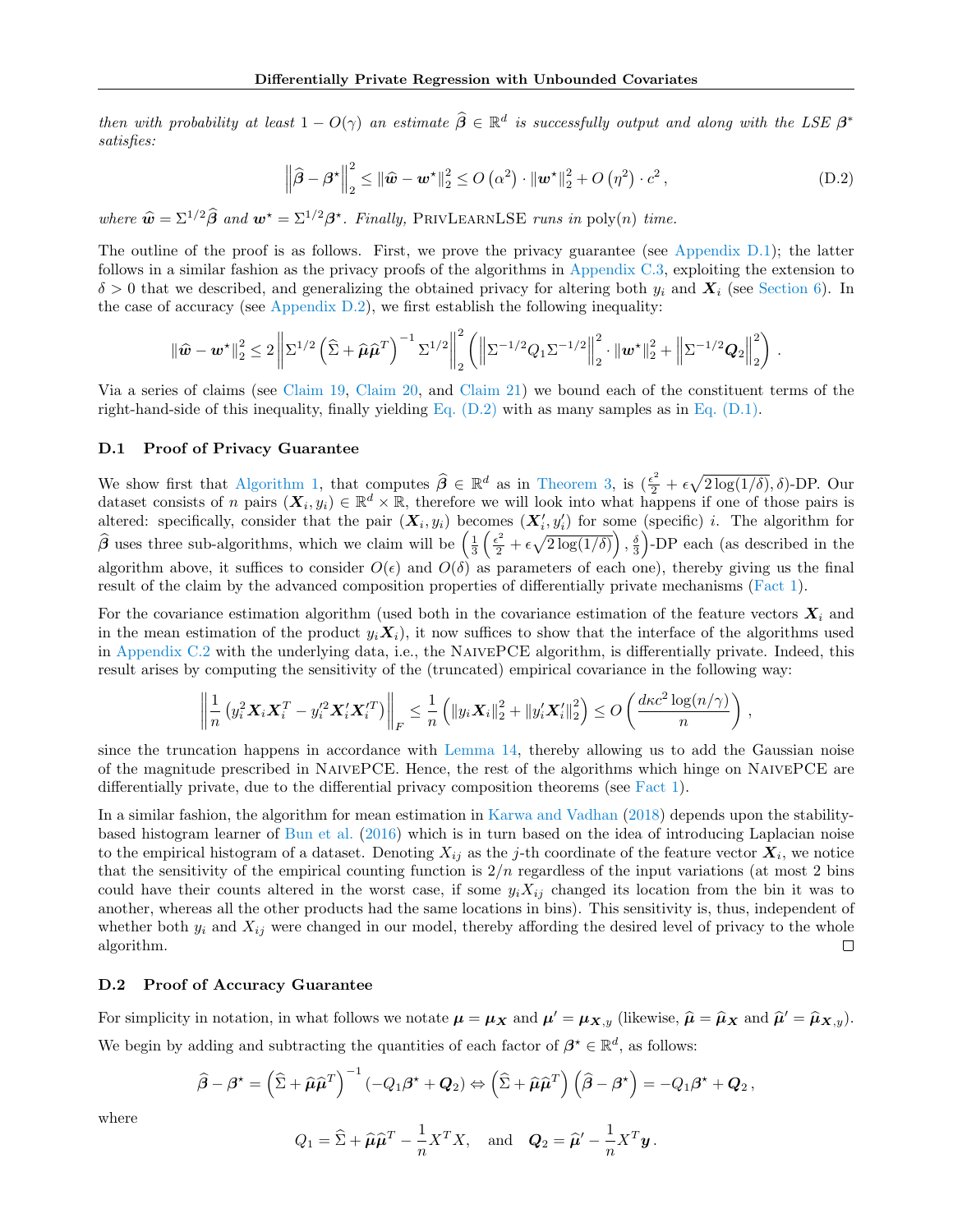Then, substituting the quantities  $w = \Sigma^{1/2} \beta$  and moving terms from the left side to the right of the equation, it holds that

$$
\left(\widehat{\Sigma} + \widehat{\mu}\widehat{\mu}^T\right)\left(\widehat{\beta} - \beta^*\right) = -Q_1\beta^* + Q_2
$$
\n
$$
\Leftrightarrow \left(\widehat{\Sigma} + \widehat{\mu}\widehat{\mu}^T\right)\Sigma^{-1/2}\left(\widehat{w} - w^*\right) = -Q_1\Sigma^{-1/2}w^* + Q_2
$$
\n
$$
\Leftrightarrow \Sigma^{-1/2}\left(\widehat{\Sigma} + \widehat{\mu}\widehat{\mu}^T\right)\Sigma^{-1/2}\left(\widehat{w} - w^*\right) = -\Sigma^{-1/2}Q_1\Sigma^{-1/2}w^* + \Sigma^{-1/2}Q_2
$$
\n
$$
\Leftrightarrow \widehat{w} - w^* = \Sigma^{1/2}\left(\widehat{\Sigma} + \widehat{\mu}\widehat{\mu}^T\right)^{-1}\Sigma^{1/2}\left(-\Sigma^{-1/2}Q_1\Sigma^{-1/2}w^* + \Sigma^{-1/2}Q_2\right).
$$

Using Cauchy-Schwartz and the sub-multiplicative property of the spectral norm, we establish the following inequality:

$$
\|\widehat{\mathbf{w}} - \mathbf{w}^{\star}\|_{2}^{2} \leq 2 \left\|\Sigma^{1/2} \left(\widehat{\Sigma} + \widehat{\mu}\widehat{\mu}^{T}\right)^{-1} \Sigma^{1/2}\right\|_{2}^{2} \left(\left\|\Sigma^{-1/2} Q_{1} \Sigma^{-1/2}\right\|_{2}^{2} \cdot \|\mathbf{w}^{\star}\|_{2}^{2} + \left\|\Sigma^{-1/2} Q_{2}\right\|_{2}^{2}\right).
$$

<span id="page-18-0"></span>We state three claims that bound the constituent terms of the right-hand-side of this inequality: Claim 19. When

$$
n = \Omega \left( d + \log(1/\gamma) + \frac{d^{3/2} \sqrt{\log \kappa} \text{polylog}\left(\frac{d \log \kappa}{\gamma \epsilon}\right)}{\epsilon} \right) ,
$$

the following inequality holds with probability  $1 - O(\gamma)$ :

$$
\left\|\Sigma^{1/2}\left(\widehat{\Sigma}+\widehat{\boldsymbol{\mu}}\widehat{\boldsymbol{\mu}}^T\right)^{-1}\Sigma^{1/2}\right\|_2^2\leq O\left(1\right).
$$

<span id="page-18-1"></span>Claim 20. For every  $\alpha > 0$ , when

$$
n = \Omega \left( (1+R) \left( \frac{d \log(\frac{d}{\gamma})}{\alpha^2} + \frac{d^{3/2} \text{polylog}\left( \frac{d \log(1/\delta)}{\alpha \gamma \epsilon} \right)}{\alpha \epsilon} + \frac{d^{3/2} \sqrt{\log \kappa} \text{polylog}\left( \frac{d \log \kappa}{\gamma \epsilon} \right)}{\epsilon} \right) \right) ,
$$

the following inequality holds with probability  $1 - O(\gamma)$ :

$$
\left\|\Sigma^{-1/2}Q_1\Sigma^{-1/2}\right\|_2^2 \le O(\alpha^2).
$$

<span id="page-18-2"></span>Claim 21. For every  $\eta > 0$ , when

$$
n = \Omega \left( \frac{d \log(\frac{d}{\gamma})}{\eta^2} + \frac{d \text{polylog}(\frac{d \log(1/\delta)}{\eta \gamma \epsilon})}{\eta \epsilon} + \frac{\sqrt{d} \log(\frac{d}{\gamma \delta})}{\epsilon} + \frac{d^{3/2} \sqrt{\log(\kappa \rho c)} \text{polylog}\left(\frac{d \log(\kappa \rho c)}{\gamma \epsilon}\right)}{\epsilon} \right) ,
$$

the following inequality holds with probability  $1 - O(\gamma)$ :

$$
\left\|\Sigma^{-1/2}\mathbf{Q}_2\right\|_2^2 \leq O(\eta^2) \cdot c^2.
$$

We prove each of these claims individually below (see [Appendix D.2.1–](#page-19-0)[Appendix D.2.3\)](#page-22-0). When combined with a union bound of the respective probabilistic events, these claims give the desired [Theorem 3.](#page-5-1) In particular, we directly obtain [Theorem 3,](#page-5-1) since

$$
\left\|\widehat{\boldsymbol{\beta}} - \boldsymbol{\beta}^{\star}\right\|_{2}^{2} = \left\|\Sigma^{-1/2}\Sigma^{1/2}\left(\widehat{\boldsymbol{\beta}} - \boldsymbol{\beta}^{\star}\right)\right\|_{2}^{2} \le \left\|\Sigma^{-1/2}\right\|_{2}^{2} \cdot \left\|\widehat{\boldsymbol{w}} - \boldsymbol{w}^{\star}\right\|_{2}^{2} \le \left\|\widehat{\boldsymbol{w}} - \boldsymbol{w}^{\star}\right\|_{2}^{2},
$$

by the sub-multiplicative property of the norm and because  $\mathbb{I}_d \preceq \Sigma$ .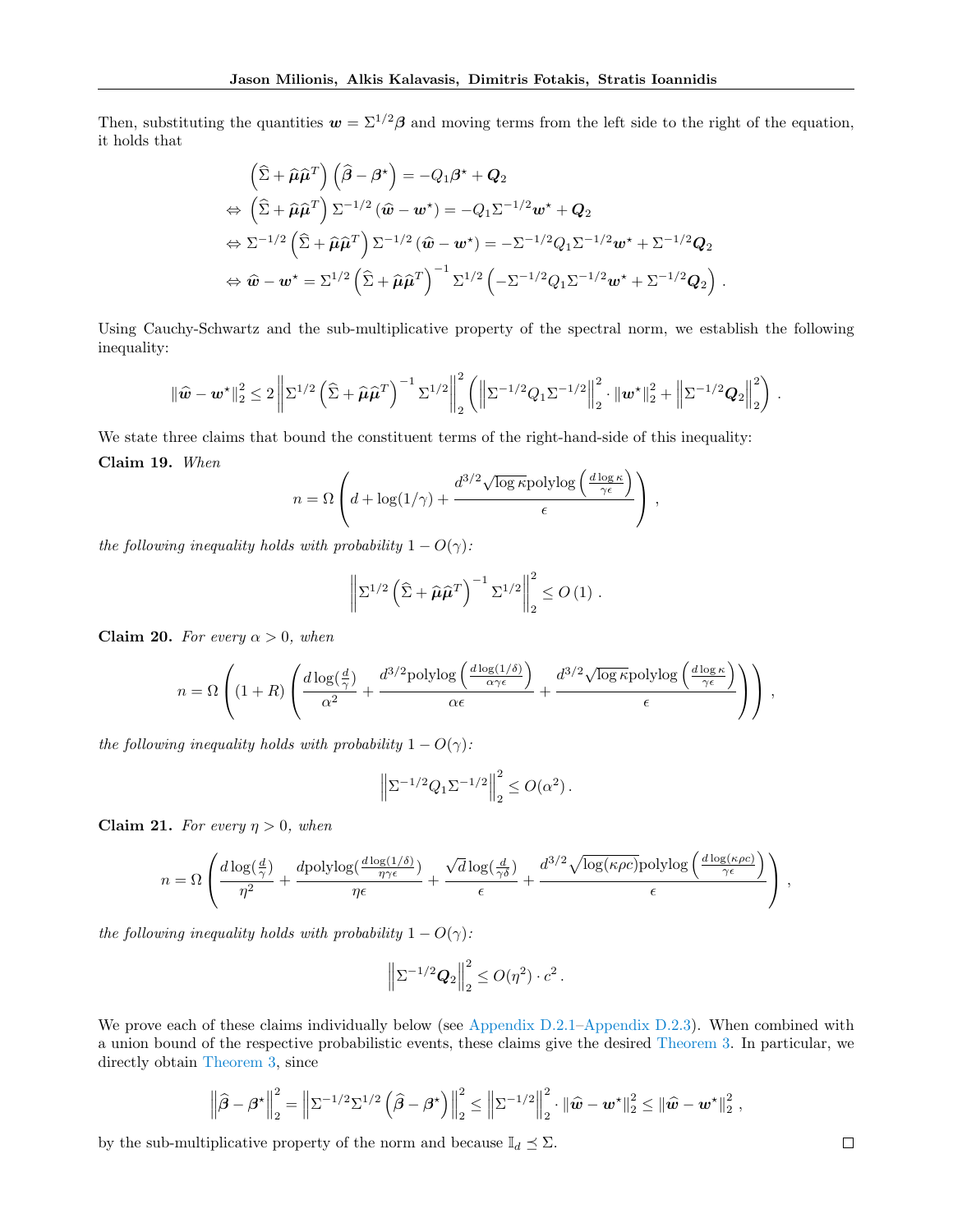### <span id="page-19-0"></span>D.2.1 Proof of [Claim 19](#page-18-0)

Following the covariance estimation procedure, we recall the "private preconditioner" matrix A that is used to reduce the effect of the condition number of  $\Sigma$  from at most  $O(\kappa)$  to at most a constant order factor. More specifically, the following lemma holds:

<span id="page-19-2"></span>**Lemma 22** (Theorem 3.11 of [Kamath et al.](#page-10-0) [\(2019\)](#page-10-0)). For every  $\epsilon, \delta, \gamma, \alpha, \kappa > 0$ , there exists an algorithm that, when given n i.i.d. samples  $X_1, \ldots, X_n$  from a sub-gaussian multivariate distribution with mean  $\mathbb{E}[X_i] = \mu$  and covariance matrix  $\mathbb{E}[X_i X_i^T] = \Sigma$  with  $\mathbb{I}_d \preceq \Sigma \preceq \kappa \mathbb{I}_d$  and

$$
n = O\left(\frac{d^{3/2}\sqrt{\log \kappa} \mathrm{polylog}\left(\frac{d \log \kappa}{\gamma \epsilon}\right)}{\epsilon}\right) \,,
$$

outputs a (symmetric) matrix A (the "private preconditioner") such that  $\mathbb{I}_d \preceq A \Sigma A \preceq 1000\mathbb{I}_d$  with probability  $1 - O(\gamma)$ .

Afterwards, the naive private estimation by addition of Gaussian noise through a random Gaussian matrix perturbation to the sample covariance matrix estimate is run, taking as input the "normalized" samples  $AX_i$ , and by denoting  $\Sigma$  this estimate (which is explained in the proof of [Fact 3\)](#page-19-1) and also  $\widetilde{\nu} = A\widehat{\mu}$ , we have that  $\widehat{\Sigma} = A^{-1} \widetilde{\Sigma} A^{-1}$  and therefore with probability  $1 - O(\gamma)$ ,

$$
\left\|\Sigma^{1/2}\left(\widehat{\Sigma}+\widehat{\boldsymbol{\mu}}\widehat{\boldsymbol{\mu}}^{T}\right)^{-1}\Sigma^{1/2}\right\|_{2}^{2} \leq \left\|\Sigma^{1/2}A\right\|_{2}^{2} \cdot \left\|\left(\widetilde{\Sigma}+\widetilde{\boldsymbol{\nu}}\widetilde{\boldsymbol{\nu}}^{T}\right)^{-1}\right\|_{2}^{2} \cdot \left\|\mathbf{A}\Sigma^{1/2}\right\|_{2}^{2},
$$

which gives the desired result, due to the following two facts.

<span id="page-19-3"></span>**Fact 2.** With probability  $1 - O(\gamma)$ ,  $\left\| \sum^{1/2} A \right\|$ 2  $\binom{2}{2} = \|A\Sigma^{1/2}\|$ 2  $\frac{2}{2} \leq O(1)$ .

*Proof.* Since A is a symmetric square matrix,  $\|\Sigma^{1/2}A\|$ 2  $\binom{2}{2} = \|A\Sigma^{1/2}\|$ 2 2 . By using the definition of the spectral norm, the fact's statement is immediately obtained:

$$
\left\|\Sigma^{1/2}A\right\|_{2}^{2} = \sigma_{\max}^{2}\left(\Sigma^{1/2}A\right) = \lambda_{\max}\left(\left(\Sigma^{1/2}A\right)^{T}\Sigma^{1/2}A\right) = \lambda_{\max}\left(A\Sigma A\right) \le 1000,
$$

since by [Lemma 22,](#page-19-2)  $A\Sigma A \preceq 1000\mathbb{I}_d$  with probability  $1 - O(\gamma)$ .

<span id="page-19-1"></span>**Fact 3.** With probability  $1 - O(\gamma)$ , when

$$
n = \Omega \left( d + \log(1/\gamma) + \frac{\sqrt{d} \text{polylog} \left( \frac{d}{\epsilon \gamma} \right)}{\epsilon} \right),
$$

it holds that

$$
\left\|\left(\widetilde{\Sigma}+\widetilde{\boldsymbol{\nu}}\widetilde{\boldsymbol{\nu}}^T\right)^{-1}\right\|_2^2 \leq 1 + O\left(\sqrt{\frac{d+\log(1/\gamma)}{n}} + \frac{\sqrt{d}\log(1/\gamma)\log(n/\gamma)}{n\epsilon}\right).
$$

*Proof.* In order to prove this fact, we need to delve further into the procedure by which  $\tilde{\Sigma}$  is generated (see [Appendix C.2\)](#page-14-1), i.e., NAIVEPCE. In short, we will use that  $\Sigma$  is the projection into the PSD cone of the empirical covariance matrix of the inputs (which are the vectors  $AX_1, \ldots, AX_n$  where A is the above "preconditioner" matrix) plus a symmetric random matrix  $N$  of small Gaussian perturbations (that serves to enforce the privacy guarantee). Hence, the following holds:

$$
\widetilde{\Sigma} = \text{proj}_{\text{PSD}} \left( \frac{1}{n} \sum_{i=1}^{n} \mathbf{Z}_{i} \mathbf{Z}_{i}^{T} + N \right),
$$

where  $\mathbf{Z}_i = A\mathbf{X}_i$ , and the matrix N is a symmetric random matrix with dimension  $d \times d$  whose entries  $N_{ij}, j \geq i$ are i.i.d. Gaussian random variables with zero mean and standard deviation  $\sigma = \frac{d \log(n/\gamma)}{n \epsilon}$  $\frac{g(n/\gamma)}{n\epsilon}$ .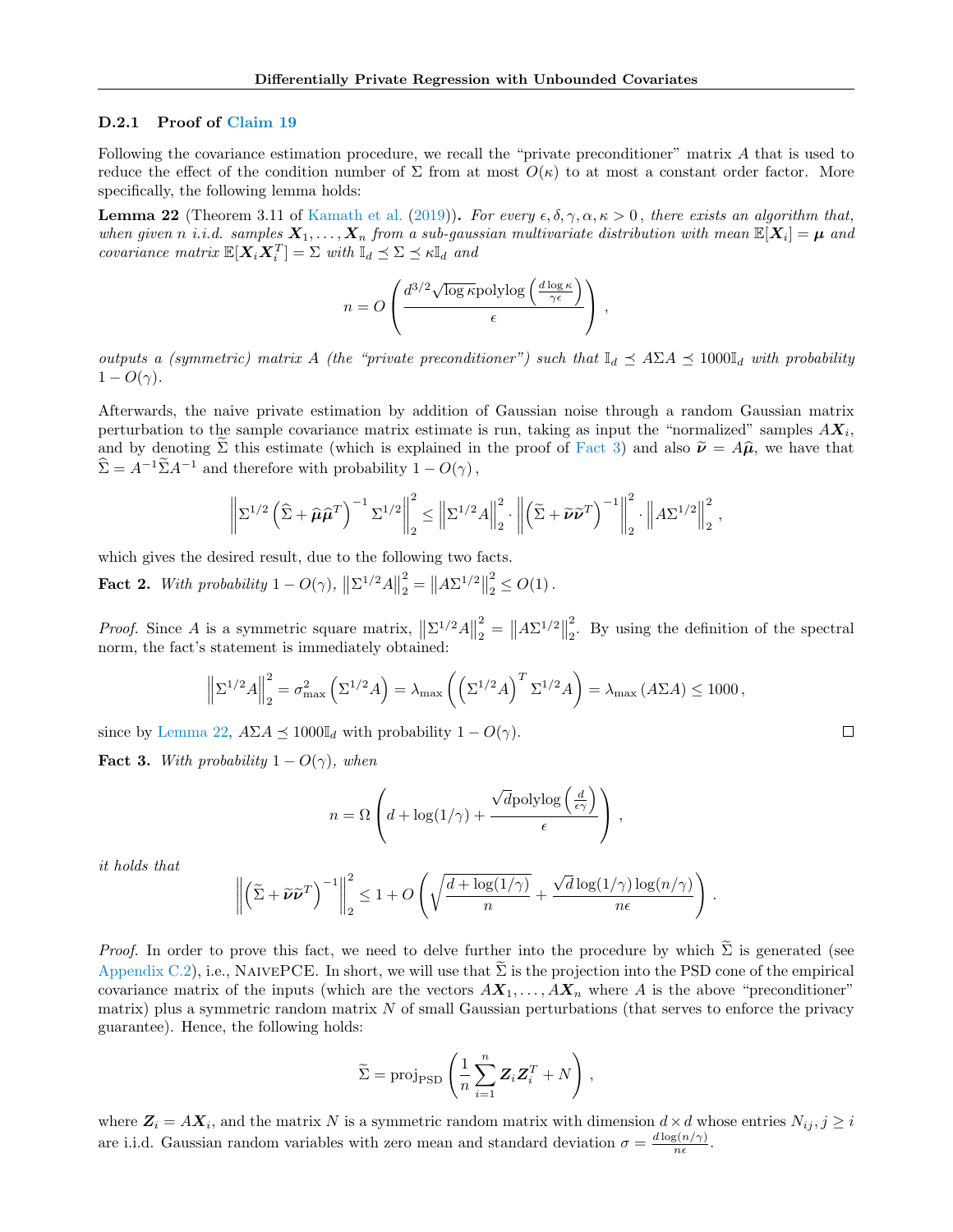By Weyl's inequality for matrices, it is true for two real, symmetric matrices  $A, B$  and their sum  $A + B$  that  $\lambda_{\min}(A+B) \geq \lambda_{\min}(A) + \lambda_{\min}(B)$ . Because  $\left( \widetilde{\Sigma} + \widetilde{\boldsymbol{\nu}} \widetilde{\boldsymbol{\nu}}^T \right)^{-1}$ 2 2  $=\frac{1}{\sqrt{2}+\tilde{\sigma}}$  $\frac{1}{\lambda_{\min}^2(\tilde{\Sigma}+\tilde{\nu}\tilde{\nu}^T)}$ , we will prove a lower bound about  $\lambda_{\min} \left( \tilde{\Sigma} + \tilde{\nu} \tilde{\nu}^T \right) \geq \lambda_{\min} \left( \tilde{\Sigma} \right)$  (since  $\tilde{\nu} \tilde{\nu}^T$  is a PSD matrix) in the following way: we will show a bound about the minimum eigenvalue of the inner sum  $\frac{1}{n}\sum_{i=1}^{n}\mathbf{Z}_i\mathbf{Z}_i^T+N$ , and argue that it is positive with high probability  $1 - O(\gamma)$ . This means that the projection of this matrix into the PSD cone is the same as the matrix itself with high probability, therefore the bound on the minimum eigenvalue will hold verbatim.

We begin by tailoring a lemma from random matrix theory referenced in [Tao](#page-11-15)  $(2012)$  to the random matrix N:

**Lemma 23** (Concentration of symmetric random matrices with Gaussian entries). Suppose that the entries  $N_{ij}$ for  $j \geq i$  of a symmetric matrix N with dimensions  $d \times d$  are i.i.d. Gaussian random variables with zero mean and variance  $\sigma^2$ . Then, there exist universal constants  $C, c > 0$  such that the largest singular value of N satisfies for all  $A \geq C$ :

$$
\mathbf{Pr}\left[s_{max}(N) > A\sigma\sqrt{d}\right] \leq C\exp(-cAd).
$$

The above lemma means that with probability at least  $1 - \gamma$ , we have that the largest singular value of N is at most

$$
s_{\max}(N) \le O\left(\frac{\sigma \log(1/\gamma)}{\sqrt{d}}\right).
$$

Due to the matrix N being square symmetric with dimensions  $d \times d$ , it holds that its singular values are the absolute values of its eigenvalues, therefore  $|\lambda_{\min}(N)|$  is one of the singular values of N (note that it could even be the largest), hence  $|\lambda_{\min}(N)| \leq s_{\max}(N)$  and thus

<span id="page-20-0"></span>
$$
\lambda_{\min}(N) \ge -s_{\max}(N) \ge -O\left(\frac{\sigma \log(1/\gamma)}{\sqrt{d}}\right) = -O\left(\frac{\sqrt{d}\log(1/\gamma)\log(n/\gamma)}{n\epsilon}\right),\tag{D.3}
$$

since we remind the reader that  $\sigma = \frac{d \log(n/\gamma)}{n \epsilon}$  $\frac{g(n/\gamma)}{n\epsilon}$ .

Lower bounds on the minimum eigenvalue of sample covariance matrices of the form are well-known in the literature, and we use here a version that appears in [Diakonikolas et al.](#page-9-18) [\(2019a\)](#page-9-18). Note that the vectors  $Z_i =$  $AX_i$ , whose covariance matrix we are interested in, have a "normalized" distribution with covariance matrix  $A\Sigma A^T = A\Sigma A$  (by the symmetry of A) that has at most a constant eigenvalue, since  $A\Sigma A \preceq 1000\mathbb{I}_d$  by construction of the "preconditioner" A with probability  $1 - O(\gamma)$ . Therefore, by classical covariance matrix estimation inequalities for eigenvalues of sample covariance matrices from [Diakonikolas et al.](#page-9-18) [\(2019a\)](#page-9-18), it holds that with probability  $1 - O(\gamma)$ ,

<span id="page-20-1"></span>
$$
\lambda_{\min}\left(\frac{1}{n}\sum_{i=1}^{n}\mathbf{Z}_{i}\mathbf{Z}_{i}^{T}\right) \ge 1 - O\left(\sqrt{\frac{d + \log(1/\gamma)}{n}}\right).
$$
\n(D.4)

To conclude, we combine the lower bounds in eigenvalues of [Eq. \(D.3\)](#page-20-0) and [Eq. \(D.4\).](#page-20-1) By Weyl's inequality, with probability  $1 - O(\gamma)$ , we have that:

$$
\lambda_{\min}\left(\frac{1}{n}\sum_{i=1}^{n}\mathbf{Z}_{i}\mathbf{Z}_{i}^{T} + N\right) \geq \lambda_{\min}\left(\frac{1}{n}\sum_{i=1}^{n}\mathbf{Z}_{i}\mathbf{Z}_{i}^{T}\right) + \lambda_{\min}\left(N\right) \geq 1 - O\left(\sqrt{\frac{d + \log(1/\gamma)}{n}} + \frac{\sqrt{d}\log(1/\gamma)\log(n/\gamma)}{n\epsilon}\right).
$$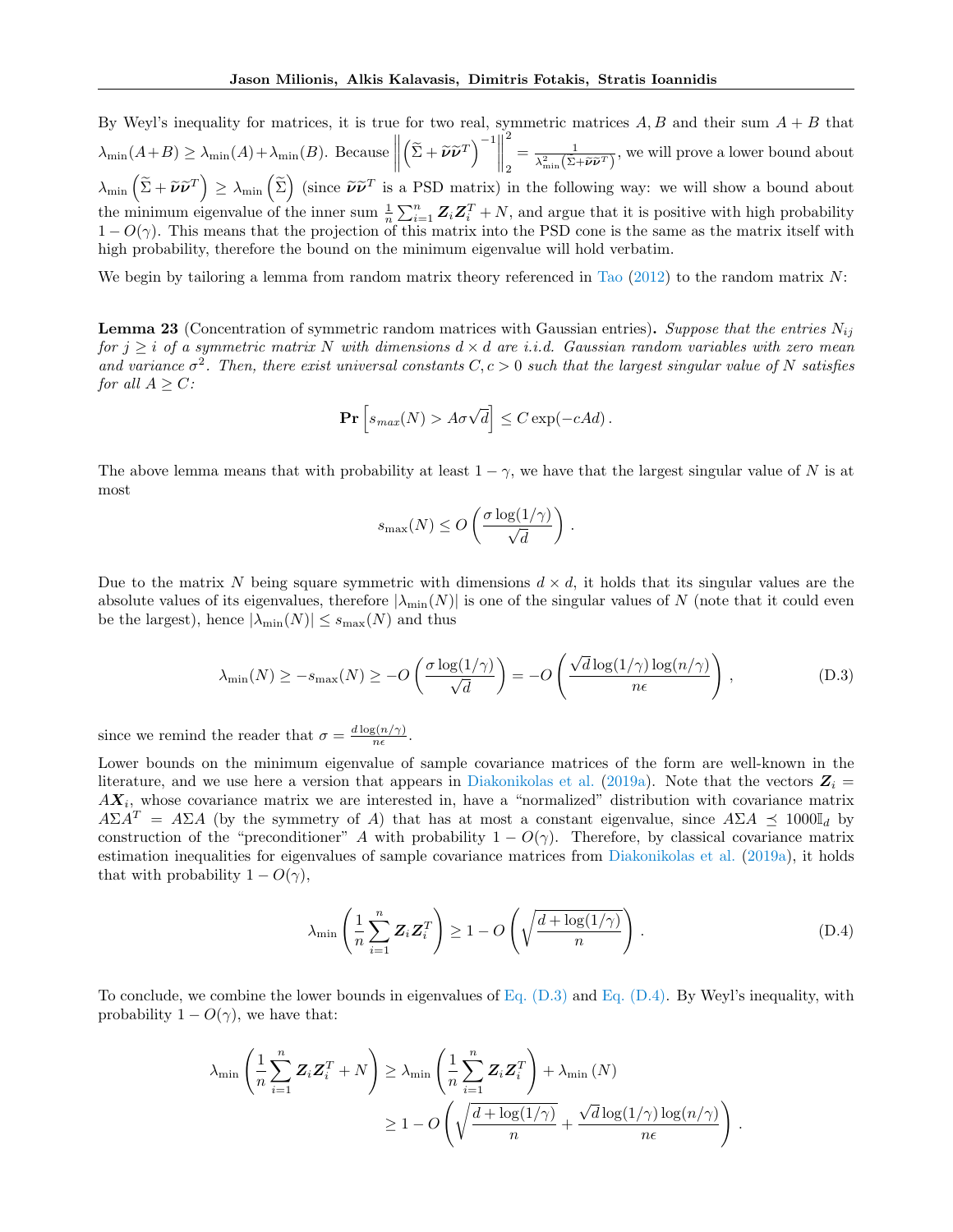Choosing *n* such that the above lower bound is positive<sup>[4](#page-21-0)</sup>, i.e., if

$$
n = \Omega \left( d + \log(1/\gamma) + \frac{\sqrt{d} \text{polylog}\left(\frac{d}{\epsilon \gamma}\right)}{\epsilon} \right),
$$

then the projection of the matrix sum into the PSD cone is equal to the matrix sum itself, therefore directly arriving at the final result by noting the additional fact that:

$$
\left(\frac{1}{1 - O(x)}\right)^2 \le 1 + O(x),
$$

obtainable by a Taylor expansion since we chose  $n$  to be at least such that the denominator of the fraction is positive.  $\Box$ 

By combining [Fact 2](#page-19-3) and [Fact 3,](#page-19-1) we arrive at the final result of [Claim 19.](#page-18-0)

### D.2.2 Proof of [Claim 20](#page-18-1)

Initially, breaking  $Q_1$  as

$$
Q_{1} = \hat{\Sigma} + \hat{\mu}\hat{\mu}^{T} - \frac{1}{n}X^{T}X
$$
  
\n
$$
= (\hat{\Sigma} - \Sigma) - (\frac{1}{n}\sum_{i=1}^{n} (X_{i} - \mu)(X_{i} - \mu)^{T} - \Sigma)
$$
  
\n
$$
+ (\hat{\mu}\hat{\mu}^{T} - \mu\mu^{T} - \mu(\frac{1}{n}\sum_{i=1}^{n} X_{i} - \mu)^{T} - (\frac{1}{n}\sum_{i=1}^{n} X_{i} - \mu)\mu^{T})
$$
  
\n
$$
= (\hat{\Sigma} - \Sigma) - (\frac{1}{n}\sum_{i=1}^{n} (X_{i} - \mu)(X_{i} - \mu)^{T} - \Sigma) - \mu(\frac{1}{n}\sum_{i=1}^{n} X_{i} - \mu)^{T} - (\frac{1}{n}\sum_{i=1}^{n} X_{i} - \mu)\mu^{T}
$$
  
\n
$$
+ ((\hat{\mu} - \mu)(\hat{\mu} - \mu)^{T} + (\hat{\mu} - \mu)\mu^{T} + \mu(\hat{\mu} - \mu)^{T}),
$$

it follows that

$$
\left\| \Sigma^{-1/2} Q_1 \Sigma^{-1/2} \right\|_2^2 \le 2 \left\| \Sigma^{-1/2} \left( \widehat{\Sigma} - \Sigma \right) \Sigma^{-1/2} \right\|_2^2 + 2 \left\| \Sigma^{-1/2} \left( \frac{1}{n} \sum_{i=1}^n (\boldsymbol{X}_i - \boldsymbol{\mu}) (\boldsymbol{X}_i - \boldsymbol{\mu})^T - \Sigma \right) \Sigma^{-1/2} \right\|_2^2 + 2 \left\| \boldsymbol{\mu} \right\|_2^2 \cdot \left( 2 \left\| \frac{1}{n} \sum_{i=1}^n V_i \right\|_2^2 + O \left( \left\| \Sigma^{-1/2} (\widehat{\boldsymbol{\mu}} - \boldsymbol{\mu}) \right\|_2^2 \right) \right),
$$

where we have used the variance-normalized vectors  $V_i = \sum_{i=1}^{i} (\boldsymbol{X}_i - \boldsymbol{\mu})$  which have covariance matrix  $\mathbb{I}_d$ .

We state and prove the two below facts which, along with [Lemma 12,](#page-14-2) which we remind to the reader that it is applied to the 2n sample differences  $\frac{1}{4}$  $\frac{1}{2}$  ( $X_{2i} - X_{2i-1}$ ), so that they have zero mean, and with a similar procedure to [Fact 2](#page-19-3) and [Lemma 13,](#page-15-1) leads to the desired result immediately.

<span id="page-21-1"></span>**Fact 4.** For every  $\alpha > 0$ , with probability  $1 - O(\gamma)$ , when

$$
n = \Omega\left(\frac{d + \log(1/\gamma)}{\alpha^2}\right),\,
$$

<span id="page-21-0"></span><sup>&</sup>lt;sup>4</sup>We remark that this eigenvalue lower bound also means that the eigenvalue of  $\tilde{\Sigma} + \tilde{\nu}\tilde{\nu}^T = A\left(\hat{\Sigma} + \hat{\mu}\hat{\mu}^T\right)A$  is bounded away from 0 by means of the chosen sample size  $n$ . This directly implies, since A is always invertible by [Kamath et al.](#page-10-0) [\(2019\)](#page-10-0), that  $M = \hat{\Sigma} + \hat{\mu}\hat{\mu}^T$  in [Algorithm 1](#page-5-2) is also invertible with the same high probability,  $1 - O(\gamma)$ .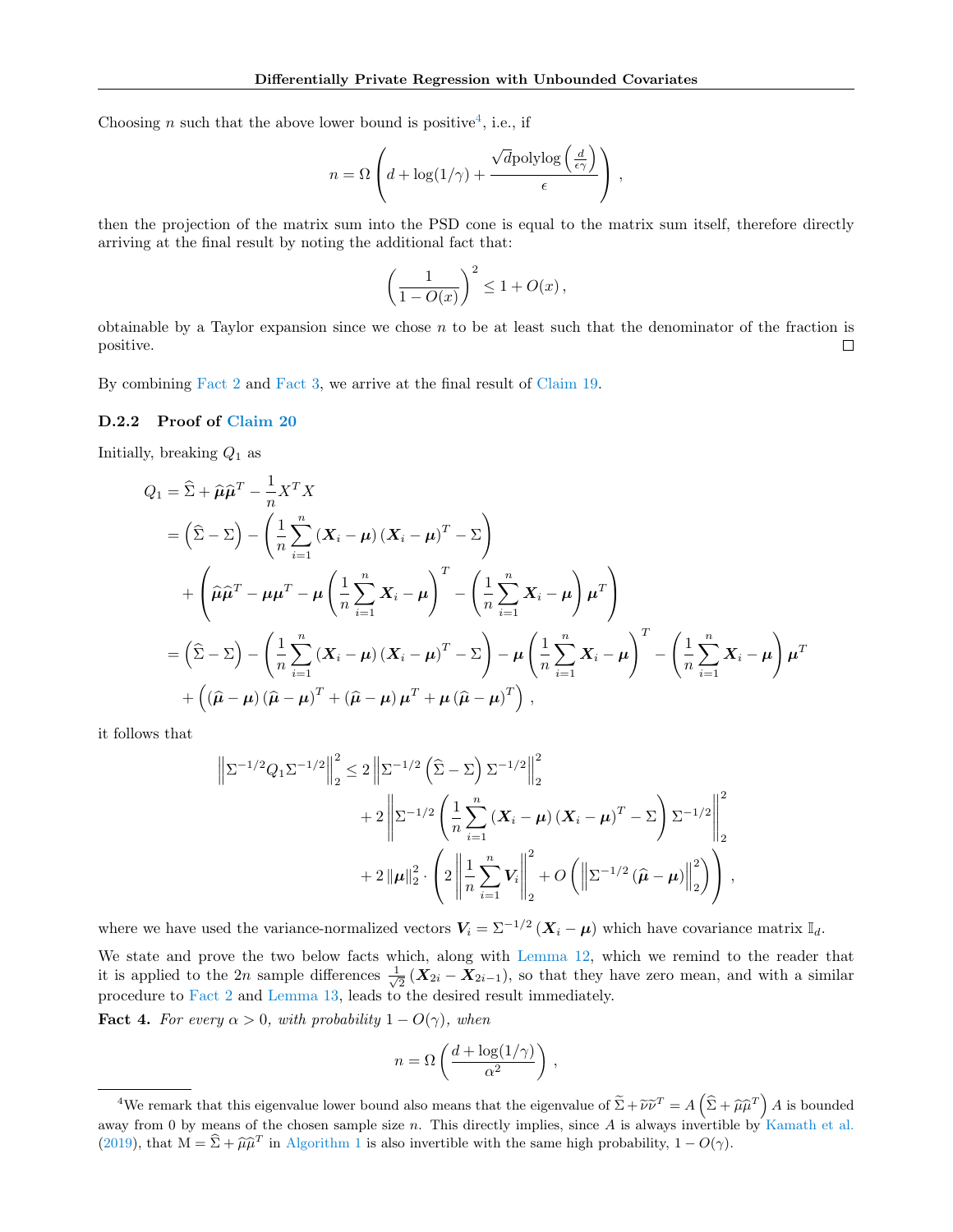it holds that

$$
\left\|\Sigma^{-1/2}\left(\frac{1}{n}\sum_{i=1}^n\left(\boldsymbol{X}_i-\boldsymbol{\mu}\right)\left(\boldsymbol{X}_i-\boldsymbol{\mu}\right)^T-\Sigma\right)\Sigma^{-1/2}\right\|_2^2\leq O(\alpha^2).
$$

*Proof.* First of all, we restate the left hand side of the inequality in terms of the variance-normalized vectors  $V_i$ , as follows:

$$
\left\|\Sigma^{-1/2}\left(\frac{1}{n}\sum_{i=1}^n\left(\boldsymbol{X}_i-\boldsymbol{\mu}\right)\left(\boldsymbol{X}_i-\boldsymbol{\mu}\right)^T-\Sigma\right)\Sigma^{-1/2}\right\|_2^2=\left\|\frac{1}{n}\sum_{i=1}^n\boldsymbol{V}_i\boldsymbol{V}_i^T-\mathbb{I}_d\right\|_2^2,
$$

which we can bound with high probability by the classical empirical covariance estimation concentration bounds in [Diakonikolas et al.](#page-9-18) [\(2019a\)](#page-9-18). More specifically, with probability  $1 - O(\gamma)$ , we have that:

$$
\left\|\frac{1}{n}\sum_{i=1}^n \mathbf{V}_i \mathbf{V}_i^T - \mathbb{I}_d\right\|_2 = \lambda_{\max}\left(\frac{1}{n}\sum_{i=1}^n \mathbf{V}_i \mathbf{V}_i^T - \mathbb{I}_d\right) \le O\left(\sqrt{\frac{d + \log(1/\gamma)}{n}}\right),
$$

which directly implies the desired fact.

<span id="page-22-1"></span>**Fact 5.** For every  $\alpha > 0$ , with probability  $1 - O(\gamma)$ , when

$$
n = \Omega\left(\frac{d + \log(1/\gamma)}{\alpha^2}\right),\,
$$

it holds that

$$
\left\| \frac{1}{n} \sum_{i=1}^n V_i \right\|_2^2 \le O(\alpha^2).
$$

Proof. The vector sum inside the desired term has a multivariate Gaussian distribution, and we can bound its  $\ell_2$ -norm with high probability by the classical sub-gaussian concentration bounds in [Diakonikolas et al.](#page-9-18) [\(2019a\)](#page-9-18). More specifically, with probability  $1 - O(\gamma)$ , we have that:

$$
\left\|\frac{1}{n}\sum_{i=1}^n V_i\right\|_2 \leq O\left(\sqrt{\frac{d+\log(1/\gamma)}{n}}\right),\,
$$

which directly implies the desired fact.

Directly combining [Lemma 12,](#page-14-2) [Lemma 13](#page-15-1) with [Fact 4](#page-21-1) and [Fact 5,](#page-22-1) one obtains the stated [Claim 20.](#page-18-1)

### <span id="page-22-0"></span>D.2.3 Proof of [Claim 21](#page-18-2)

Initially, breaking  $Q_2$  as

$$
\mathbf{Q}_2 = \widehat{\boldsymbol{\mu}}' - \frac{1}{n} \boldsymbol{X}^T \mathbf{y} = (\widehat{\boldsymbol{\mu}}' - \boldsymbol{\mu}') - \left(\frac{1}{n} \boldsymbol{X}^T \mathbf{y} - \boldsymbol{\mu}'\right),
$$

it follows that

$$
\left\|\Sigma^{-1/2} \mathbf{Q}_2\right\|_2^2 \le \left\|\Sigma^{-1/2} A'^{-1}\right\|_2^2 \cdot \left\|A'\left(\widehat{\boldsymbol{\mu}}' - \boldsymbol{\mu}'\right)\right\|_2^2 + \left\|\frac{1}{n}\sum_{i=1}^n y_i V_i - \Sigma^{-1/2} \boldsymbol{\mu}'\right\|_2^2,
$$

where we have again used the notation of the variance-normalized vectors  $V_i = \Sigma^{-1/2} X_i$ , and the "private preconditioner" matrix A' (in this case, obtained for the mean estimation of the random vectors  $y_i \mathbf{X}_i$ ), due to [Lemma 22,](#page-19-2) as detailed below (see the first lines of the proof of [Fact 6\)](#page-23-0).

<span id="page-22-2"></span>Before stating and proving the facts which lead to the desired result, we need to prove the sub-gaussianity of the vectors  $y_i \mathbf{X}_i$  that are crucial for the conditions of [Lemma 22](#page-19-2) and the rest of our proof.

 $\Box$ 

 $\Box$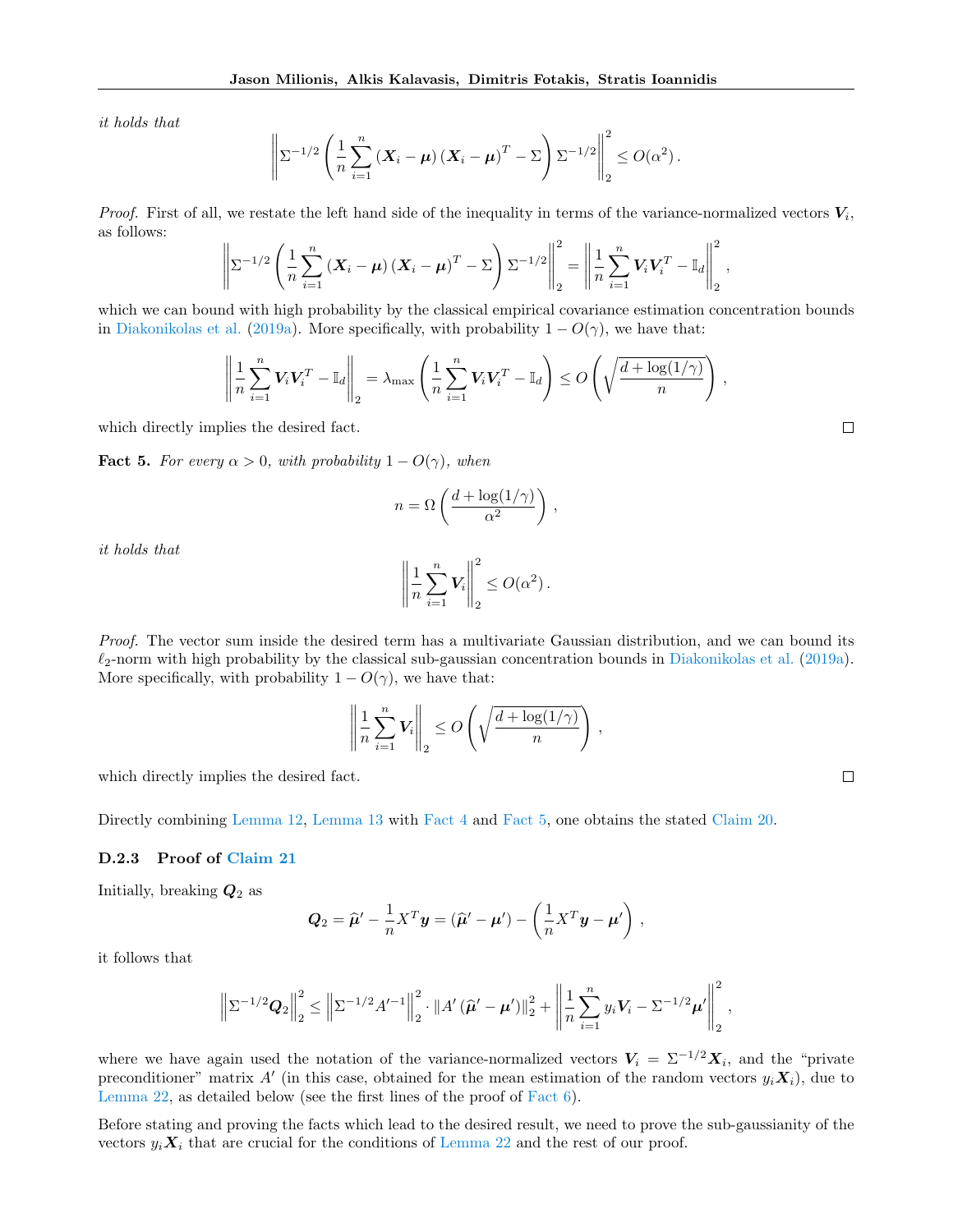**Proposition 24** (Sub-gaussianity of  $y_i \mathbf{X}_i$ ). Let  $\mathbf{X}_i$  be a random vector sampled according to a multivariate Gaussian distribution with mean value  $\mu$  and covariance matrix  $\Sigma$  such that  $\mathbb{I}_d \preceq \Sigma$ , and  $y_i$  be a random variable such that  $\frac{1}{\rho} \leq |y_i| \leq c$ . Then,  $y_i \mathbf{X}_i$  are sub-gaussian random vectors with covariance matrix  $\Sigma'$  such that

$$
\frac{1}{\rho^2} \mathbb{I}_d \preceq \Sigma' \preceq c^2 \Sigma \,,
$$

and sub-gaussian norm

$$
||y_i \mathbf{X}_i||_{\psi_2} \leq c||\mathbf{X}_i||_{\psi_2}.
$$

*Proof.* First of all, we have that  $\Sigma' = \mathbb{E} \left[ y_i^2 \mathbf{X}_i \mathbf{X}_i^T \right] \preceq c^2 \Sigma$ , since the eigenvalues of  $\mathbb{E} \left[ (c^2 - y_i^2) \mathbf{X}_i \mathbf{X}_i^T \right]$  are nonnegative, because the quantity inside the expectation is always a positive semi-definite matrix, and expectation is a linear operator, thus the eigenvalues of the matrix in expectation are also non-negative, by the Courant-Fischer min-max theorem.

Similarly, it can be seen that  $\frac{1}{\rho^2} \mathbb{I}_d \leq \frac{1}{\rho^2} \Sigma \leq \Sigma'$ . We proceed to prove the second part of the proposition, which is the sub-gaussian norm inequality.

We prove the sub-gaussianity of the desired vectors, by [Definition 7:](#page-12-3) consider a unit vector  $u \in S^{d-1}$ , then it holds that

$$
\mathbb{E}\left[\exp(\lambda^2 y_i^2 \langle \mathbf{X}_i, \boldsymbol{u}\rangle^2)\right] \leq \mathbb{E}\left[\exp((\lambda c)^2 \langle \mathbf{X}_i, \boldsymbol{u}\rangle^2)\right] \leq \exp(\lambda^2 (cK)^2),
$$

for all  $\lambda : |\lambda| \leq 1/(Kc)$ , where K is the sub-gaussian norm of  $\langle \mathbf{X}_i, \mathbf{u} \rangle$ . The sub-gaussian norm follows:

$$
||y_i \mathbf{X}_i||_{\psi_2} \leq c||\mathbf{X}_i||_{\psi_2}.
$$

We are now ready to present the facts that lead to the claim.

<span id="page-23-0"></span>**Fact 6.** With probability  $1 - O(\gamma)$ , when

$$
n = \Omega \left( \frac{d^{3/2} \sqrt{\log(\kappa \rho c)} \text{polylog}\left(\frac{d \log(\kappa \rho c)}{\gamma \epsilon}\right)}{\epsilon} \right),
$$

it holds that

$$
\left\|\Sigma^{-1/2}A'^{-1}\right\|_2^2 \le O(c^2).
$$
  
on 24, the conditions of Lemma 22 apply to the van

*Proof.* According to [Proposition 24,](#page-22-2) the conditions of [Lemma 22](#page-19-2) apply to the variables  $\rho y_i \mathbf{X}_i$  by a change of variables in the sample complexity of  $\kappa' = \rho^2 c^2 \kappa$ , where we remind to the reader that  $\kappa$  is the largest eigenvalue of the covariance matrix of the feature vectors:  $\Sigma \preceq \kappa \mathbb{I}_d$ .

Therefore, with

$$
n = \Omega \left( \frac{d^{3/2} \sqrt{\log(\kappa \rho c)} \text{polylog}\left(\frac{d \log(\kappa \rho c)}{\gamma \epsilon}\right)}{\epsilon} \right) ,
$$

we obtain a matrix  $A'$  (which is  $\rho$  times the A given by the algorithm of [Lemma 22](#page-19-2) as stated in the previous paragraph) such that with probability  $1 - O(\gamma)$ ,

<span id="page-23-1"></span>
$$
\mathbb{I}_d \preceq A' \Sigma' A' \preceq 1000 \mathbb{I}_d. \tag{D.5}
$$

Note that the knowledge of  $\rho$  is not required for [Algorithm 1,](#page-5-2) since the change of variables that we did only affects the analysis that we performed here (the privacy of the algorithm is solely based on the upper bound  $c$ of the labels, and *not* on  $\rho$ ).

Finally, the desired result holds with probability  $1 - O(\gamma)$ :

$$
\left\|\Sigma^{-1/2}A'^{-1}\right\|_{2}^{2} \le \left\|\Sigma^{-1/2}\Sigma'^{1/2}\right\|_{2}^{2} \cdot \left\|\Sigma'^{-1/2}A'^{-1}\right\|_{2}^{2} \le c^{2} \cdot 1 = c^{2},
$$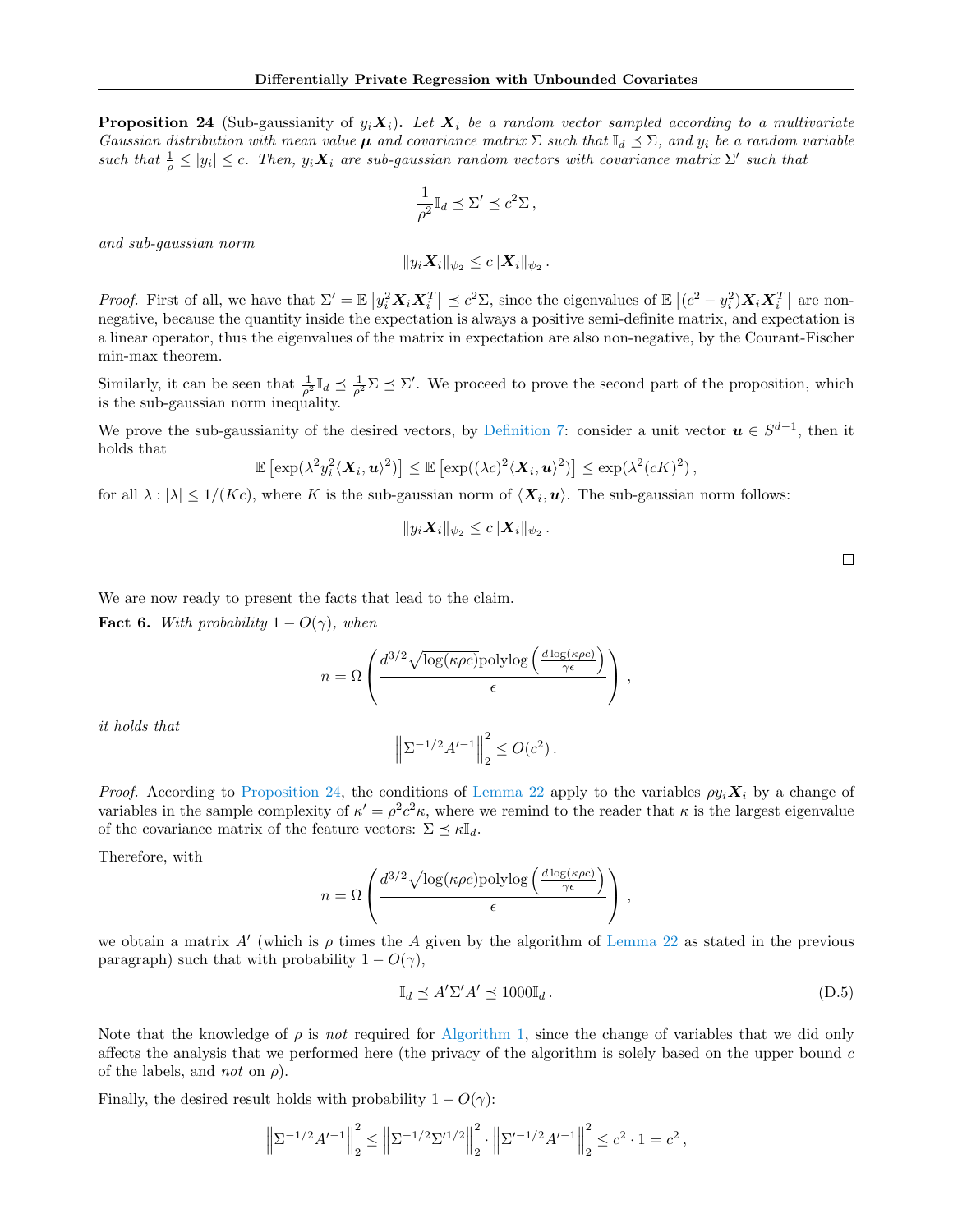since for the two quantities of interest we have separately the following:

By [Proposition 24](#page-22-2) and properties of the positive semi-definite order, we have that

$$
\Sigma' \preceq c^2 \Sigma
$$
  
\n
$$
\Rightarrow c^2 \Sigma'^{-1} \succeq \Sigma^{-1}
$$
  
\n
$$
\Rightarrow \Sigma^{-1} - c^2 \Sigma'^{-1} \preceq O
$$
  
\n
$$
\Rightarrow \Sigma'^{1/2} \Sigma^{-1} \Sigma'^{1/2} \preceq c^2 \mathbb{I}_d
$$
  
\n
$$
\Rightarrow ||\Sigma^{-1/2} \Sigma'^{1/2}||_2^2 \leq c^2.
$$

At the same time, by Eq.  $(D.5)$ , we obtain the final term:

$$
\left\| \Sigma'^{-1/2} A'^{-1} \right\|_2^2 = \frac{1}{\sigma_{\min}^2 \left( \Sigma'^{1/2} A' \right)} = \frac{1}{\lambda_{\min} \left( \left( \Sigma'^{1/2} A' \right)^T \Sigma'^{1/2} A' \right)} = \frac{1}{\lambda_{\min} \left( A' \Sigma' A' \right)} \le 1.
$$

 $\Box$ 

<span id="page-24-1"></span>**Fact 7.** For every  $\eta > 0$ , with probability  $1 - O(\gamma)$ , when

$$
n = \Omega\left(\frac{d\log(\frac{d}{\gamma})}{\eta^2} + \frac{d\text{polylog}(\frac{d\log(1/\delta)}{\eta\gamma\epsilon})}{\eta\epsilon} + \frac{\sqrt{d}\log(\frac{d}{\gamma\delta})}{\epsilon} + \frac{d^{3/2}\sqrt{\log(\kappa\rho c)}\text{polylog}\left(\frac{d\log(\kappa\rho c)}{\gamma\epsilon}\right)}{\epsilon}\right)\,,
$$

it holds that

$$
||A'(\widehat{\boldsymbol{\mu}}' - \boldsymbol{\mu}')||_2^2 \le O(\eta^2).
$$

Proof. This fact is a direct implication of [Proposition 24](#page-22-2) which guarantees the conditions for [Lemma 13](#page-15-1) to hold.  $\Box$ 

<span id="page-24-0"></span>**Fact 8.** For every  $\eta > 0$ , with probability  $1 - O(\gamma)$ , when

$$
n = \Omega\left(\frac{d + \log(1/\gamma)}{\eta^2}\right),\,
$$

it holds that

$$
\left\| \frac{1}{n} \sum_{i=1}^n y_i \mathbf{V}_i - \Sigma^{-1/2} \boldsymbol{\mu}' \right\|_2^2 \le O(\eta^2) \cdot c^2.
$$

Proof. We will prove that, under the stated conditions,

$$
\left\| \frac{1}{n} \sum_{i=1}^n \frac{y_i V_i}{c} - \Sigma^{-1/2} \frac{\mu'}{c} \right\|_2 \le O(\eta),
$$

and the result will follow.

First of all, we prove that  $\frac{y_i V_i}{c}$  is sub-gaussian and calculate a bound on its sub-gaussian norm. Similarly to the sub-gaussianity of [Proposition 24,](#page-22-2) and by [Lemma 8,](#page-12-4) we have that

$$
\left\| \frac{y_i V_i}{c} \right\|_{\psi_2} = \frac{\left\| y_i V_i \right\|_{\psi_2}}{c} \le C_1 \left\| V_i \right\|_{\psi_2} \le C_2,
$$

for some universal constants  $C_1, C_2 > 0$ , since  $V_i = \sum_{i=1}^{i} X_i$  are variance-normalized random vectors. Then, noting that

$$
\mathbb{E}\left[\frac{y_i \mathbf{V}_i}{c}\right] = \Sigma^{-1/2} \frac{\mu'}{c},
$$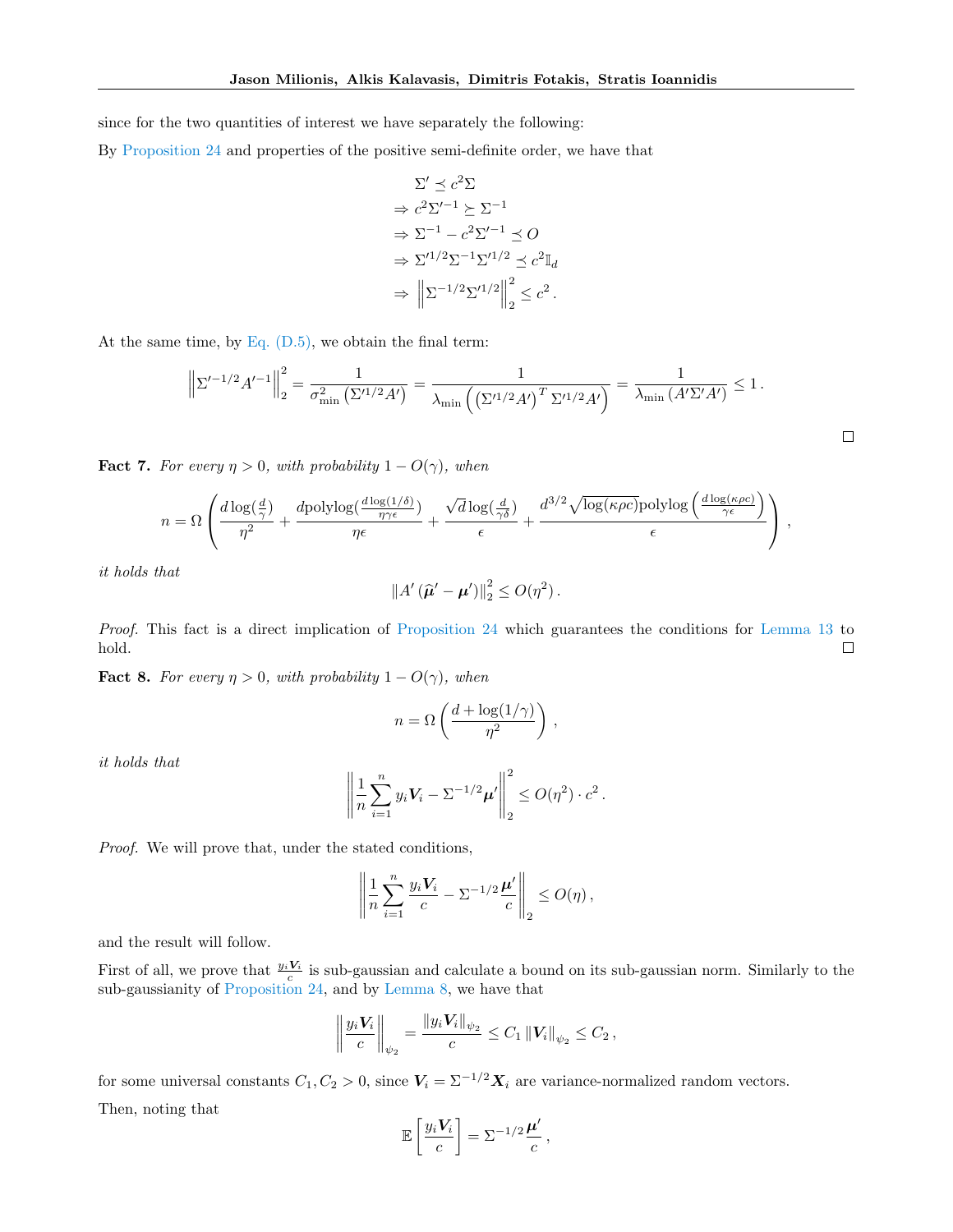and by [Lemma 8,](#page-12-4) it holds that the (centered) quantity  $\frac{y_i V_i}{c} - \sum_{i=1}^{n} \frac{\mu'}{c}$  $\frac{1}{c}$  is also sub-gaussian with sub-gaussian norm at most a constant times the sub-gaussian norm of the non-centered random vector  $\frac{y_i V_i}{c}$ . Notice that the covariance matrix of the centered quantity above is  $\leq \mathbb{I}_d$ . We will leverage this relationship, alongside the sub-gaussianity of the quantity, to prove the final concentration inequality, from which the fact follows:

<span id="page-25-1"></span>**Lemma 25.** There exist universal constants  $A, B > 0$  such that, for all  $t > 0$ ,

$$
\Pr\left[\left\|\frac{1}{n}\sum_{i=1}^{n}\frac{y_iV_i}{c} - \mathbb{E}\left[\frac{y_iV_i}{c}\right]\right\|_2 > t\right] \le 4\exp\left(Ad - Bnt^2\right)
$$

*Proof.* We denote the covariance matrix of  $\frac{y_i V_i}{c}$  as  $\Sigma''$ , for which it holds that  $\Sigma'' \preceq \mathbb{I}_d$ , and we also name the variance-normalized random vectors  $(\Sigma'')^{-1/2} \frac{y_i V_i}{c}$  as  $W_i$  (therefore,  $\mathbb{E}[W_i W_i^T] = \mathbb{I}_d$ ).

By a classical result of sub-gaussian concentration inequalities (see, e.g., Lemma 2.21 of [Diakonikolas et al.](#page-9-18)  $(2019a)$ , we have that there exist universal constants  $A, B > 0$  such that, for all  $t > 0$ ,

$$
\Pr\left[\left\|\frac{1}{n}\sum_{i=1}^n W_i - \mathbb{E}\left[W_i\right]\right\|_2 > t\right] \leq 4\exp\left(Ad - Bnt^2\right).
$$

Additionally, by definition of the spectral norm, and since  $\Sigma'' \preceq \mathbb{I}_d$ , we have that:

$$
\left\| \frac{1}{n} \sum_{i=1}^{n} \mathbf{W}_{i} - \mathbb{E} \left[ \mathbf{W}_{i} \right] \right\|_{2} \geq \left\| \left( \Sigma'' \right)^{1/2} \right\|_{2} \left\| \frac{1}{n} \sum_{i=1}^{n} \mathbf{W}_{i} - \mathbb{E} \left[ \mathbf{W}_{i} \right] \right\|_{2}
$$

$$
\geq \left\| \left( \Sigma'' \right)^{1/2} \left( \frac{1}{n} \sum_{i=1}^{n} \mathbf{W}_{i} - \mathbb{E} \left[ \mathbf{W}_{i} \right] \right) \right\|_{2},
$$

namely, that:

$$
\mathbf{Pr}\left[\left\|\frac{1}{n}\sum_{i=1}^{n}\frac{y_{i}V_{i}}{c} - \mathbb{E}\left[\frac{y_{i}V_{i}}{c}\right]\right\|_{2} > t\right] = \mathbf{Pr}\left[\left\|(\Sigma'')^{1/2}\left(\frac{1}{n}\sum_{i=1}^{n}W_{i} - \mathbb{E}\left[W_{i}\right]\right)\right\|_{2} > t\right]
$$
  

$$
\leq \mathbf{Pr}\left[\left\|\frac{1}{n}\sum_{i=1}^{n}W_{i} - \mathbb{E}\left[W_{i}\right]\right\|_{2} > t\right]
$$
  

$$
\leq 4 \exp\left(Ad - Bnt^{2}\right),
$$

 $\Box$ 

 $\Box$ 

as desired.

Utilizing [Lemma 25,](#page-25-1) [Fact 8](#page-24-0) follows.

Directly combining [Fact 6,](#page-23-0) [Fact 7,](#page-24-1) and [Fact 8,](#page-24-0) we obtain the stated [Claim 21.](#page-18-2)

## <span id="page-25-0"></span>E Proof of [Theorem 4](#page-5-0)

Again, for convenience, we restate here the (stonger) version of [Theorem 4](#page-5-0) that we will prove here:

**Theorem 26** (Privacy and Accuracy of  $\hat{\beta}$  in Private Binary Regression). Under [Assumption 1](#page-3-3) with covariance parameter  $\kappa$  and [Assumption 2](#page-4-0) with true parameter  $\beta \in \mathbb{R}^d$ , for every privacy parameters  $\epsilon, \delta > 0$ , accuracy parameters  $\alpha, \eta > 0$  and confidence  $\gamma \in (0, 1)$ , PRIVLEARNLSE (defined in [Algorithm 1\)](#page-5-2) with  $\hat{\mu}_X = 0$  is  $(\frac{\epsilon^2}{2} + \epsilon \sqrt{2 \log(1/\delta)}, \delta)$ -differentially private. Moreover, if the number of labeled examples is at least:

$$
n = O\left(\frac{d\log(\frac{d}{\gamma})}{\eta^2} + \frac{d\text{polylog}(\frac{d\log(1/\delta)}{\eta\gamma\epsilon})}{\eta\epsilon} + \frac{d^{3/2}\sqrt{\log k}\text{polylog}\left(\frac{d\log k}{\gamma\epsilon\delta}\right)}{\epsilon}\right) + O\left(\frac{d\log(\frac{d}{\gamma})}{\alpha^2} + \frac{d^{3/2}\text{polylog}\left(\frac{d\log(1/\delta)}{\alpha\gamma\epsilon}\right)}{\alpha\epsilon}\right),
$$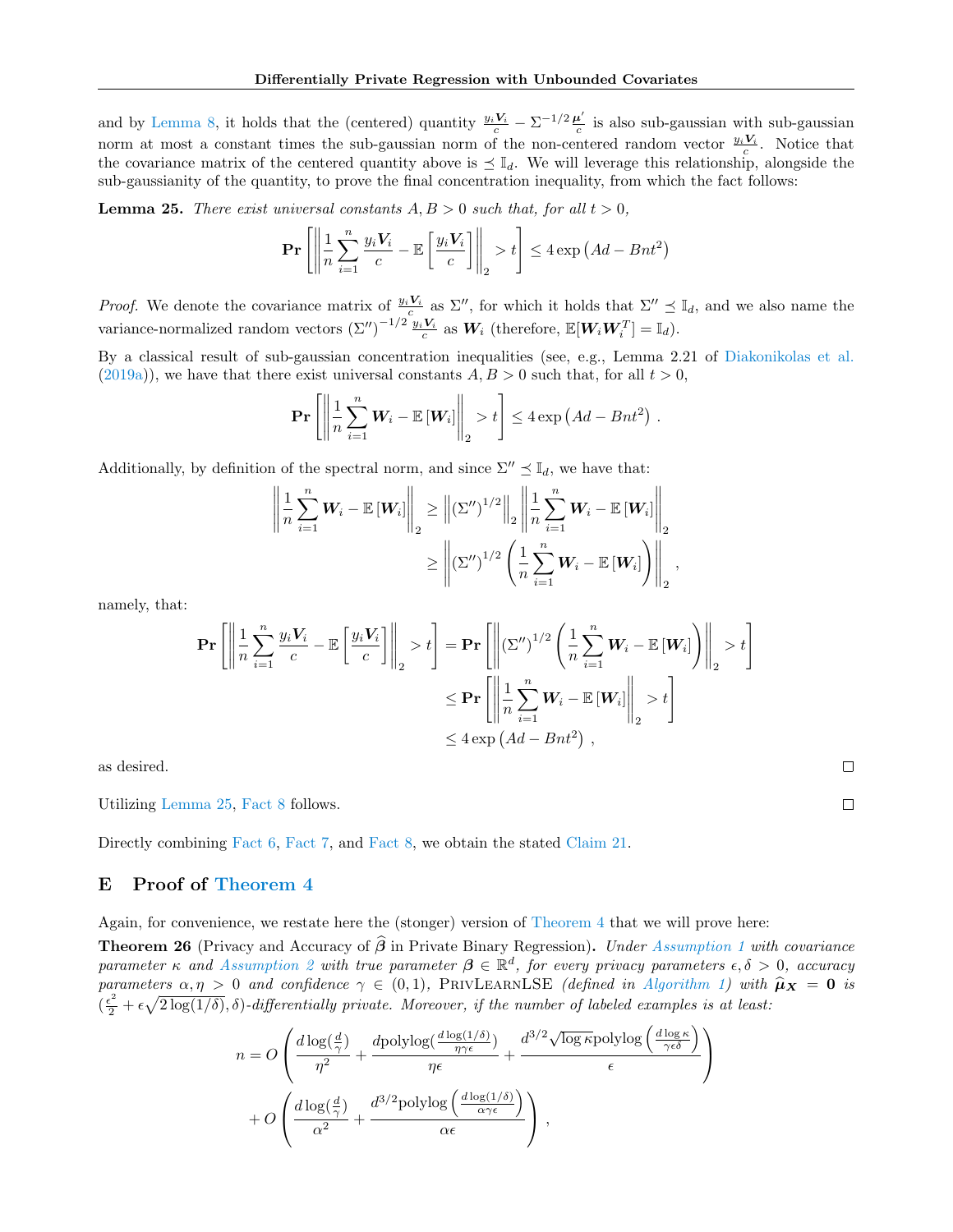then with probability at least  $1 - O(\gamma)$  an estimate  $\widehat{\beta} \in \mathbb{R}^d$  is successfully output and satisfies

$$
\|\widehat{\boldsymbol{\beta}} - k\boldsymbol{\beta}\|_2^2 \le \|\widehat{\boldsymbol{w}} - k\boldsymbol{w}\|_2^2 \le O\left(\alpha^2\right) \cdot \left(1 + \|k\boldsymbol{w}\|_2^2\right) + O\left(\eta^2\right) ,
$$

where  $\hat{\mathbf{w}} = \sum^{1/2} \hat{\boldsymbol{\beta}}, \mathbf{w} = \sum^{1/2} \boldsymbol{\beta}$  and  $k = \frac{2n}{n-d-1} \mathbb{E}\left[f'\left(\boldsymbol{\beta}^T \boldsymbol{X}_i\right)\right]$ . Finally, PRIVLEARNLSE runs in poly $(n)$  time.

Proof. The privacy of the algorithm in this Theorem arises directly from the privacy of [Theorem 3,](#page-5-1) since the algorithm is the same.

For the accuracy guarantee, as discussed in the Technical overview [\(Section 6\)](#page-6-0), we first break the norm of the vector difference  $\left\|\widehat{\boldsymbol{\beta}} - \boldsymbol{k}\boldsymbol{\beta}\right\|$ 2 into the distance from the estimate  $\beta_s^*$ , for which we remind to the reader that we define as

<span id="page-26-0"></span>
$$
\beta_s^* = \left(\frac{1}{n} \sum_{i=n+1}^{2n} \mathbf{X}_i \mathbf{X}_i^T\right)^{-1} \left(\frac{1}{n} \sum_{i=1}^n y_i \mathbf{X}_i\right), \tag{E.1}
$$

that resembles the Least Squares Estimate but *crucially introduces independence* between the two terms that constitute the Least Squares Estimate (to which we can apply our result from [Theorem 3\)](#page-5-1), and the distance of the Least-Squares-resembling estimate from a constant multiplicative factor of the true regression coefficient  $\beta$ (respectively, of the estimate  $w_s^*$  from  $w = \Sigma^{1/2} \beta$ ), as follows:

$$
\|\widehat{\boldsymbol{w}}-k\boldsymbol{w}\|_2^2 \leq \|\widehat{\boldsymbol{w}}-\boldsymbol{w}_s^{\star}\|_2^2 + \|\boldsymbol{w}_s^{\star}-k\boldsymbol{w}\|_2^2.
$$

The first term gets bounded by [Theorem 3,](#page-5-1) since as we also noted in the Technical overview [\(Section 6\)](#page-6-0), the independence between  $Q_1$  and  $Q_2$  in our proof of [Theorem 3](#page-5-1) allows us to prove the same claim for  $\beta_s^*$  as we did for  $\beta^*$  above (see [Appendix D\)](#page-16-0). In the remainder of the proof, we focus on bounding the second term.

We first supply the following central Lemma, which uncovers the (unbiased up to a multiplicative factor) relation between the Least-Squares-resembling estimate  $\beta_s^*$  and the true regression coefficient  $\beta$ , following from Stein's Lemma:

**Lemma 27.** There exists a multiplicative factor  $k \in \mathbb{R}_+$  that depends on the model function f, where f as defined in [Assumption 2,](#page-4-0) such that the estimate  $\beta_s^*$ , as in Eq. [\(E.1\)](#page-26-0), is an unbiased up to a multiplicative factor estimate of the true parameter  $\beta$  of [Assumption 2,](#page-4-0) i.e.,

<span id="page-26-2"></span>
$$
\mathbb{E}\left[\beta_s^\star\right] = k\boldsymbol{\beta}.
$$

Proof. First, we note the following equality following from the definitions of [Assumption 2:](#page-4-0)

<span id="page-26-1"></span>
$$
\mathbb{E}\left[y_i|\boldsymbol{X}_i\right] = 2f\left(\boldsymbol{\beta}^T\boldsymbol{X}_i\right) - 1.
$$
\n(E.2)

Also, by a classical result on Wishart matrices (for instance, see [Anderson](#page-8-6) [\(2003\)](#page-8-6)), it is true that the inverse sample covariance matrix is proportional to the true covariance matrix for multivariate Gaussian random vectors:

$$
\mathbb{E}\left[\left(\frac{1}{n}\sum_{i=n+1}^{2n} \mathbf{X}_i \mathbf{X}_i^T\right)^{-1}\right] = \frac{n}{n-d-1} \Sigma^{-1}.
$$
\n(E.3)

By the independence of the first n samples  $(1 \dots n)$  from the next  $(n+1 \dots 2n)$ , the law of iterated expectations, using [Eq. \(E.2\),](#page-26-1) [Eq. \(E.3\)](#page-26-2) and the zero-mean property of the feature vectors  $X_i$ , we have that:

$$
\mathbb{E}[\beta_s^*] = \mathbb{E}\left[\left(\frac{1}{n}\sum_{i=n+1}^{2n} \mathbf{X}_i \mathbf{X}_i^T\right)^{-1} \left(\frac{1}{n}\sum_{i=1}^n y_i \mathbf{X}_i\right)\right]
$$
  
\n
$$
= \mathbb{E}\left[\left(\frac{1}{n}\sum_{i=n+1}^{2n} \mathbf{X}_i \mathbf{X}_i^T\right)^{-1}\right] \mathbb{E}\left[\frac{1}{n}\sum_{i=1}^n \mathbf{X}_i \mathbb{E}[y_i|\mathbf{X}_i]\right]
$$
  
\n
$$
= \frac{n}{n-d-1} \Sigma^{-1} \mathbb{E}\left[\mathbf{X}_i \left(2f\left(\beta^T \mathbf{X}_i\right)-1\right)\right]
$$
  
\n
$$
= \frac{n}{n-d-1} \Sigma^{-1} \text{Cov}\left[\mathbf{X}_i, 2f\left(\beta^T \mathbf{X}_i\right)-1\right],
$$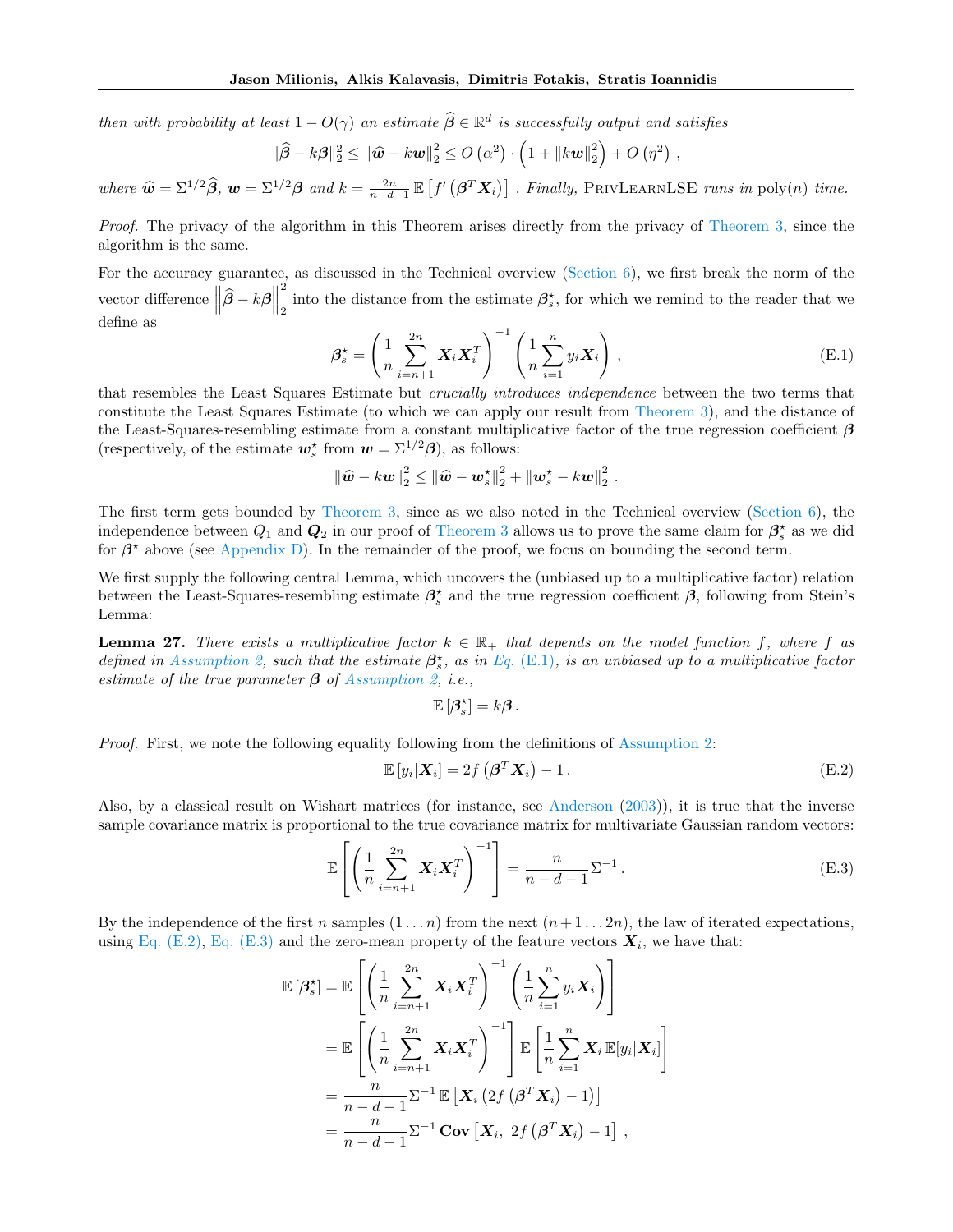Now, an application of Stein's Lemma (see [Lemma 11\)](#page-13-2), since  $X_i$  and  $\beta^T X_i$  are jointly Gaussian, suggests that

$$
\mathbf{Cov}\left[\mathbf{X}_i, 2f\left(\boldsymbol{\beta}^T\mathbf{X}_i\right)-1\right]=2\,\mathbf{Cov}\left[\mathbf{X}_i, \boldsymbol{\beta}^T\mathbf{X}_i\right]\mathbb{E}\left[f'\left(\boldsymbol{\beta}^T\mathbf{X}_i\right)\right]=2\,\mathbb{E}\left[f'\left(\boldsymbol{\beta}^T\mathbf{X}_i\right)\right]\,\Sigma\,\boldsymbol{\beta}\,,
$$

and combining with the above equality yields

$$
\mathbb{E}\left[\boldsymbol{\beta}_s^\star\right] = k\boldsymbol{\beta}\,,
$$

where

$$
k = \frac{2n}{n - d - 1} \mathbb{E}\left[f'\left(\boldsymbol{\beta}^T \boldsymbol{X}_i\right)\right].
$$

Continuing to the proof of the result, we use the form as written with the expectation, breaking the term into three sub-terms by adding and subtracting the same quantities (defining the variance-normalized vectors  $V_i = \Sigma^{-1/2} X_i$ , to deduce that

$$
\|\mathbf{w}_{s}^{*} - k\mathbf{w}\|_{2}^{2} = \|\mathbf{w}_{s}^{*} - \mathbb{E}[\mathbf{w}_{s}^{*}]\|_{2}^{2}
$$
\n
$$
= \left\|\sum_{i=1}^{1/2} \left(\frac{1}{n} \sum_{i=n+1}^{2n} \mathbf{X}_{i} \mathbf{X}_{i}^{T}\right)^{-1} \left(\frac{1}{n} \sum_{i=1}^{n} y_{i} \mathbf{X}_{i}\right) - \frac{n}{n-d-1} \sum_{i=1}^{1/2} \mathbb{E}[y_{j} \mathbf{X}_{j}]\right\|_{2}^{2}
$$
\n
$$
\leq 2 \left\|\left(\frac{1}{n} \sum_{i=n+1}^{2n} V_{i} V_{i}^{T}\right)^{-1} \left(\frac{1}{n} \sum_{i=1}^{n} y_{i} V_{i}\right) - \left(\frac{1}{n} \sum_{i=1}^{n} y_{i} V_{i}\right)\right\|_{2}^{2}
$$
\n
$$
+ 2 \left\|\left(\frac{1}{n} \sum_{i=1}^{n} y_{i} V_{i}\right) - \mathbb{E}[y_{j} V_{j}]\right\|_{2}^{2} + 2 \left\|\frac{d+1}{n-d-1} \mathbb{E}[y_{j} V_{j}]\right\|_{2}^{2}
$$
\n
$$
= 2 \left\|\left(\frac{1}{n} \sum_{i=n+1}^{2n} V_{i} V_{i}^{T}\right)^{-1} \left(\frac{1}{n} \sum_{i=n+1}^{2n} V_{i} V_{i}^{T} - \mathbb{I}_{d}\right) \left(\frac{1}{n} \sum_{i=1}^{n} y_{i} V_{i}\right)\right\|_{2}^{2}
$$
\n
$$
+ 2 \left\|\frac{1}{n} \sum_{i=1}^{n} (y_{i} V_{i} - \mathbb{E}[y_{j} V_{j}])\right\|_{2}^{2} + 2 \left\|\frac{d+1}{n-d-1} \mathbb{E}[y_{j} V_{j}]\right\|_{2}^{2}.
$$

When we have at least as many samples as required for [Theorem 3,](#page-5-1) it follows from the sub-proofs presented in the proof of this Theorem above (specifically, [Fact 3,](#page-19-1) [Fact 4,](#page-21-1) [Fact 5,](#page-22-1) and [Fact 8](#page-24-0) of [Appendix D\)](#page-16-0) that the whole quantity is bounded as follows:

$$
\|\boldsymbol{w}_s^{\star}-\mathbb{E}\left[\boldsymbol{w}_s^{\star}\right]\|_2^2 \leq O\left(\alpha^2\right) + O\left(\eta^2\right) . \qquad \qquad \Box
$$

## <span id="page-27-0"></span>F Algorithm and Guarantees on Standard Linear Regression

We begin this section with a description of [Algorithm 2.](#page-28-0) First, we can deduce from Eq.  $(4.6)$  that the (marginal) distribution of labels  $y_i$  is a Gaussian distribution  $\mathcal{N}(\beta^T\mu, \beta^T\Sigma\beta + \sigma_\epsilon^2)$ , therefore, defining the vectors  $\mathbf{Z}_i \in \mathbb{R}^{d+1}$ as

<span id="page-27-2"></span><span id="page-27-1"></span>
$$
Z_i = \begin{bmatrix} X_i \\ y_i \end{bmatrix}, \tag{F.1}
$$

we can see that they similarly follow a Gaussian distribution, with a covariance matrix  $\Sigma'$  that may be written in a block matrix form:

$$
\Sigma' = \mathbb{E}\left[Z_i Z_i^T\right] = \begin{bmatrix} \Sigma & \Sigma \beta \\ \beta^T \Sigma & \sigma_\epsilon^2 + \beta^T \Sigma \beta \end{bmatrix} . \tag{F.2}
$$

[Eq. \(F.2\)](#page-27-1) indicates that a natural way to estimate  $\beta$  would be to estimate the covariance matrices  $\Sigma$ ,  $\Sigma'$  and then, extracting the last column of  $\Sigma'$  (EXTRACTLASTCOLUMN in [Algorithm 2\)](#page-28-0), which (without the last element) is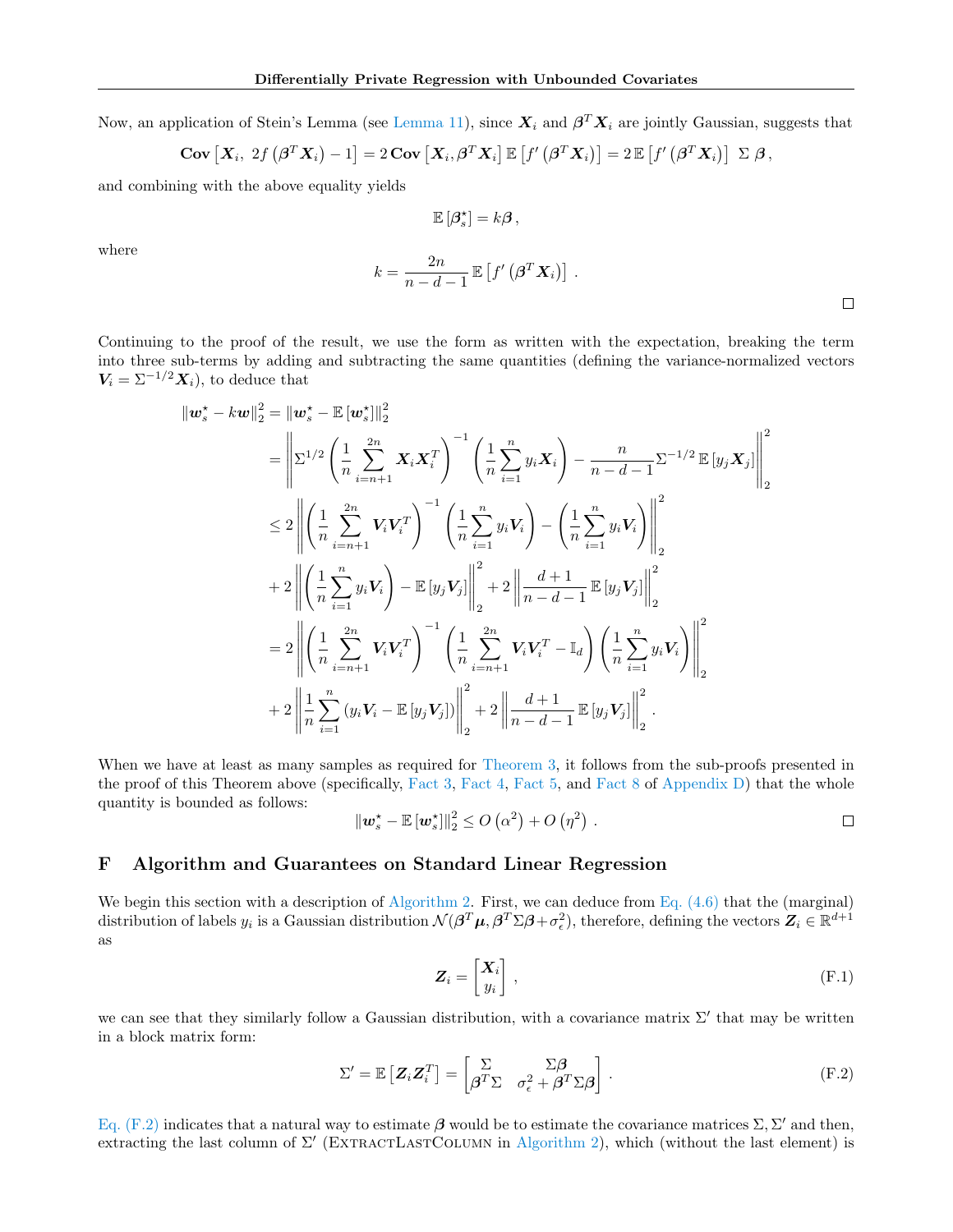<span id="page-28-0"></span>Algorithm 2 Private Estimation of Linear Regression Coefficient.

1: **Input:**  $(X, y) = (X_i, y_i)_{i \in [n]}$  with  $X_i \sim \mathcal{N}(\mu, \Sigma)$ , where  $\mu, \Sigma$  are unknown and *n* satisfies [Theorem 5.](#page-6-5)

2: **Parameters:** Privacy  $\epsilon, \delta > 0$ , accuracy  $\alpha, \eta > 0$ , confidence  $\gamma \in (0, 1)$ , covariance spectral norm bound  $\kappa$ .

3: Output: Estimate  $\beta$  that approaches the true vector  $\beta$  in  $L_2$  norm with high probability.

procedure PRIVLEARNLINEAR $((X, y), \epsilon, \delta, \alpha, \eta, \gamma, \kappa)$ 

5: Set  $\mathbf{Z}_i \leftarrow [\mathbf{X}_i, y_i]^T$  for  $i \in [n]$ 

- 6:  $L \leftarrow \{ \Theta(\epsilon), \Theta(\delta), \Theta(\alpha), \gamma, \kappa \}$
- 7:  $\widehat{\Sigma'} \leftarrow \text{LEARNGAUSSIAN-HD}(\{\boldsymbol{Z}_i\}_{i \in [n]}, L)$
- 8:  $[\widehat{\Sigma}\widehat{\boldsymbol{\beta}}, \widehat{\sigma}] \leftarrow \text{EXTRACTLASTCOLUTIONN}(\widehat{\Sigma'})$ <br>9: Draw  $\boldsymbol{X}_i, i \in \{n+1,\ldots,2n\}$  from  $\mathcal{N}(\boldsymbol{\mu})$
- 9: Draw  $\mathbf{X}_i, i \in \{n+1, \ldots, 2n\}$  from  $\mathcal{N}(\boldsymbol{\mu}, \Sigma)$

10:  $\widehat{\Sigma} \leftarrow \text{LEARNGAUSSIAN-HD}(\{\mathbf{X}_i\}_{i \in [n+1..2n]}, L)$ 

11: **if**  $\widehat{\Sigma}$  is not invertible<sup>[5](#page-28-1)</sup> then Output  $\perp$ 

12: Output the private estimate  $\hat{\beta} = \hat{\Sigma}^{-1} \hat{\Sigma} \hat{\beta}$ 

 $\Sigma \beta$ , left multiply by the inverse of the estimate of  $\Sigma$  that we have. Indeed, we show that this approach works and, when the estimation of the above covariance matrices is made according to the differentially private algorithms of Gaussian covariance estimation, the end result is a differentially private estimator of  $\beta$  for the "standard linear" regression" model of [Assumption 3.](#page-4-3)

**Description of [Algorithm 2.](#page-28-0)** Having access to the *n* i.i.d. samples  $(\mathbf{X}_i, y_i) \in \mathbb{R}^d \times \mathbb{R}$ , where  $\mathbf{X}_i \sim \mathcal{N}(\boldsymbol{\mu}, \Sigma)$ ,  $i \in$ [n], the algorithm initially computes a differentially private estimate  $\hat{\Sigma}$  of the covariance matrix of the ddimensional Gaussian distribution  $\mathcal{N}(\mu, \Sigma)$ , using the algorithm LEARNGAUSSIAN-HD, discussed in [Section 3.](#page-2-0) Then, the algorithm forms the random vectors  $\mathbf{Z}_i \in \mathbb{R}^{d+1}$  as in [Eq. \(F.1\)](#page-27-2) and computes a differentially private estimate  $\widehat{\Sigma'}$  of the covariance matrix of the  $(d+1)$ -dimensional Gaussian distribution with covariance matrix of the block form of [Eq. \(F.2\),](#page-27-1) again using the algorithm LEARNGAUSSIAN-HD. From the matrix  $\widehat{\Sigma'}$ , the algorithm obtains only the first *d* elements of the last column of that matrix, naming them as  $\widehat{\Omega} \in \mathbb{R}^d$  (hinting at the form of [Eq. \(F.2\)\)](#page-27-1). Armed with these estimates, the differentially private estimate of  $\beta$  is finally given by:

$$
\widehat{\boldsymbol{\beta}} = \widehat{\Sigma}^{-1} \widehat{\Sigma} \boldsymbol{\beta} \,, \tag{F.3}
$$

 $\mathcal{A}, \hat{\sigma} = \sigma_{\epsilon}^2 + \widehat{\boldsymbol{\beta}^T} \Sigma \boldsymbol{\beta} \in \mathbb{R}.$ 

whose privacy follows from appropriate composition rules. We now proceed to prove the accuracy guarantee of this estimate.

<span id="page-28-2"></span>**Theorem 28** (Accuracy of  $\widehat{\boldsymbol{\beta}}$  in Private Standard Linear Regression). Under [Assumption 3](#page-4-3) with parameters  $(\kappa, \Sigma')$  where  $\Sigma'$  is defined as in Eq. [\(F.2\)](#page-27-1), for all privacy parameters  $\epsilon, \delta > 0$ , accuracy parameters  $\alpha, \eta > 0$  and confidence  $\gamma \in (0, 1)$ , there exists an algorithm [\(Algorithm 2\)](#page-28-0) that is  $(\frac{\epsilon^2}{2} + \epsilon \sqrt{2 \log(1/\delta)}, \delta)$ -differentially private, and if the number of labeled examples is at least:

$$
n = O\left(\frac{d + \log(1/\gamma)}{\eta^2} + \frac{d^{3/2} \text{polylog}\left(\frac{d}{\eta \gamma \epsilon}\right)}{\eta \epsilon} + \frac{d^{3/2} \sqrt{\log(\kappa(\Sigma'))} \text{polylog}\left(\frac{d \log(\kappa(\Sigma'))}{\gamma \epsilon}\right)}{\epsilon}\right) + O\left(\frac{d + \log(1/\gamma)}{\alpha^2} + \frac{d^{3/2} \text{polylog}\left(\frac{d}{\alpha \gamma \epsilon}\right)}{\alpha \epsilon}\right),
$$

then with probability at least  $1 - O(\gamma)$  an estimate  $\widehat{\beta} \in \mathbb{R}^d$  is successfully output and along with the "true" regression coefficient  $\beta$  satisfies:

<span id="page-28-3"></span>
$$
\left\|\widehat{\boldsymbol{\beta}} - \boldsymbol{\beta}\right\|_{2}^{2} \leq \left\|\widehat{\boldsymbol{w}} - \boldsymbol{w}\right\|_{2}^{2} \leq O\left(\alpha^{2}\right) \cdot \left\|\boldsymbol{w}\right\|_{2}^{2} + O\left(\eta^{2}\right) \cdot \lambda_{max}^{2}(\Sigma'), \tag{F.4}
$$

<span id="page-28-1"></span> $5$ The invertibility of the matrix in Line 10 holds with high probability and the non-invertibility bad event is captured by the  $O(\gamma)$  failure probability of [Theorem 28.](#page-28-2)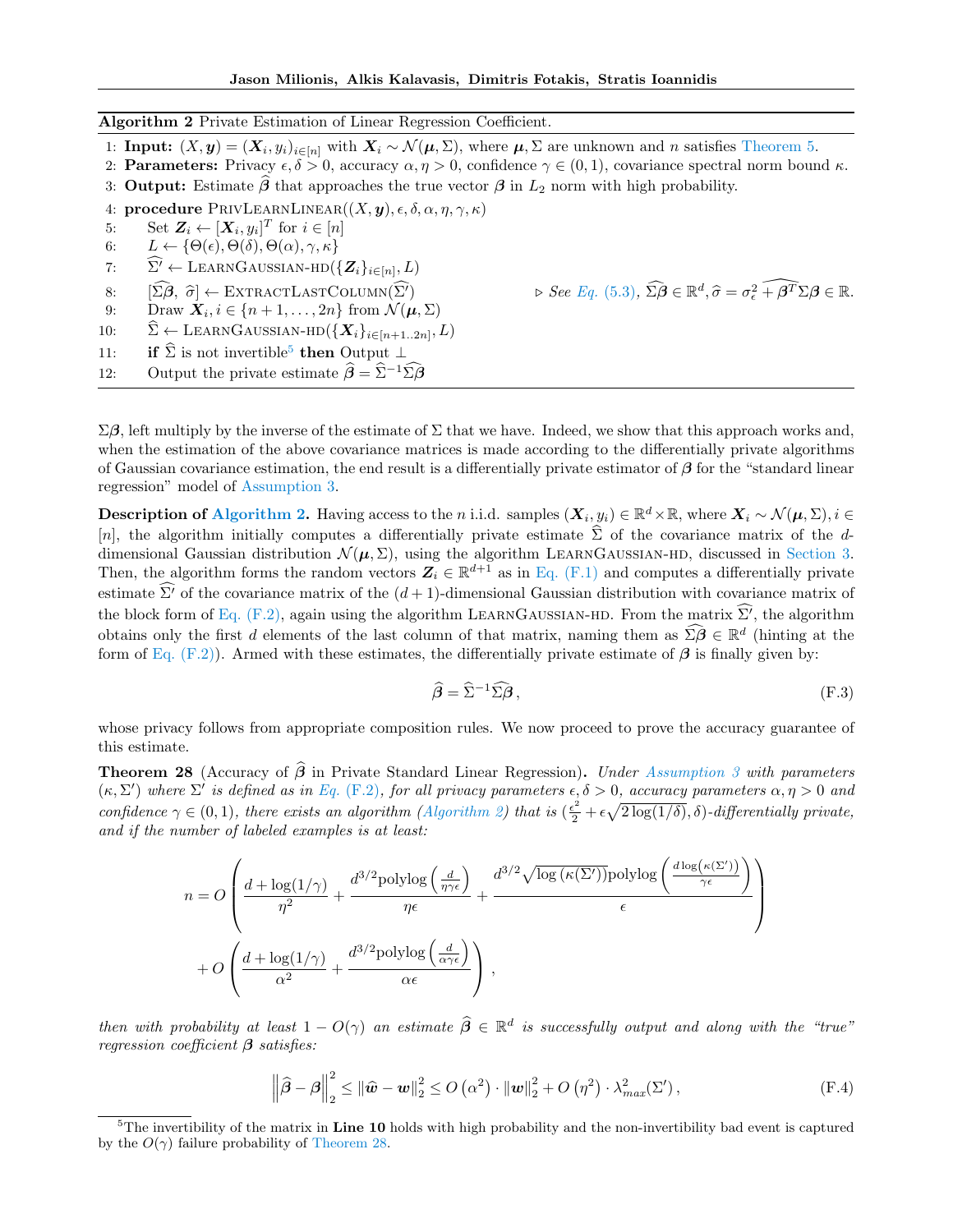where  $\kappa(\Sigma') = \frac{\lambda_{max}(\Sigma')}{\lambda_{min}(\Sigma')}$  is the condition number of the block matrix  $\Sigma'$  as in Eq. [\(F.2\)](#page-27-1),  $\hat{\boldsymbol{w}} = \Sigma^{1/2} \hat{\boldsymbol{\beta}}$  and  $\boldsymbol{w} = \Sigma^{1/2} \hat{\boldsymbol{\beta}}$ .<br>Finally, the algorithm runs in poly(n) time.

Proof. The privacy of the algorithm in this Theorem arises directly from the privacy of the differentially private covariance estimation algorithm and the composition theorems.

For the accuracy guarantee, we begin by adding and subtracting the quantities of each factor of  $\hat{\beta} \in \mathbb{R}^d$ , as follows:

$$
\widehat{\boldsymbol{\beta}} - \boldsymbol{\beta} = \left(\widehat{\Sigma}^{-1} - \Sigma^{-1}\right)\Sigma\boldsymbol{\beta} + \widehat{\Sigma}^{-1}\left(\widehat{\Sigma}\widehat{\boldsymbol{\beta}} - \Sigma\boldsymbol{\beta}\right).
$$

Then, substituting the quantities  $w = \Sigma^{1/2} \beta$  and left multiplying both sides of the equation by  $\Sigma^{1/2}$ , we obtain that

$$
\hat{\mathbf{w}} - \mathbf{w} = \left( \Sigma^{1/2} \widehat{\Sigma}^{-1} \Sigma^{1/2} - \mathbb{I}_d \right) \mathbf{w} + \Sigma^{1/2} \widehat{\Sigma}^{-1} \left( \widehat{\Sigma} \widehat{\boldsymbol{\beta}} - \Sigma \boldsymbol{\beta} \right)
$$
  
\n
$$
\Leftrightarrow \hat{\mathbf{w}} - \mathbf{w} = \left( \Sigma^{1/2} \widehat{\Sigma}^{-1} \Sigma^{1/2} \right) \left[ - \left( \Sigma^{-1/2} \widehat{\Sigma} \Sigma^{-1/2} - \mathbb{I}_d \right) \mathbf{w} + \Sigma^{-1/2} \left( \widehat{\Sigma} \widehat{\boldsymbol{\beta}} - \Sigma \boldsymbol{\beta} \right) \right].
$$

Using Cauchy-Schwartz and the sub-multiplicative property of the spectral norm, we establish the following inequality:

$$
\|\widehat{\mathbf{w}}-\mathbf{w}\|_2^2 \leq 2\left\|\Sigma^{1/2}\widehat{\Sigma}^{-1}\Sigma^{1/2}\right\|_2^2 \left(\left\|\Sigma^{-1/2}\left(\widehat{\Sigma}-\Sigma\right)\Sigma^{-1/2}\right\|_2^2 \cdot \|\mathbf{w}\|_2^2 + \left\|\Sigma^{-1/2}\left(\widehat{\Sigma}\beta-\Sigma\beta\right)\right\|_2^2\right).
$$

In order to bound the constituent terms of the right-hand-side of this inequality, we need a very similar claim to [Claim 19](#page-18-0) which we state below without proof (since it is almost the same as [Appendix D.2.1\)](#page-19-0), [Lemma 12](#page-14-2) (which we remind to the reader that it is applied to the 2n sample differences  $\frac{1}{\sqrt{2}}$  $\frac{1}{2}$  ( $X_{2i} - X_{2i-1}$ ), so that they have zero mean), and [Claim 30,](#page-29-0) which is the main subject that we elaborate on in [Appendix F.1.](#page-30-0)

<span id="page-29-1"></span>Claim 29 (Similar to [Claim 19\)](#page-18-0). When

$$
n = \Omega \left( d + \log(1/\gamma) + \frac{d^{3/2} \sqrt{\log \kappa} \text{polylog}\left(\frac{d \log \kappa}{\gamma \epsilon}\right)}{\epsilon} \right),
$$

the following inequality holds with probability  $1 - O(\gamma)$ :

$$
\left\|\Sigma^{1/2}\widehat{\Sigma}^{-1}\Sigma^{1/2}\right\|_2^2 \le O\left(1\right).
$$

<span id="page-29-0"></span>Claim 30. When

$$
n = \Omega \left( \frac{d + \log(1/\gamma)}{\eta^2} + \frac{d^{3/2} \text{polylog}\left(\frac{d}{\eta \gamma \epsilon}\right)}{\eta \epsilon} + \frac{d^{3/2} \sqrt{\log(\kappa(\Sigma'))} \text{polylog}\left(\frac{d \log(\kappa(\Sigma'))}{\gamma \epsilon}\right)}{\epsilon} \right),
$$

the following inequality holds with probability  $1 - O(\gamma)$ :

$$
\left\|\Sigma^{-1/2}\left(\widehat{\Sigma\beta}-\Sigma\beta\right)\right\|_2^2\leq O\left(\eta^2\right)\cdot\lambda_{max}^2(\Sigma').
$$

Combining [Claim 29,](#page-29-1) [Lemma 12,](#page-14-2) and [Claim 30](#page-29-0) with a union bound of the respective events, we directly obtain [Theorem 28,](#page-28-2) since

$$
\left\|\widehat{\boldsymbol{\beta}}-\boldsymbol{\beta}\right\|_{2}^{2}=\left\|\Sigma^{-1/2}\Sigma^{1/2}\left(\widehat{\boldsymbol{\beta}}-\boldsymbol{\beta}\right)\right\|_{2}^{2}\leq\left\|\Sigma^{-1/2}\right\|_{2}^{2}\cdot\left\|\widehat{\boldsymbol{w}}-\boldsymbol{w}\right\|_{2}^{2}\leq\left\|\widehat{\boldsymbol{w}}-\boldsymbol{w}\right\|_{2}^{2},
$$

by the sub-multiplicative property of the norm and because  $\mathbb{I}_d \leq \Sigma$ .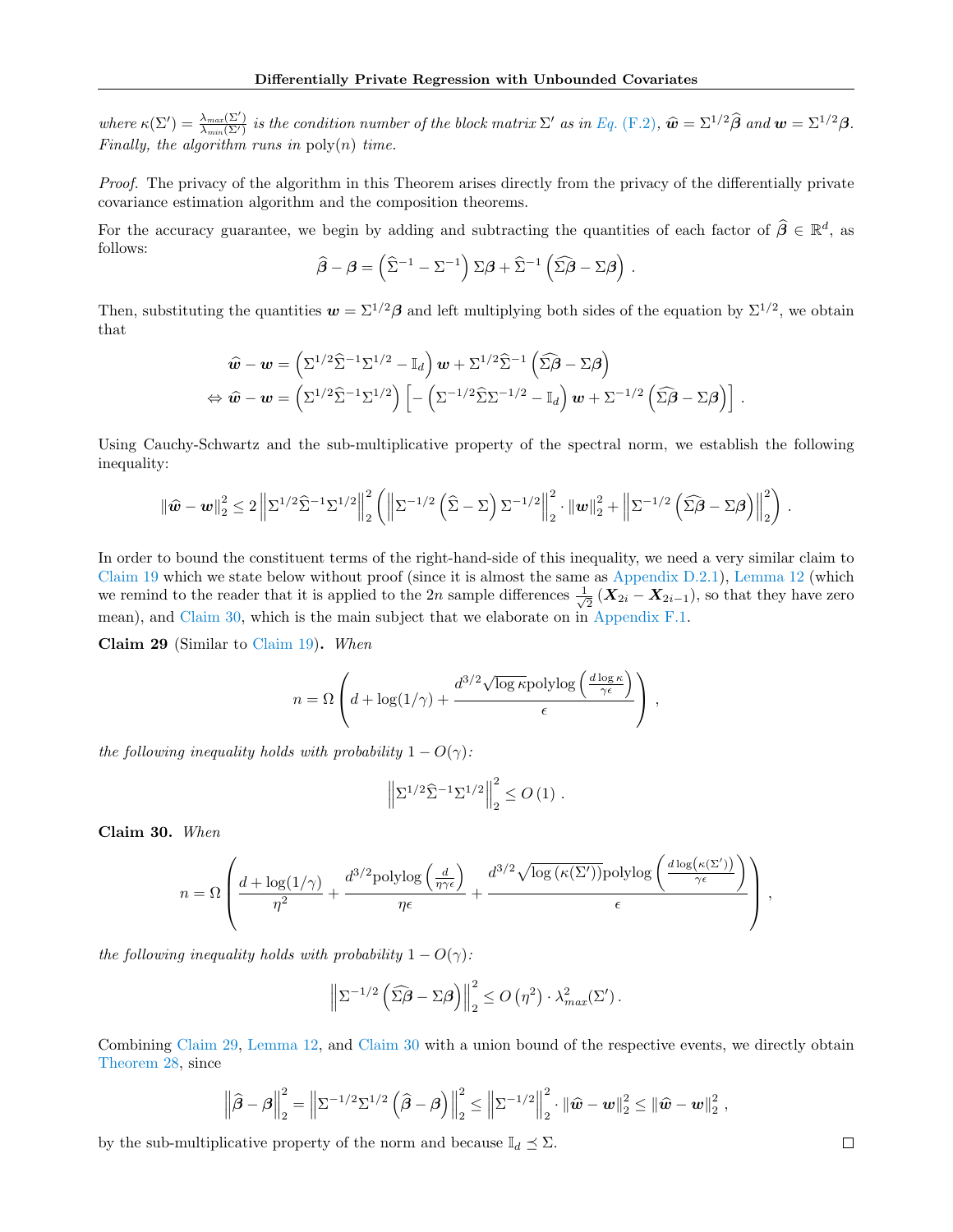## <span id="page-30-0"></span>F.1 Proof of [Claim 30](#page-29-0)

First of all, we note that, according to the first lines of the proof of [Fact 6,](#page-23-0) in order to apply the (accuracy) results of [Lemma 22](#page-19-2) and [Lemma 12](#page-14-2) to the covariance estimation of the random vectors  $\mathbf{Z}_i \in \mathbb{R}^{d+1}$  as in [Eq. \(F.1\),](#page-27-2) a change of variables is needed, that affects solely the analysis of the algorithm (and more specifically, appears in a change of the sample complexity). Therefore, the specific result which applies in our case here is stated in the following fact.

Fact 9 (Covariance  $\hat{\Sigma}'$  estimation accuracy). For every  $\eta > 0$ , the output  $\hat{\Sigma}'$  of algorithm LEARNGAUSSIAN-HD when given at least n samples  $Z_i$  with

$$
n = O\left(\frac{d + \log(1/\gamma)}{\eta^2} + \frac{d^{3/2} \text{polylog}\left(\frac{d}{\eta \gamma \epsilon}\right)}{\eta \epsilon} + \frac{d^{3/2} \sqrt{\log(\kappa(\Sigma'))} \text{polylog}\left(\frac{d \log(\kappa(\Sigma'))}{\gamma \epsilon}\right)}{\epsilon}\right),
$$

where  $\kappa(\Sigma') = \frac{\lambda_{max}(\Sigma')}{\lambda_{min}(\Sigma')}$  is the condition number of the block matrix  $\Sigma'$  as in Eq. [\(F.2\)](#page-27-1), satisfies the following accuracy guarantee with probability  $1 - O(\gamma)$ :

$$
\left\| \Sigma'^{-1/2} \left( \widehat{\Sigma}' - \Sigma' \right) \Sigma'^{-1/2} \right\|_2 \le O(\eta). \tag{F.5}
$$

We remind to the reader the form of the block matrix  $\Sigma'$  which is as follows:

<span id="page-30-2"></span><span id="page-30-1"></span>
$$
\Sigma' = \begin{bmatrix} \Sigma & \Sigma \beta \\ \beta^T \Sigma & \sigma_{\epsilon}^2 + \beta^T \Sigma \beta \end{bmatrix} .
$$
 (F.6)

By definition of the spectral norm, from [Eq. \(F.5\)](#page-30-1) we have that for every vector  $u \in \mathbb{R}^{d+1}$  :  $||u||_2 \leq 1$ , it holds that  $\left\|\Sigma'^{-1/2}\left(\widehat{\Sigma}'-\Sigma'\right)\Sigma'^{-1/2}u\right\|_2 \leq O(\eta)$ . Taking advantage of the spectral decomposition of the (real symmetric, PSD) matrix  $\Sigma' = U \Lambda U^T$  for some unitary orthogonal matrix U and diagonal matrix  $\Lambda$ , it is well-known that  $\Sigma'^{-1/2} = \Lambda^{-1/2} U^T$ , and because  $||U^T u||_2 = ||u||_2$  for every vector  $u \in \mathbb{R}^{d+1}$  (since U is an orthonormal matrix), and since  $\sqrt{\lambda_{\max}(\Sigma')}\Lambda^{-1/2} \succeq \mathbb{I}_{d+1}$ , we conclude that by choosing  $\mathbf{u} \in \mathbb{R}^{d+1}$ :  $\sqrt{\lambda_{\max}(\Sigma')}\Lambda^{-1/2}\mathbf{u} = \mathbf{e}_{d+1}$  (where  $e_{d+1}$  is the unit vector that has only the  $(d+1)$ -th coordinate 1 and all other coordinates 0), it is true that  $\left\|\sum^{l-1/2}(\widehat{\bm{v}}_{d+1}-\bm{v}_{d+1})\right\|$ 2  $\|\Sigma'^{-1/2}(\hat{\bm{v}}_{d+1}-\bm{v}_{d+1})\|_2^2 \leq O(\eta^2) \cdot \lambda_{\max}(\Sigma')$ , where  $\hat{\bm{v}}_{d+1}, \bm{v}_{d+1}$  are the last columns of the matrices  $\hat{\Sigma}'$  and  $\Sigma'$  respectively (see [Eq. \(F.6\)](#page-30-2) for what the last column looks like). Therefore,

$$
\|\widehat{\mathbf{v}}_{d+1} - \mathbf{v}_{d+1}\|_{2}^{2} = \left\|\Sigma'^{1/2}\Sigma'^{-1/2}(\widehat{\mathbf{v}}_{d+1} - \mathbf{v}_{d+1})\right\|_{2}^{2}
$$
  
\$\leq \left\|\Sigma'^{1/2}\right\|\_{2}^{2} \cdot \left\|\Sigma'^{-1/2}(\widehat{\mathbf{v}}\_{d+1} - \mathbf{v}\_{d+1})\right\|\_{2}^{2}\$  
\$\leq O(\eta^{2}) \cdot \lambda\_{\max}^{2}(\Sigma')\$,

and since the first d coordinates of  $\hat{v}_{d+1} - v_{d+1} \in \mathbb{R}^{d+1}$  are the vector  $\widehat{\Sigma}\widehat{\boldsymbol{\beta}} - \Sigma\boldsymbol{\beta} \in \mathbb{R}^d$  (see the structure of [Eq. \(F.6\)\)](#page-30-2), we have that  $\left\|\widehat{\Sigma\beta} - \Sigma\beta\right\|$ 2  $\frac{2}{2} \leq \|\hat{\bm{v}}_{d+1} - \bm{v}_{d+1}\|_2^2 \leq O(\eta^2) \cdot \lambda_{\max}^2(\Sigma').$ 

[Claim 30](#page-29-0) follows, since

$$
\left\|\Sigma^{-1/2}\left(\widehat{\Sigma\boldsymbol{\beta}}-\Sigma\boldsymbol{\beta}\right)\right\|_{2}^{2} \leq \left\|\Sigma^{-1/2}\right\|_{2}^{2} \cdot \left\|\widehat{\Sigma\boldsymbol{\beta}}-\Sigma\boldsymbol{\beta}\right\|_{2}^{2} \leq \left\|\widehat{\Sigma\boldsymbol{\beta}}-\Sigma\boldsymbol{\beta}\right\|_{2}^{2} \leq O(\eta^{2}) \cdot \lambda_{\max}^{2}(\Sigma'),
$$

by the sub-multiplicative property of the norm and because  $\mathbb{I}_d \preceq \Sigma$ .

The proof has now been completed. Of course, the condition number  $\kappa(\Sigma')$  is an interesting quantity that merits consideration to examine what it depends upon. From Theorem 1 of [Dembo](#page-9-19) [\(1988\)](#page-9-19), one may deduce the following upper bound on the largest eigenvalue of  $\Sigma'$ :

<span id="page-30-3"></span>
$$
\lambda_{\max}(\Sigma') \le 2\left(\beta^T \Sigma \beta + \max\left(\kappa, \sigma_\epsilon^2\right)\right) \,,\tag{F.7}
$$